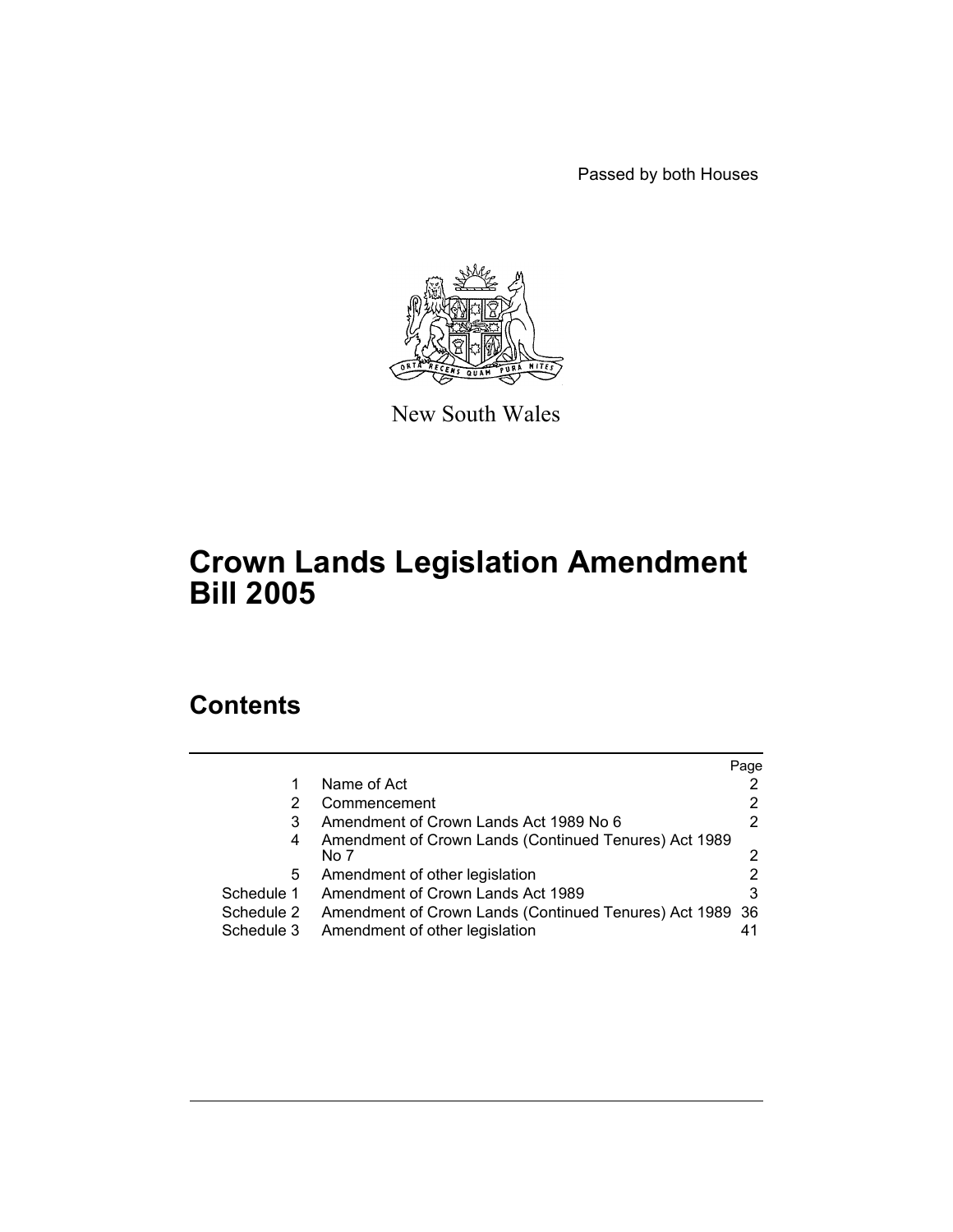*I certify that this PUBLIC BILL, which originated in the LEGISLATIVE ASSEMBLY, has finally passed the LEGISLATIVE COUNCIL and the LEGISLATIVE ASSEMBLY of NEW SOUTH WALES.*

> *Clerk of the Legislative Assembly. Legislative Assembly, Sydney, , 2005*



New South Wales

# **Crown Lands Legislation Amendment Bill 2005**

Act No , 2005

An Act to amend the *Crown Lands Act 1989* and other legislation to make further provision with respect to the administration and management of Crown land; and for other purposes.

*I have examined this Bill, and find it to correspond in all respects with the Bill as finally passed by both Houses.*

*Chairman of Committees of the Legislative Assembly.*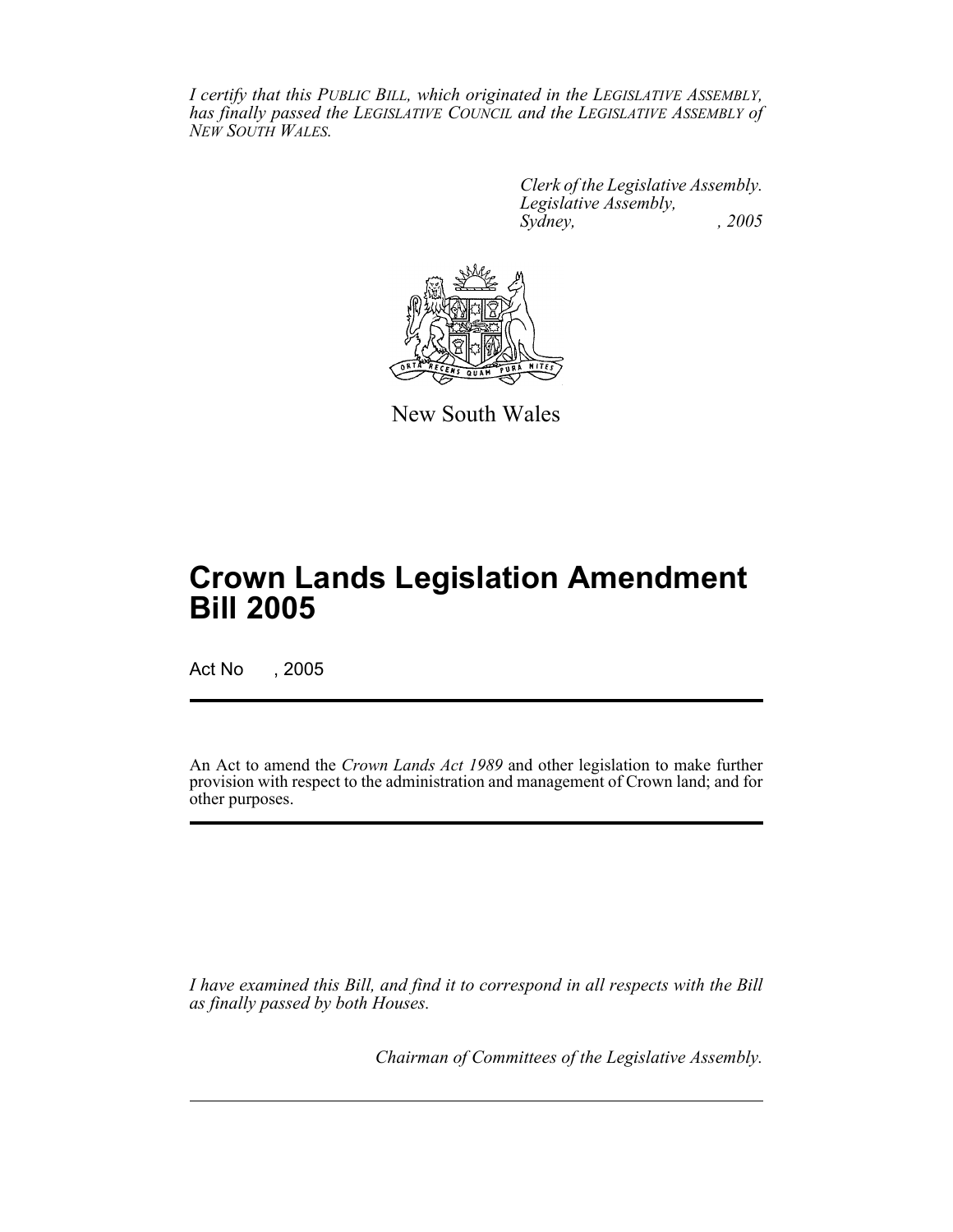# **The Legislature of New South Wales enacts:**

# **1 Name of Act**

This Act is the *Crown Lands Legislation Amendment Act 2005*.

### **2 Commencement**

This Act commences on a day or days to be appointed by proclamation.

### **3 Amendment of Crown Lands Act 1989 No 6**

The *Crown Lands Act 1989* is amended as set out in Schedule 1.

# **4 Amendment of Crown Lands (Continued Tenures) Act 1989 No 7**

The *Crown Lands (Continued Tenures) Act 1989* is amended as set out in Schedule 2.

### **5 Amendment of other legislation**

Each Act and Regulation specified in Schedule 3 is amended as set out in that Schedule.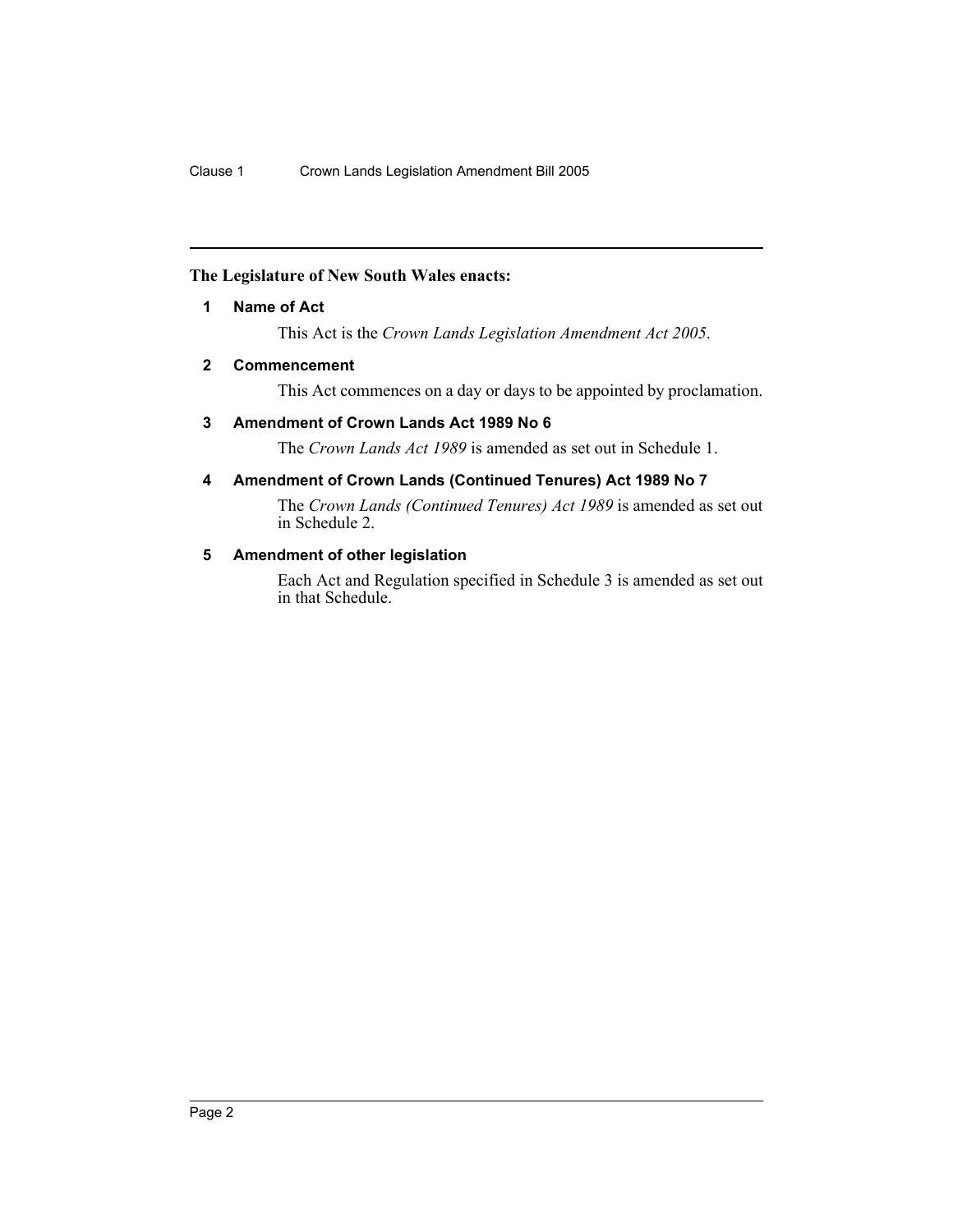Amendment of Crown Lands Act 1989 Schedule 1

# **Schedule 1 Amendment of Crown Lands Act 1989**

(Section 3)

# **[1] Section 3 Definitions**

Insert in alphabetical order in section 3 (1):

*authorised inspector* means a person appointed under section 168B.

*government agency* means any public authority, and includes:

- (a) a government department or State owned corporation, and
- (b) a rural lands protection board,

but does not include a local council or a reserve trust within the meaning of Part 5.

*travelling stock reserve* has the same meaning as in the *Rural Lands Protection Act 1998*.

### **[2] Section 3 (1), definition of "Department"**

Omit the definition. Insert instead:

*Department* means the Department of Lands.

**[3] Section 3 (1), definition of "holding"**

Omit "a yearly lease,".

#### **[4] Section 34 Powers of Minister in relation to Crown land**

Omit section 34 (7).

# **[5] Section 34A**

Insert after section 34:

#### **34A Special provisions relating to Minister's powers over Crown reserves**

- (1) Despite any other provision of this Act, the Minister may grant a lease, licence or permit in respect of, or an easement or right-of-way over, a Crown reserve for the purposes of any facility or infrastructure or for any other purpose the Minister thinks fit. Any such lease, licence, permit, easement or right-of-way is referred to in this section as a *relevant interest*.
- (2) The following provisions apply in relation to the granting of a relevant interest:
	- (a) the Minister is to consult the following persons or bodies before granting the relevant interest: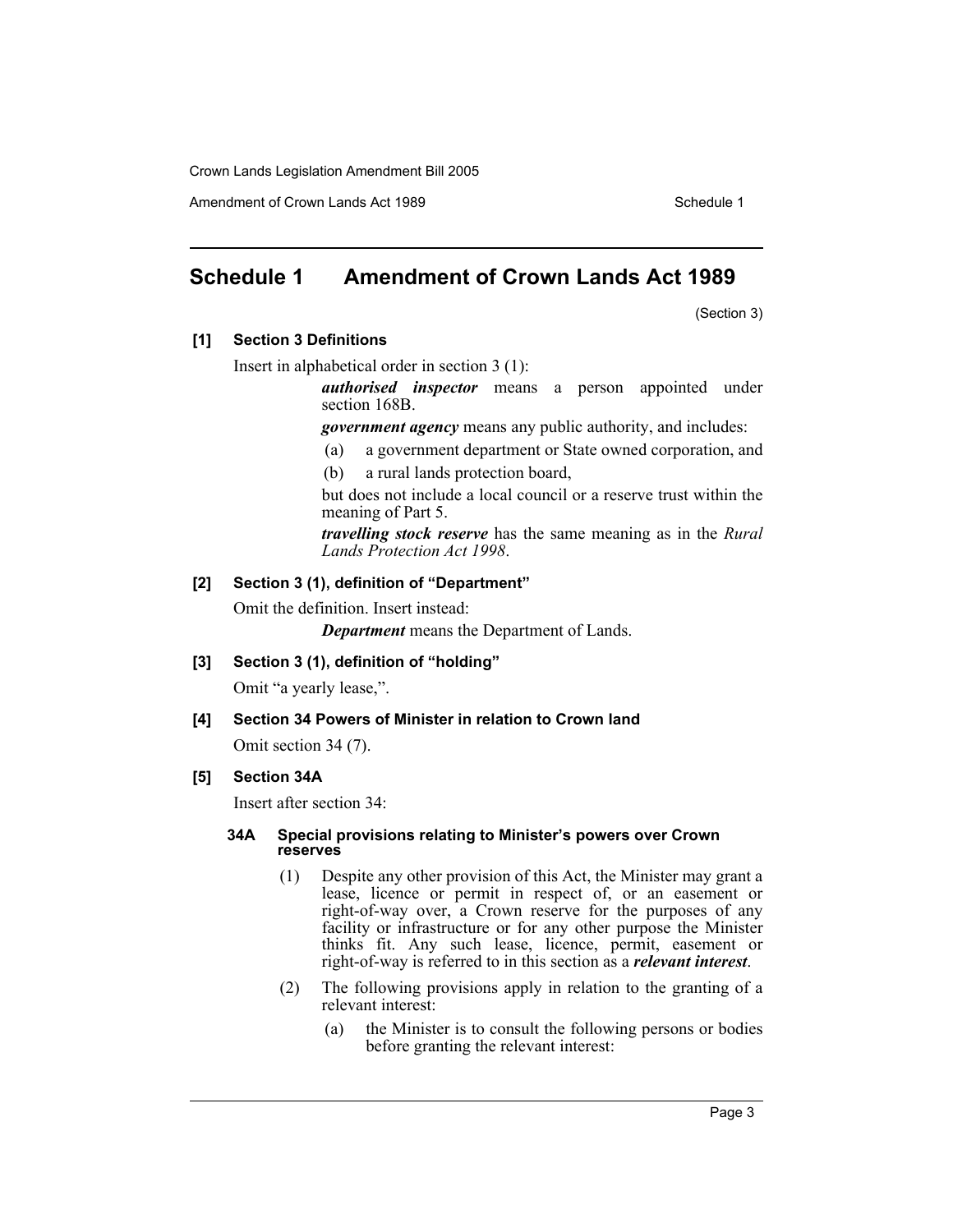Schedule 1 Amendment of Crown Lands Act 1989

- (i) the person or body managing the affairs of the reserve trust (if any) appointed under Part 5 as trustee of the Crown reserve that is the subject of the relevant interest,
- (ii) if the Crown reserve is being used or occupied by, or is being administered by, a government agency the Minister to whom that agency is responsible,
- (b) if the Crown reserve is to be used or occupied under the relevant interest for any purpose other than the declared purpose (as defined in section 112A) of the reserve—the Minister is to specify, by notice published in the Gazette, the purposes for which the Crown reserve is to be used or occupied under the relevant interest,
- (c) the Minister is not to grant the relevant interest unless the Minister:
	- (i) is satisfied that it is in the public interest to grant the instrument, and
	- (ii) has had due regard to the principles of Crown land management.
- (3) Failure to comply with subsection (2) (a) does not affect the validity of the relevant interest concerned.
- (4) The proceeds from a relevant interest are to be applied as directed by the Minister.
- (5) Without limiting subsection (4), any such direction by the Minister may include any of the following:
	- (a) a direction that the proceeds (or part of the proceeds) be paid to the Consolidated Fund or to the Public Reserves Management Fund constituted under the *Public Reserves Management Fund Act 1987*,
	- (b) in the case of a relevant interest granted in respect of a Crown reserve for which a reserve trust has been appointed as trustee under Part 5—a direction that the proceeds (or part of the proceeds) be paid to the reserve trust or to another reserve trust,
	- (c) in the case of a relevant interest granted in respect of a travelling stock reserve under the care, control and management of a rural lands protection board—a direction that the proceeds (or part of the proceeds) be paid to that rural lands protection board,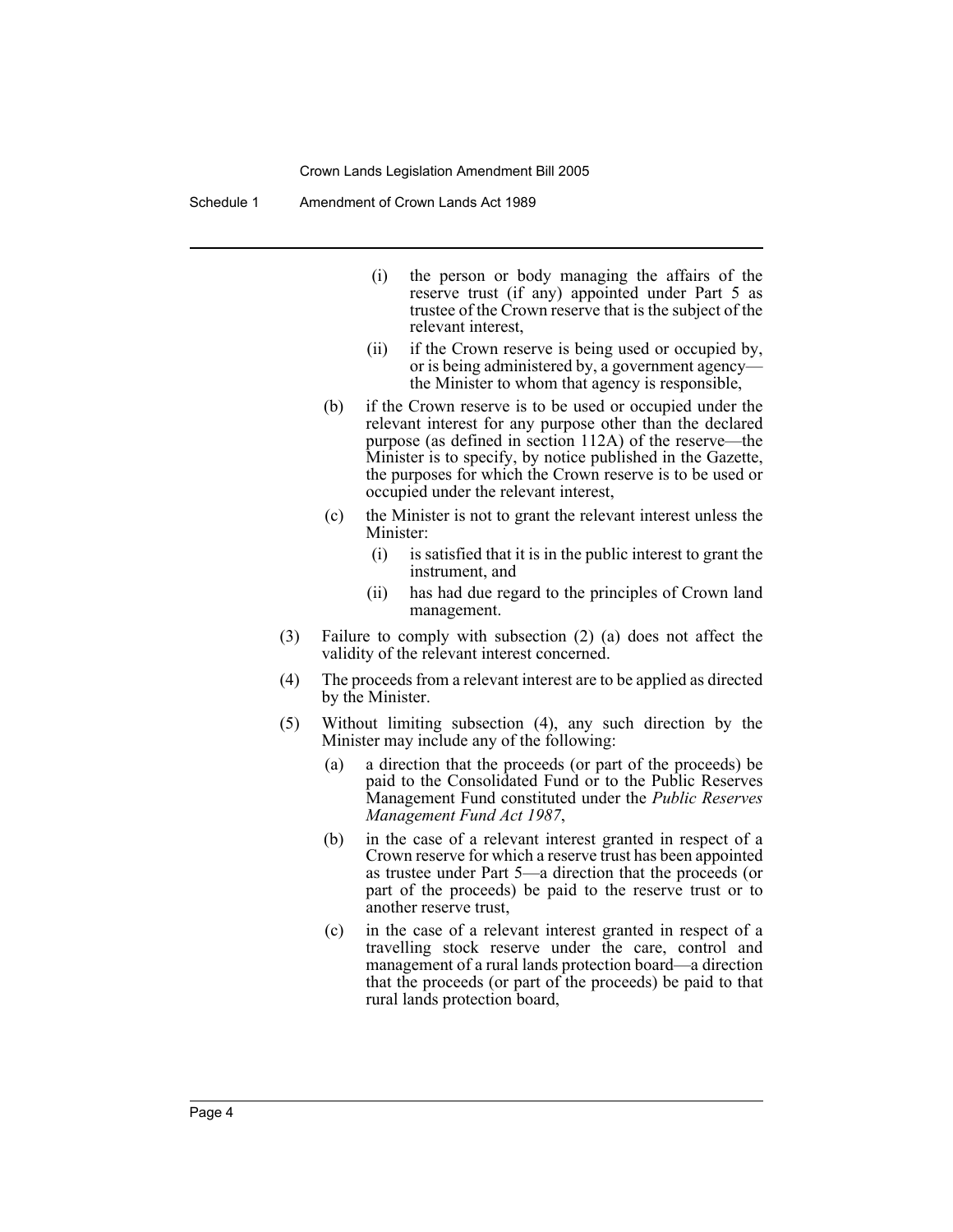Amendment of Crown Lands Act 1989 Schedule 1

- (d) in the case of a Crown reserve referred to in subsection (2) (a) (ii)—a direction that the proceeds (or part of the proceeds) be paid to the relevant government agency.
- (6) The provisions of:
	- (a) Division 3 apply in relation to a lease granted under this section, and
	- (b) Division 4 apply in relation to a licence granted under this section, and
	- (c) Division 5 apply in relation to an easement granted under this section as though the easement was granted or created under that Division, and
	- (d) Division 6 apply in relation to a permit granted under this section as though the permit was granted under that Division.

Accordingly, in relation to the granting of a relevant instrument, a reference in Divisions 3–6 to Crown land includes a reference to a Crown reserve.

(7) In this section:

*Crown reserve* means land that is, or is part of, a reserve within the meaning of Part 5, and includes:

- (a) land within a travelling stock reserve, or
- (b) land within any other reserves for public purposes under the control of trustees or other authorities.

#### **[6] Section 39 Effect of recording in Register**

Insert at the end of the section:

**Note.** Section 183A applies in relation to a condition that is subject to a recording referred to in this section.

### **[7] Section 45**

Omit the section. Insert instead:

#### **45 Licences**

- (1) Without limiting section 34B, a licence may authorise the use or occupation of Crown land for such purposes as the Minister thinks fit.
- (2) A licence may be granted for such term as the Minister thinks fit.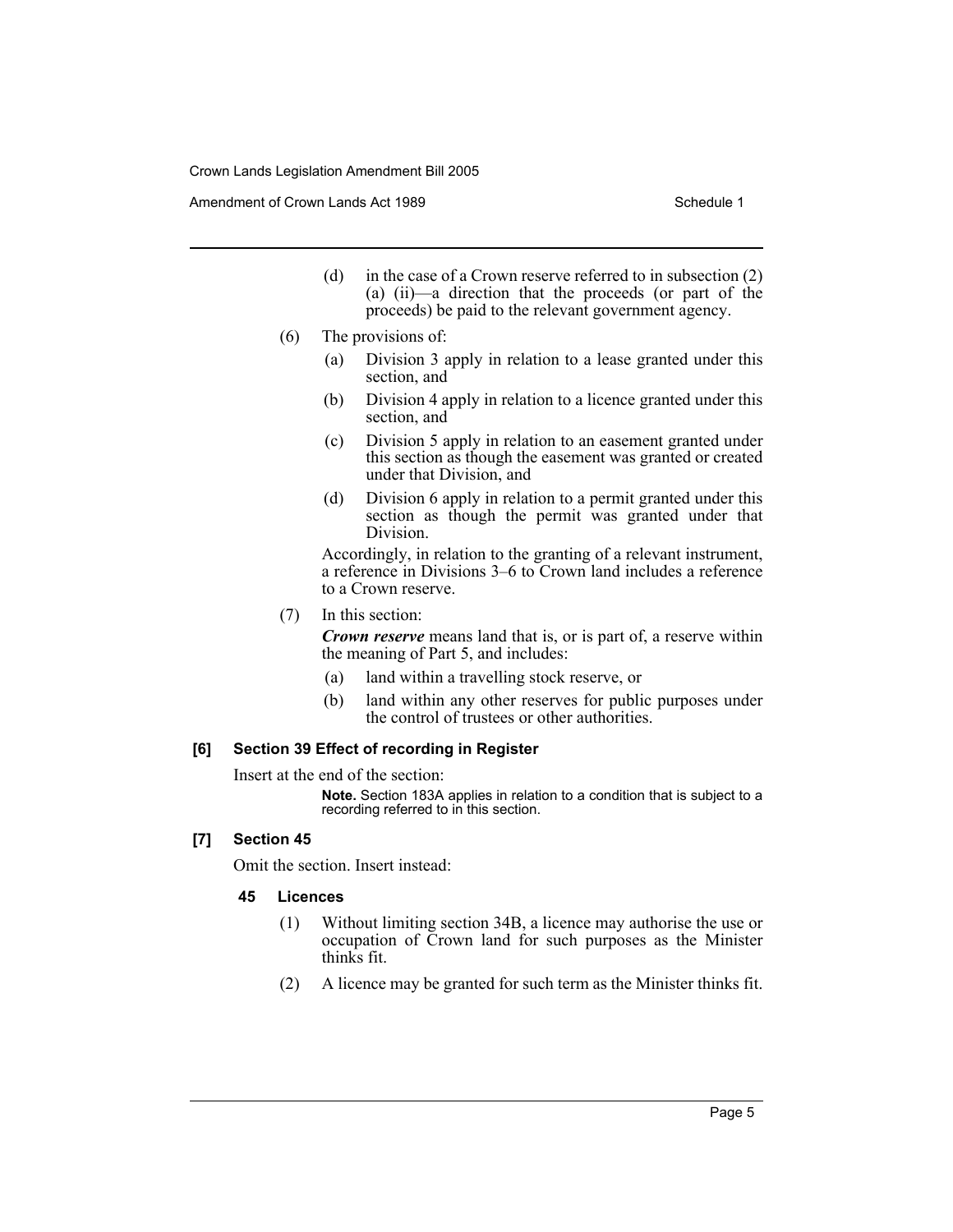Schedule 1 Amendment of Crown Lands Act 1989

(3) Subject to section 49, the Minister may grant a licence for any purpose over Crown land that is the subject of a lease granted under this Part or the *Crown Lands (Continued Tenures) Act 1989*, but only with the consent of the lessee.

#### **[8] Section 47 Revocation of licences**

Insert at the end of the section:

(2) Compensation is not payable on the revocation of a licence even if the licence is revoked before the expiration of its term.

#### **[9] Section 48**

Omit the section. Insert instead:

#### **48 Restrictions on transfer of licences**

- (1) A licence may be transferred only if:
	- (a) the conditions of the licence permit the licence to be transferred, and
	- (b) the licence specifies a parcel of land that benefits from the licence (*the benefited land*), and
	- (c) the licence is transferred to the owner or holder of the benefited land.
- (2) If the licence is, at any time, held by a person who is not the owner or holder of the benefited land, the Minister may revoke the licence without notice. Compensation is not payable on the revocation of the licence.

# **[10] Section 48A**

Insert after section 48:

#### **48A Sublicences**

- (1) The holder of a licence may, with the consent of the Minister, grant a sublicence but only if the conditions of the licence permit the granting of the sublicence.
- (2) A sublicence is subject to such conditions as the Minister thinks fit to impose.
- (3) A sublicence is not transferable.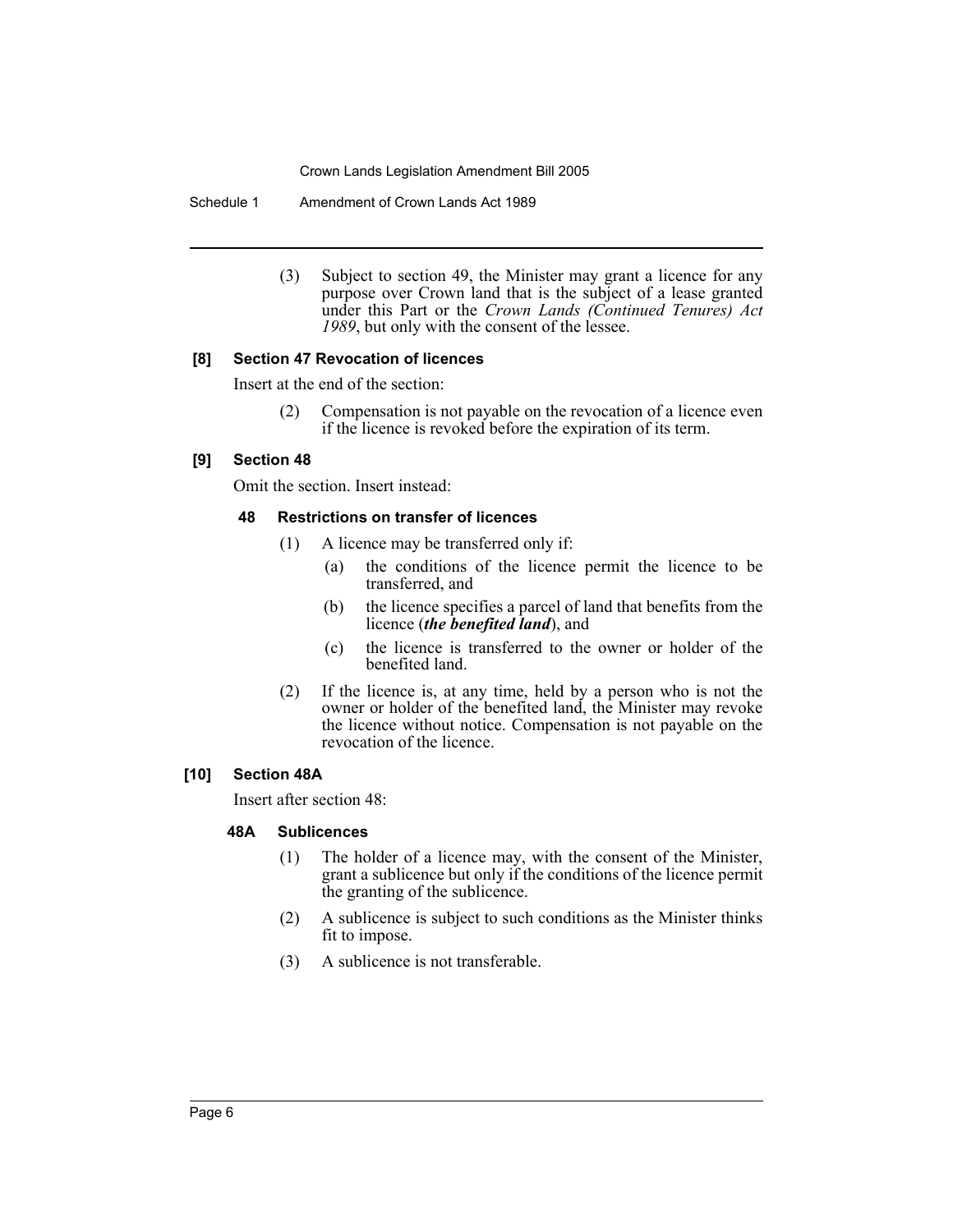Amendment of Crown Lands Act 1989 Schedule 1

#### **[11] Part 4A**

Insert after Part 4:

# **Part 4A Restrictions and covenants imposed on land**

#### **77A Restrictions and covenants relating to protection of the environment and other significant values**

- (1) The Minister may, in connection with the sale of Crown land under Part 4 or the grant of an application to purchase land that is the subject of a holding within the meaning of the *Crown Lands (Continued Tenures) Act 1989*, impose on the land, on behalf of the Crown, such restrictions on use or public positive covenants as the Minister considers appropriate for any one or more of the following purposes:
	- (a) protecting the environment,
	- (b) protecting or managing natural resources,
	- (c) protecting cultural, heritage or other significant values of the land or any item or work on the land.
- (2) Any such restriction or public positive covenant is to be imposed in accordance with section 88D or 88E of the *Conveyancing Act 1919* (as appropriate), and that Act applies in respect of the restriction or public positive covenant.

**Note.** See also section 183A which applies in relation to a restriction on use or public positive covenant imposed as referred to in this section.

- (3) Without limiting subsection (1), any such restriction or public positive covenant extends to:
	- (a) any separate lots created by a subsequent subdivision of the land to which the restriction or covenant relates, and
	- (b) any separate titles created as a result of a separate dealing (as referred to in section 77B) in relation to the land.
- (4) In relation to a restriction or covenant imposed as referred to in this section, the Minister may, on behalf of the Crown, exercise the functions of a prescribed authority under sections 88D and 88E of the *Conveyancing Act 1919*.
- (5) Section 88D (9) of the *Conveyancing Act 1919* does not apply in respect of any interest in the land acquired by the purchaser of the land before the restriction or public positive covenant takes effect and, accordingly, does not prevent the enforcement of the restriction or covenant. A reference in this subsection to a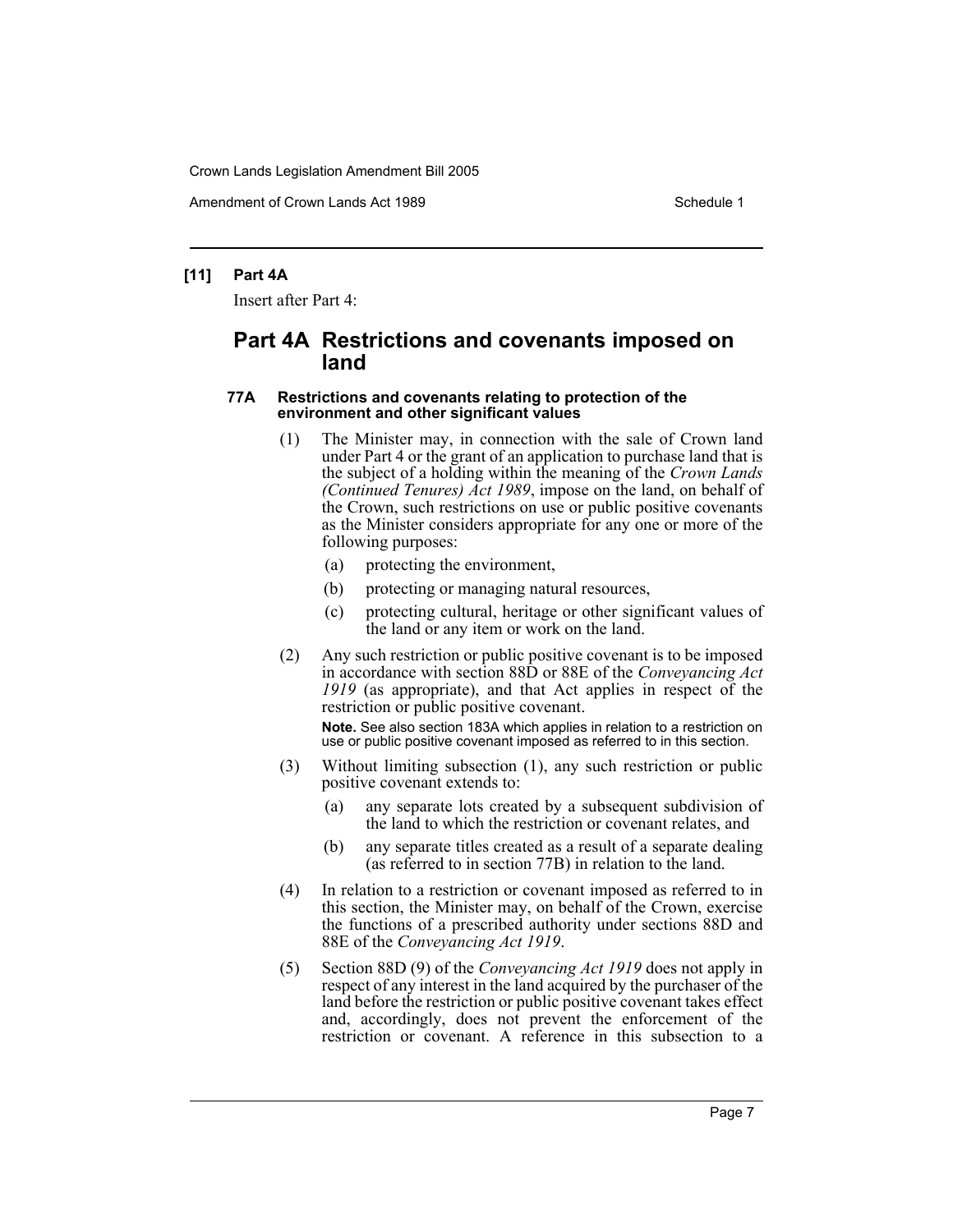Schedule 1 Amendment of Crown Lands Act 1989

purchaser includes a reference to a mortgagee (or a person claiming through a mortgagee) or any other person claiming through the purchaser.

(6) This section does not limit the Minister's power under Division 2 of Part 4 to include conditions in a contract of sale of Crown land.

#### **77B Imposition of covenants relating to subdivision or separate dealings**

- (1) The Minister may, in connection with the sale of Crown land under Part 4 or the grant of an application to purchase land that is the subject of a holding under the *Crown Lands (Continued Tenures) Act 1989*, impose on the land, on behalf of the Crown, such covenants as the Minister considers appropriate for the purpose of preventing or restricting:
	- (a) the subdivision of the land, or
	- (b) any dealing in relation to the land (referred to in this section as a *separate dealing*) that would result in the separate ownership of multiple lots previously contained in a single holding or of any subsequent grouping of those lots.
- (2) Any such covenant is to be imposed as a restriction on the use of the land in accordance with section 88D or 88E of the *Conveyancing Act 1919* (as appropriate), and that Act applies in relation to the covenant. For that purpose, a subdivision or separate dealing is taken to be a use of the land. **Note.** See also section 183A which applies in relation to a covenant imposed as referred to in this section.
- (3) Without limiting the operation of subsection (1), a covenant imposed as referred to in this section extends to any subsequent dealings in relation to the land (including any subsequent separate dealings of the land or any subsequent subdivision of the separate lots created by a subdivision approved by the Minister).
- (4) The Registrar-General must not, except with the consent of the Minister, register:
	- (a) a plan of subdivision that is the subject of a covenant (imposed as referred to in this section) for the purpose of preventing or restricting the subdivision, or
	- (b) a separate dealing in relation to land that is the subject of a covenant (imposed as referred to in this section) for the purpose of preventing or restricting the separate dealing.
- (5) A consent authority (within the meaning of the *Environmental Planning and Assessment Act 1979*) must not grant consent under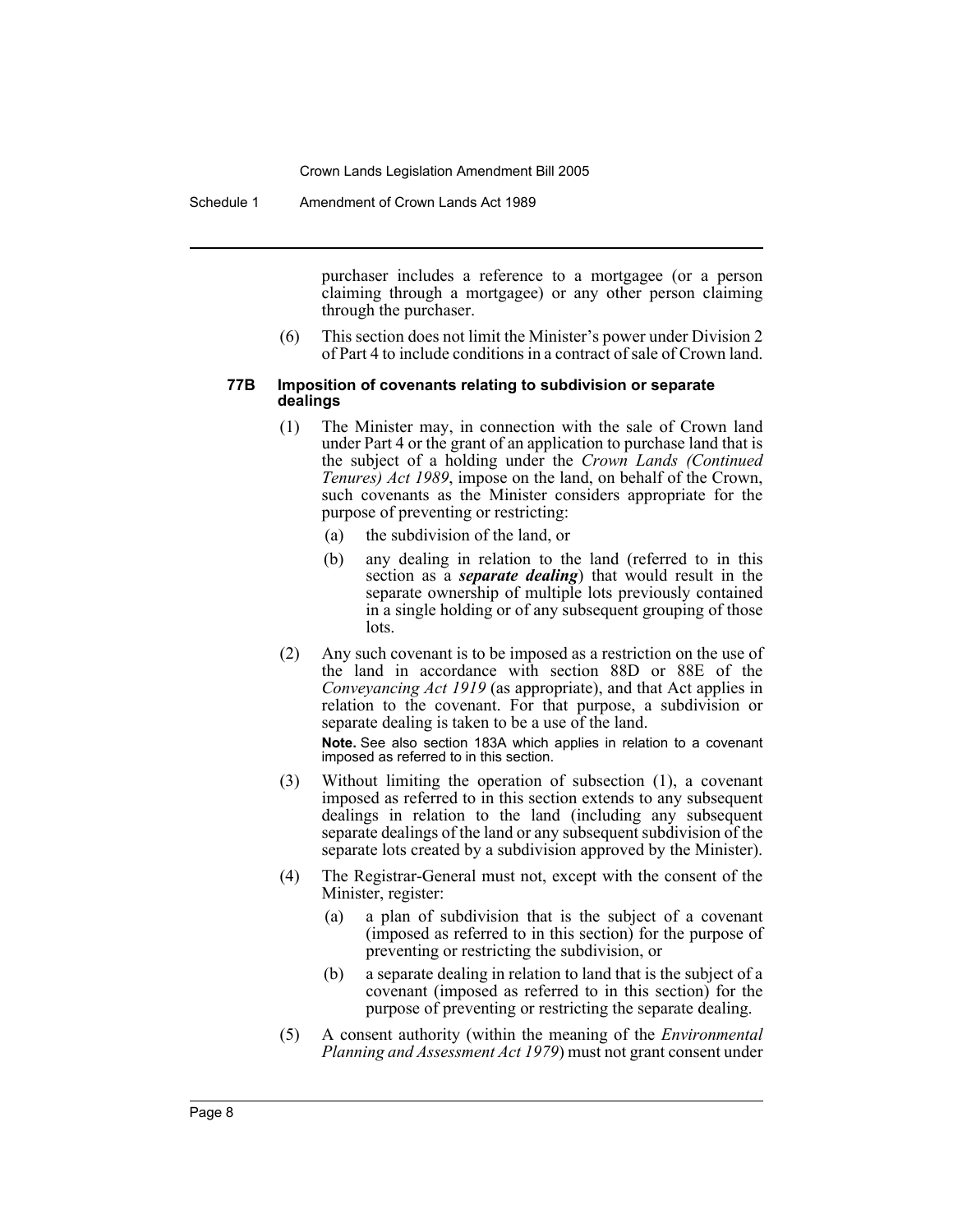Amendment of Crown Lands Act 1989 Schedule 1

Part 4 of that Act to the subdivision of land that is the subject of a covenant (imposed as referred to in this section) preventing or restricting subdivision except with the consent of the Minister.

- (6) The Minister may, in relation to land that is the subject of a covenant imposed as referred to in this section:
	- (a) consent to the subdivision of, or separate dealing in relation to, the land, and
	- (b) consent to the registration of a plan of subdivision or separate dealing in relation to the land.

**Note.** See clauses 9 (2) and 10 (2) of Schedule 7A to the *Crown Lands (Continued Tenures) Act 1989* which require the Minister to obtain the concurrence of relevant Ministers in certain circumstances.

- (7) If any such consent is given, the covenant concerned is to be varied accordingly.
- (8) In relation to a covenant imposed as referred to in this section, the Minister may, on behalf of the Crown, exercise the functions of a prescribed authority under sections 88D and 88E of the *Conveyancing Act 1919*.
- (9) Section 88D (9) of the *Conveyancing Act 1919* does not apply in respect of any interest in the land acquired by the purchaser of the land before the covenant takes effect and, accordingly, does not prevent the enforcement of the covenant. A reference in this subsection to a purchaser includes a reference to a mortgagee (or a person claiming through a mortgagee) or any other person claiming through the purchaser.
- (10) This section does not limit the Minister's power under Division 2 of Part 4 to include conditions in a contract of sale of Crown land.

#### **[12] Section 92 Reserve trusts**

Omit section 92 (6). Insert instead:

- (6) The affairs of a reserve trust are to be managed:
	- (a) by the Minister, or
	- (b) if a trust board is appointed under section 93—by the trust board, or
	- (c) if a corporation is appointed under section 95—by the corporation, or
	- (d) if an administrator is appointed under section 117—by the administrator.
- (6A) In this Division, a reference to a *reserve trust manager* is a reference to any such trust board, corporation or administrator.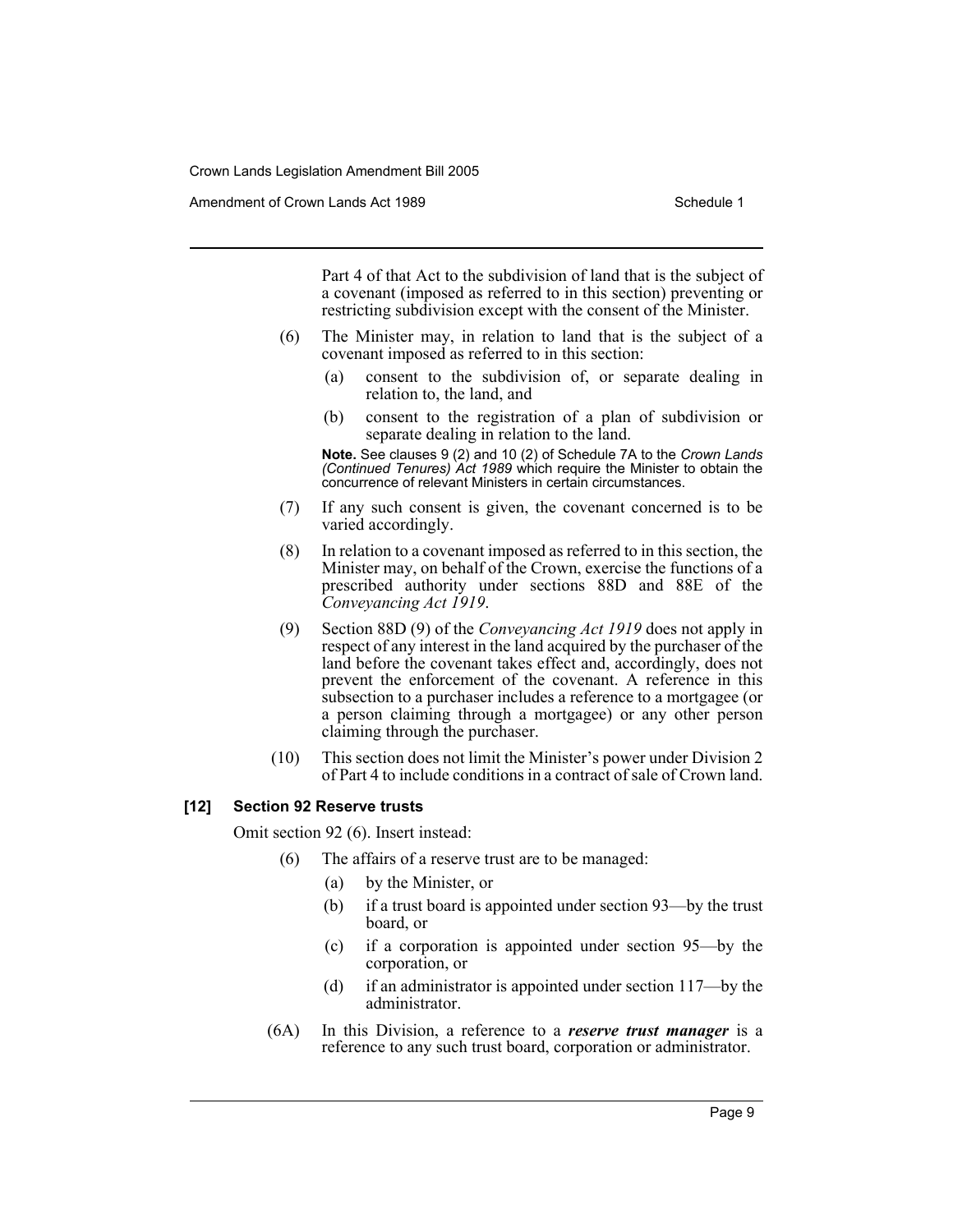Schedule 1 Amendment of Crown Lands Act 1989

- (6B) More than one reserve trust manager may be appointed to manage the affairs of a reserve trust in different respects, or in relation to different parts of the reserve, as determined by, and in accordance with the arrangements (if any) determined by, the Minister.
- (6C) If more than one reserve trust manager is appointed in relation to a reserve trust in accordance with subsection (6B), each reserve trust manager has the function of managing the reserve trust only to the extent to which it has been appointed and is, for the purposes of this or any other Act or law, taken to be the reserve trust manager to that extent only.

### **[13] Section 95 Appointment of corporation to manage reserve trust**

Insert "(including the Ministerial Corporation)" after "corporation" in section 95 (1) (c).

# **[14] Section 95 (2A) and (2B)**

Insert after section 95 (2):

- (2A) A corporation may be appointed as the manager of a reserve trust for such term as may be specified in the notification of appointment or by any subsequent notification.
- (2B) The term of office of a corporation that has been appointed as the manager of a reserve trust may be extended by the Minister from time to time by a further notification in the Gazette.

#### **[15] Section 96 Vacation of office by corporate manager**

Insert at the end of section 96 (1) (b):

, or

(c) it completes a term of office and is not re-appointed.

#### **[16] Section 96 (3)**

Insert after section 96 (2):

(3) If a corporation, whether appointed before or after the commencement of this subsection, is removed from office by the Minister as the manager of a reserve trust, no compensation is payable to the corporation because of the corporation ceasing to hold office.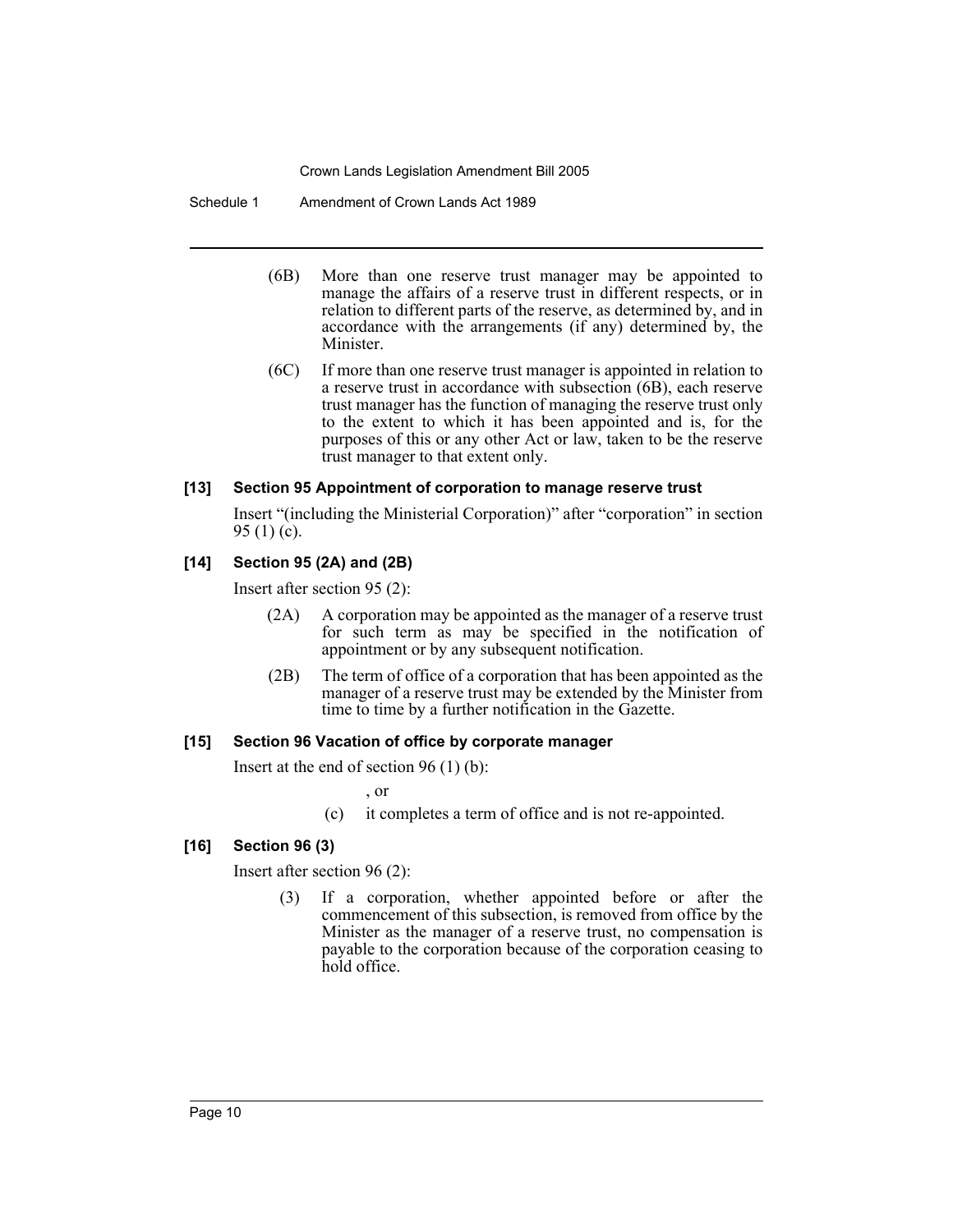Amendment of Crown Lands Act 1989 Schedule 1

#### **[17] Section 96A**

Insert after section 96:

#### **96A Performance management for reserve trust managers**

- (1) The Minister may, in such manner as the Minister considers appropriate, require reserve trust managers to report to the Minister on their performance in managing reserves and on such other matters as the Minister considers appropriate.
- (2) Any such requirement may specify:
	- (a) the intervals at which reserve trust managers are to report to the Minister, and
	- (b) the performance management criteria against which the performance of reserve trust managers is to be assessed by the Minister.

# **[18] Section 97A**

Insert after section 97:

# **97A Delegation of functions by reserve trust managers**

A reserve trust manager may, with the approval of the Minister, delegate any of its functions as reserve trust manager to any other person or body.

#### **[19] Section 98A**

Insert after section 98:

#### **98A Responsibility for certain reserves**

- (1) This section applies to a reserve that is a public reserve within the meaning of the *Local Government Act 1993* (other than a public reserve referred to in section 48 (1) (b) of that Act).
- (2) The Minister may, by notification in the Gazette, declare that any reserve to which this section applies is for the time being under the care, control and management of the Minister.
- (3) Accordingly, the council does not have control of the reserve as provided by section 48 of the *Local Government Act 1993*.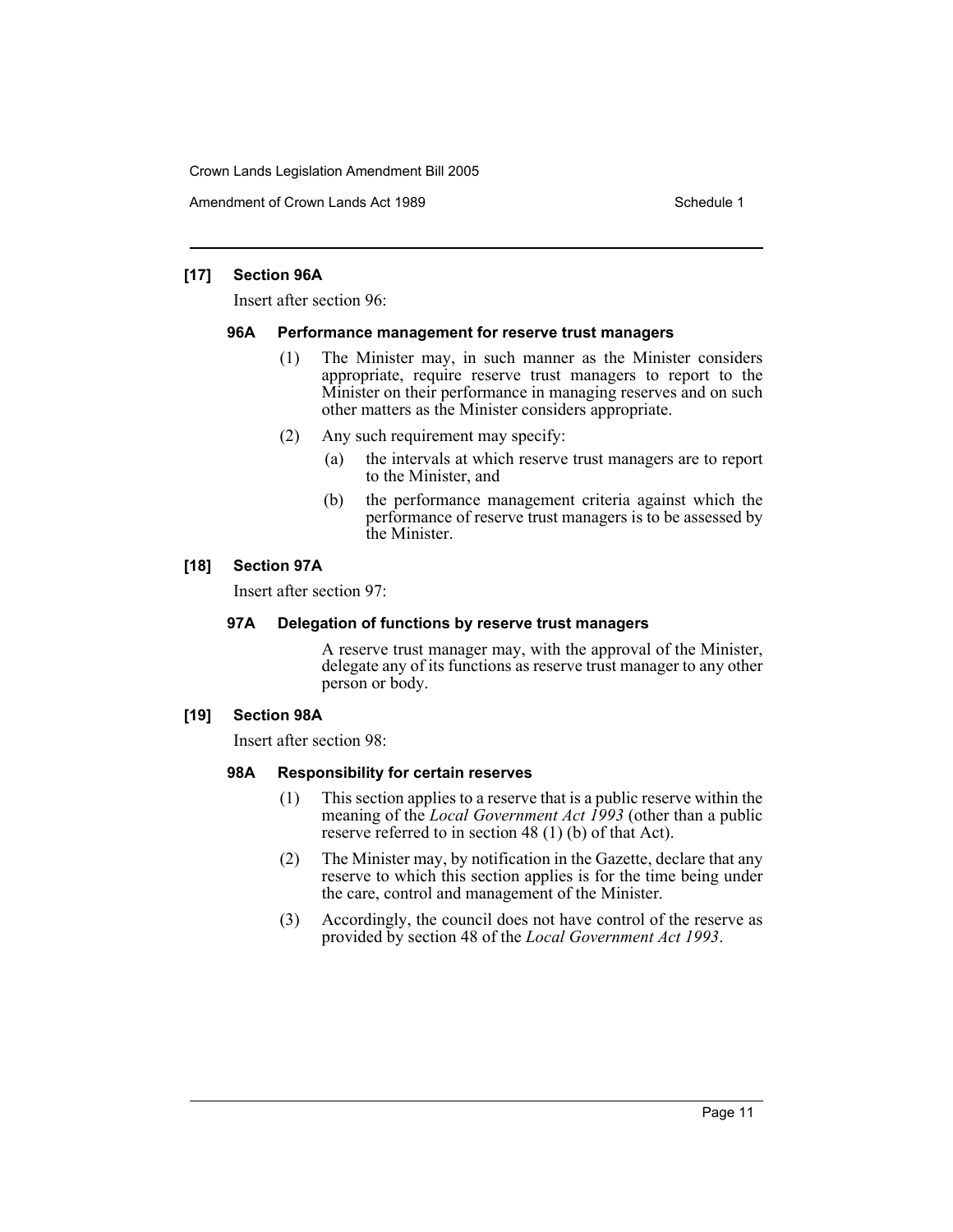Schedule 1 Amendment of Crown Lands Act 1989

- (4) If the Minister, by later notification in the Gazette, revokes a notification under subsection (2) in relation to a reserve, section 48 of the *Local Government Act 1993* is taken to apply in relation to the reserve.
- (5) A reference in this section to a reserve includes a reference to any part of a reserve.

#### **[20] Section 102A**

Insert after section 102:

#### **102A Minister's consent not required for certain leases, licences or easements**

- (1) This section applies to a reserve trust managed by a council that has been appointed under section 95.
- (2) Despite any other provision of this Part, a reserve trust to which this section applies is not required to obtain the Minister's consent under section 102 to grant a lease or licence in respect of land comprising the whole or any part of the reserve for which the reserve trust has been appointed as trustee, or to grant an easement in connection with any such lease or licence (a *related easement*), if:
	- (a) the reserve trust has been authorised by the Minister, by notice in writing, to grant the lease, licence or related easement without the Minister's consent, and
	- (b) the lease, licence or related easement is granted in accordance with the Minister's authorisation, and
	- (c) the reserve trust complies with the requirements of the Minister's authorisation and the provisions of this section.
- (3) The Minister's authorisation:
	- (a) may relate to any specified reserve (or class of reserves) for which the reserve trust has been appointed as trustee or generally to all reserves for which it has been appointed as trustee, and
	- (b) may specify the circumstances in which a lease, licence or related easement may be granted by the reserve trust without the Minister's consent, and
	- (c) may apply generally in relation to the reserve trust or may be limited in its application by reference to specified exceptions or factors, and
	- (d) is subject to such terms and conditions as the Minister considers appropriate.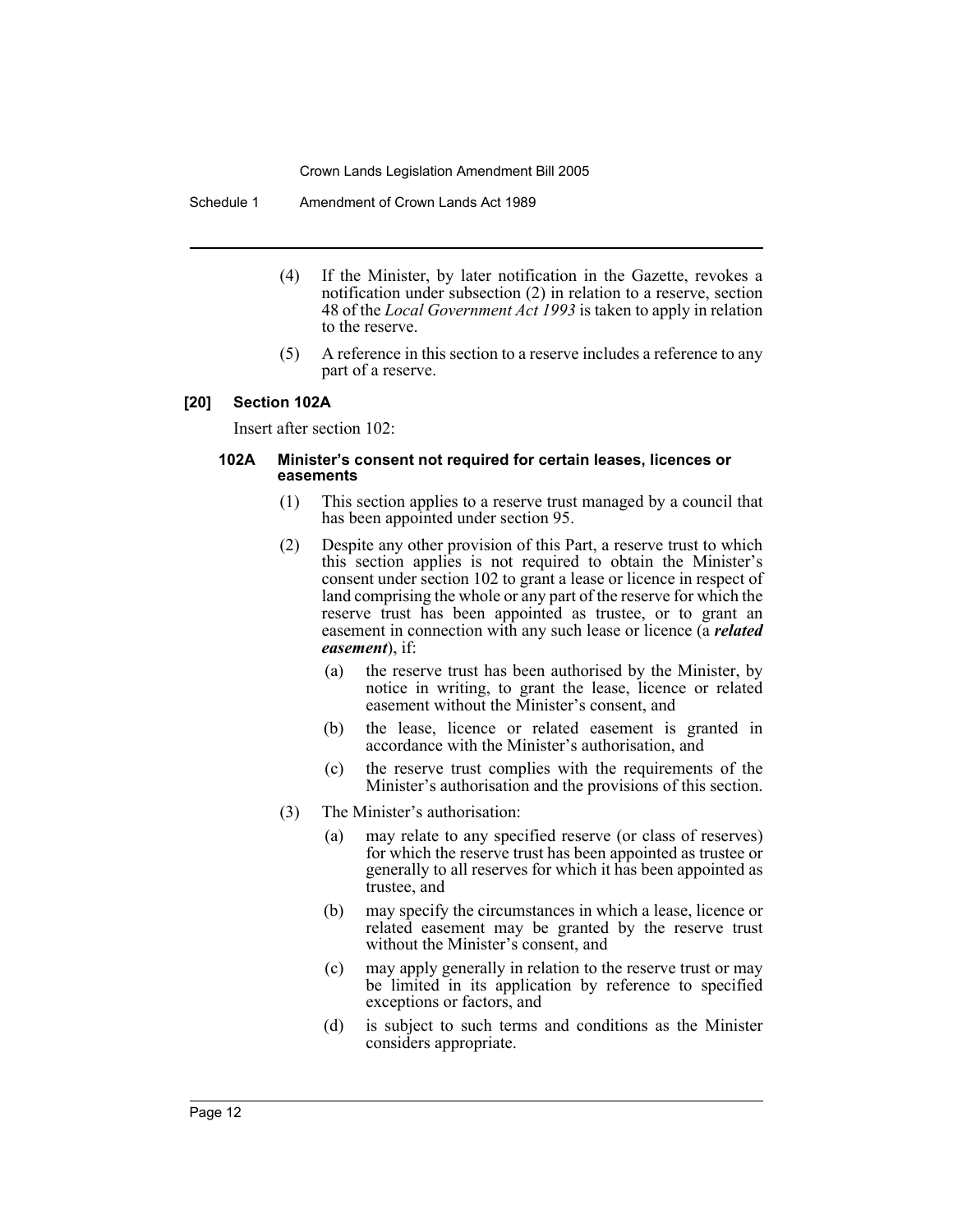Amendment of Crown Lands Act 1989 Schedule 1

- (4) Without limiting subsection (3), the Minister may, in authorising a reserve trust to grant leases, licences or related easements without the Minister's consent:
	- (a) specify the purposes, and the terms and conditions, of any such lease, licence or easement, and
	- (b) limit the term of any such lease, licence or easement, and
	- (c) require the reserve trust to follow certain procedures in relation to the granting of any such lease, licence or easement, including procedures for public notice and consultation, procedures for tendering and procedures for dealing with objections to the proposed lease, licence or easement, and
	- (d) require the reserve trust to provide the Minister with such information as may be required by the Minister before or after any such lease, licence or easement is granted, and
	- (e) require the reserve trust to submit any proposal for such a lease, licence or easement to the Minister before it is granted, and
	- (f) require the reserve trust to indemnify the Crown against any liability or claim for compensation that may arise as a result of the granting of any such lease, licence or easement.
- (5) A reserve trust must, within 14 days of granting a lease, licence or related easement in accordance with the Minister's authorisation under this section, notify the Minister of the grant and the terms of the lease, licence or easement.
- (6) The Minister may, in making any decision in relation to an authorisation under this section, take into account such matters as the Minister thinks appropriate, including the performance of the council in managing:
	- (a) the affairs of the reserve trust or any other reserve trust that the council is managing or has previously managed, or
	- (b) any public land within the meaning of the *Local Government Act 1993*.
- (7) The Minister may, for the purposes of this section, request any information about a council, including information about a council's performance, from the Minister administering the *Local Government Act 1993* and that Minister is authorised to provide any such information.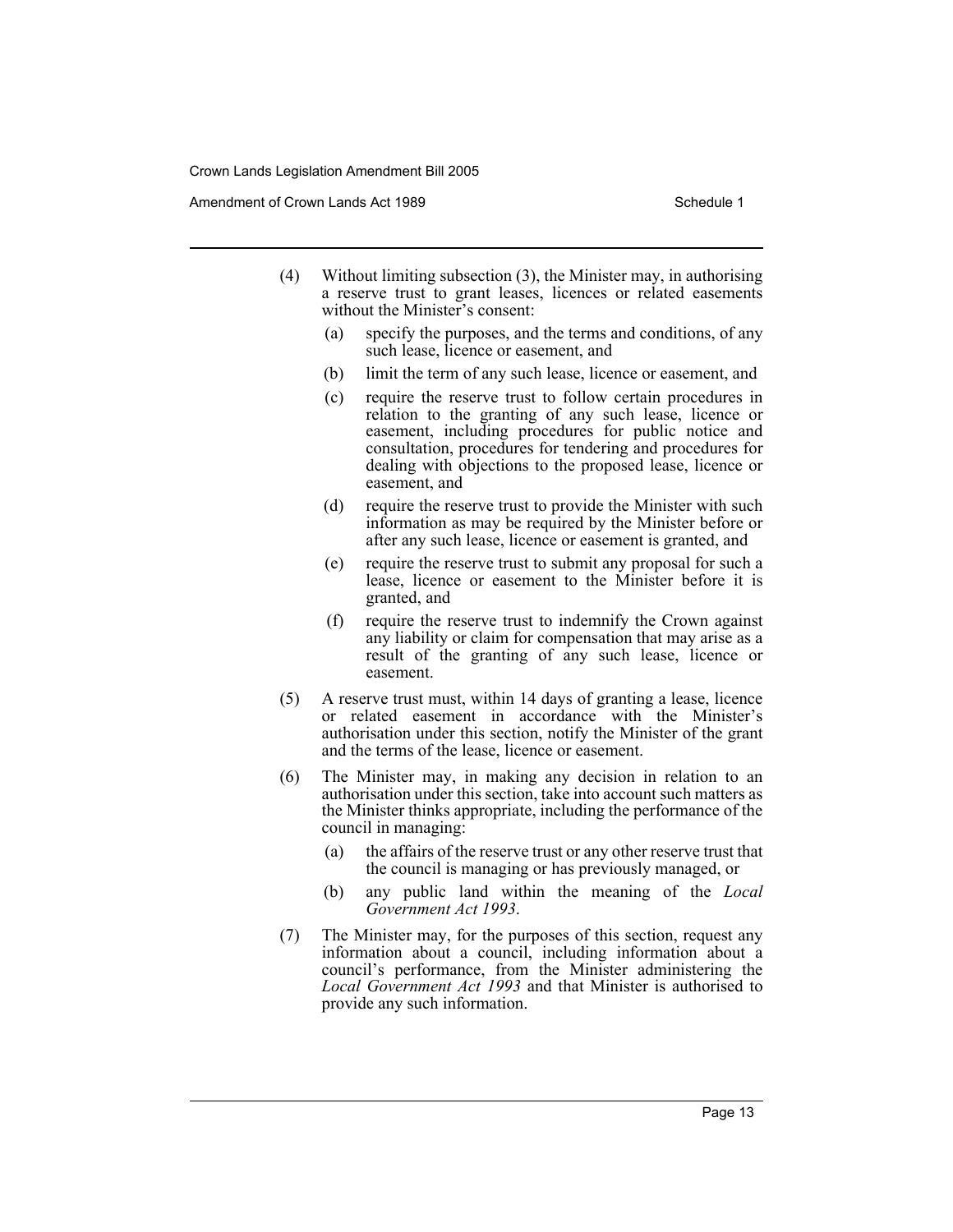Schedule 1 Amendment of Crown Lands Act 1989

- (8) Nothing in this section authorises a reserve trust to sell or mortgage land, or to grant a lease, licence or related easement for a term exceeding 21 years, without the consent of the Minister under section 102.
- (9) An authorisation by the Minister under this section may be varied or revoked by the Minister at any time by notice in writing given to the reserve trust concerned.
- (10) Any lease, licence or easement granted by a reserve trust:
	- (a) without the Minister's consent under section 102, or
	- (b) otherwise than in accordance with the Minister's authorisation under this section,

has no effect except in such cases as the Minister may determine.

(11) For the purposes of the *Residential Parks Act 1998*, a lease or licence granted by a reserve trust as provided by this section is taken to be a lease or licence to which the Minister has given consent.

#### **[21] Section 112A**

Insert before section 112:

### **112A Definitions**

#### In this Division:

*additional purpose*, in relation to a reserve, means any purpose that is additional to:

- (a) the declared purpose of the reserve, or
- (b) any purpose authorised by the Minister under section 121A in relation to the reserve.

*declared purpose*, in relation to land comprising a reserve, means the public purpose for which the land has been dedicated or reserved under this Part, and includes any purpose or use permitted under, or in connection with, the declared purpose.

#### **[22] Section 112 Preparation of draft plan of management**

Insert ", including a draft plan that would, if adopted, authorise the reserve to be used for an additional purpose" after "reserve" in section  $112$  (1).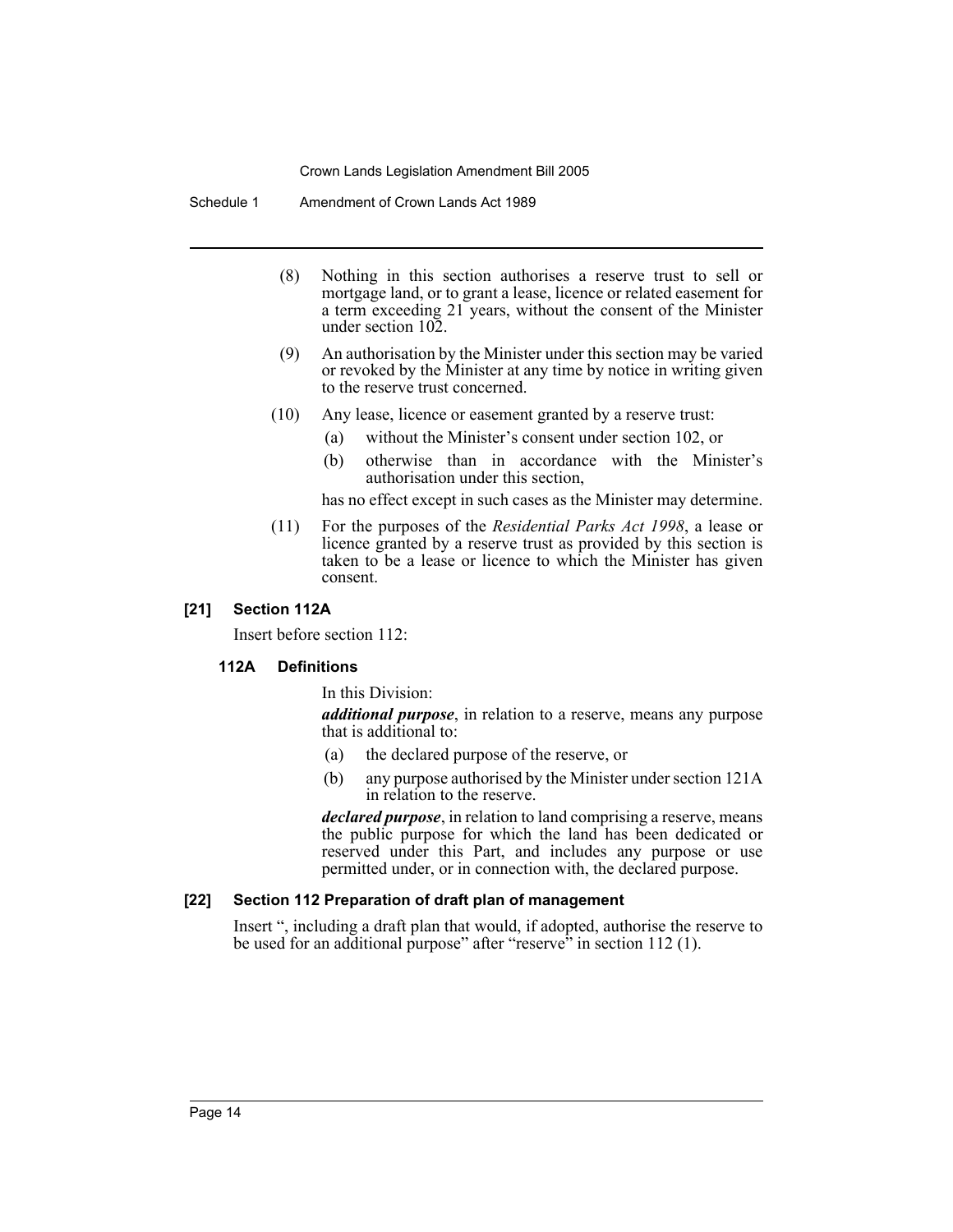Amendment of Crown Lands Act 1989 Schedule 1

#### **[23] Section 112 (5)–(10)**

Insert after section 112 (4):

- (5) Without limiting subsection (4), the Minister may, in directing a reserve trust to prepare a draft plan of management, direct the reserve trust to consider including an additional purpose as part of the draft plan.
- (6) If, in relation to a draft plan of management prepared by a reserve trust, the reserve trust proposes that the reserve is to be used for an additional purpose, the reserve trust is to advise the Minister of the proposal.
- (7) Without limiting subsection (4), the Minister may, in the case of a draft plan of management that would, if adopted, authorise the reserve to be used for an additional purpose, require the draft plan to specify or deal with the following matters:
	- (a) the condition of the reserve (including the condition of any buildings or other improvements on the reserve),
	- (b) the existing use of the reserve (including the existing use of any buildings or other improvements on the reserve),
	- (c) the nature and scale of the proposed additional purpose,
	- (d) the nature, scale and term of any lease, licence or other arrangement that is intended to be granted or entered into in relation to the additional purpose,
	- (e) any submissions made in relation to the draft plan as a result of the consultation process and public exhibition requirements under section 113.
- (8) In the case of a reserve that is being used or occupied by, or is being administered by, a government agency, the Minister may not cause, or direct, to be prepared a draft plan of management that would, if adopted, authorise the reserve to be used for an additional purpose unless the Minister has consulted with the Minister to whom that agency is responsible.
- (9) Failure to comply with subsection (8) does not affect the validity of the draft plan if adopted by the Minister under section 114.
- (10) The Minister may, at any stage in the preparation of a draft plan of management referred to in subsection (5) or (6), direct the reserve trust to cease the preparation of the draft plan.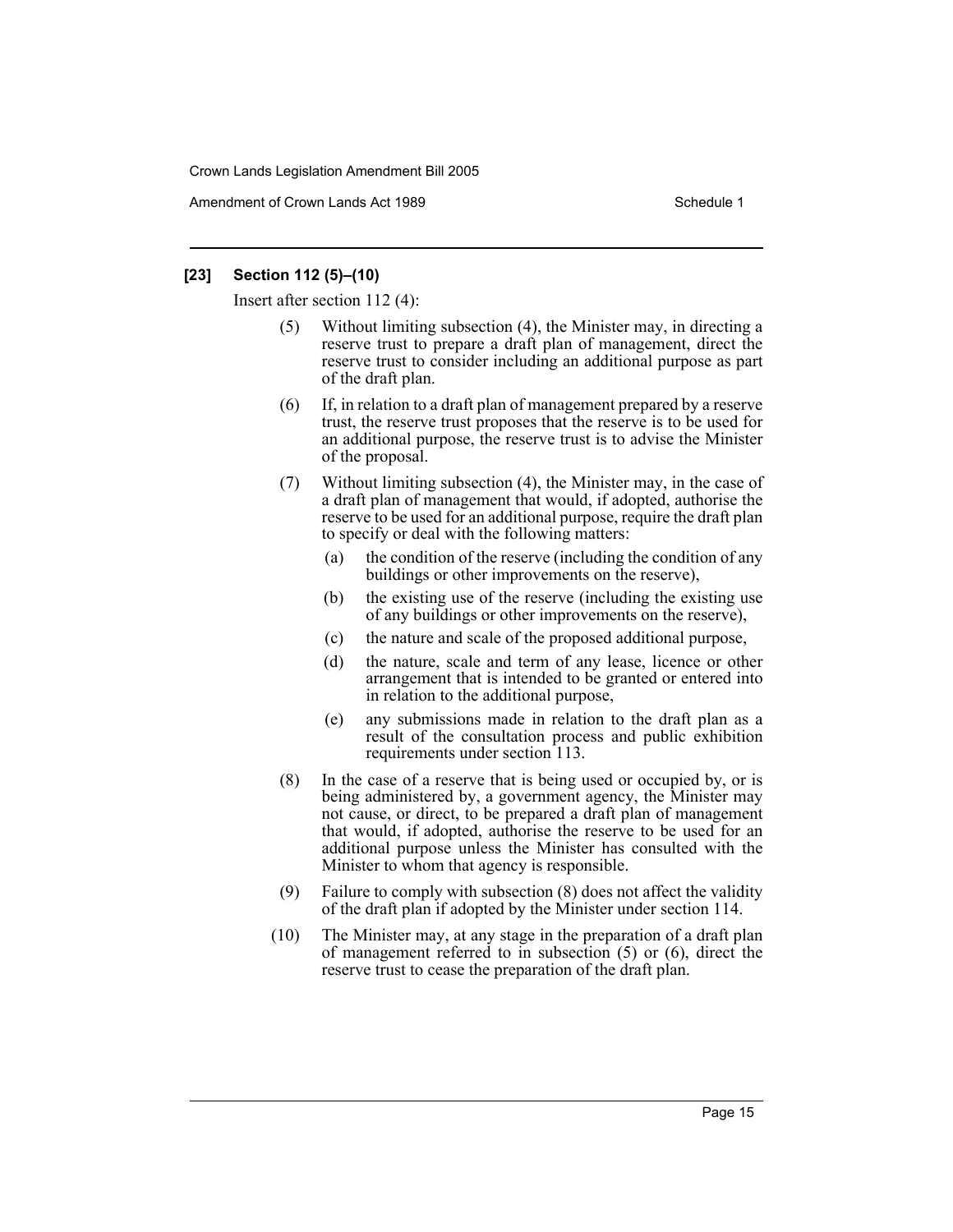Schedule 1 Amendment of Crown Lands Act 1989

#### **[24] Section 113 Referral and exhibition of draft plans**

Insert after section 113 (3):

- (4) In the case of a draft plan of management that would, if adopted, authorise a reserve to be used for an additional purpose, the Minister may, in addition to any of the other requirements of this section, require the reserve trust, by notice in writing:
	- (a) to consult on the draft plan with such persons or bodies as may be specified in the notice, and
	- (b) to exhibit the draft plan in accordance with the notice.

### **[25] Section 114 Adoption of plan of management**

Insert after section 114 (1):

- (1A) In the case of a plan of management that authorises a reserve to be used for an additional purpose, the Minister may, without limiting subsection (1), adopt the plan subject to the reserve trust complying with such conditions as the Minister thinks fit to impose.
- (1B) Without limiting the conditions that the Minister may impose under subsection (1A), the Minister may impose a condition requiring the reserve trust to indemnify the Crown against any liability or claim for compensation that may arise as a result of the reserve being used for the additional purpose specified in the plan.
- (1C) In determining whether to adopt a plan of management that authorises a reserve to be used for an additional purpose, the Minister is to have regard to the following:
	- (a) the declared purpose of the reserve,
	- (b) the compatibility of the proposed additional purpose with the declared purpose,
	- (c) the principles of Crown land management,
	- (d) the public interest.

#### **[26] Section 114 (3)**

Insert after section 114 (2):

(3) If a plan of management is adopted authorising a reserve to be used for an additional purpose specified in the plan, the reserve may be used for the additional purpose specified in the plan.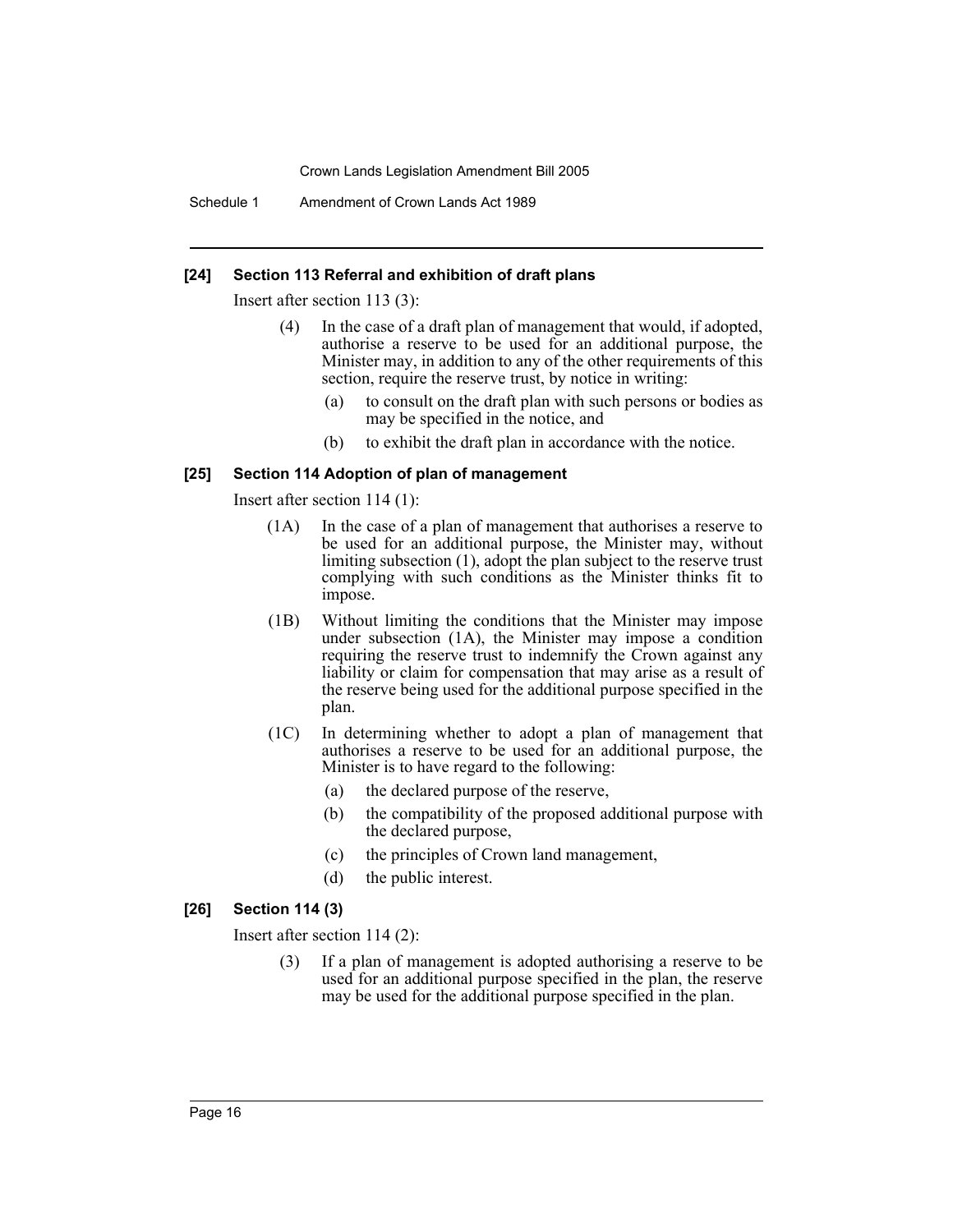Amendment of Crown Lands Act 1989 Schedule 1

### **[27] Section 117 Appointment of administrator**

Omit section 117 (1). Insert instead:

(1) The Minister may, by notification in the Gazette, appoint an administrator to manage the affairs of a reserve trust.

### **[28] Section 118 Functions of administrator**

Omit the section.

# **[29] Section 121 Liability of reserve trust, members and other persons**

Omit section 121 (2). Insert instead:

- (2) If a reserve trust is managed by a corporation, the corporation is jointly and severally liable with the reserve trust:
	- (a) for any liability of the reserve trust, or
	- (b) if the corporation is managing the affairs of the reserve trust with another person or body in accordance with section 92 (6B), for the liability of the reserve trust to the extent only that the liability relates to the functions of the corporation as the manager of the reserve trust.

# **[30] Section 121A**

Insert before section 121:

#### **121A Minister may authorise reserve to be used for additional purpose**

- (1) In this section, *declared purpose* has the same meaning as in section 112A.
- (2) The Minister may, by order published in the Gazette, authorise a reserve specified in the order to be used for a purpose that is additional to the declared purpose of the reserve.
- (3) The Minister may not authorise a reserve to be used for any such additional purpose unless the Minister is satisfied that:
	- (a) the additional purpose is compatible with the declared purpose of the reserve, and
	- (b) the use of the reserve for the additional purpose is consistent with the principles of Crown land management, and
	- (c) it is in the public interest for the reserve to be used for the additional purpose.
- (4) The Minister is to consult the following persons or bodies before making an order under this section in relation to a reserve: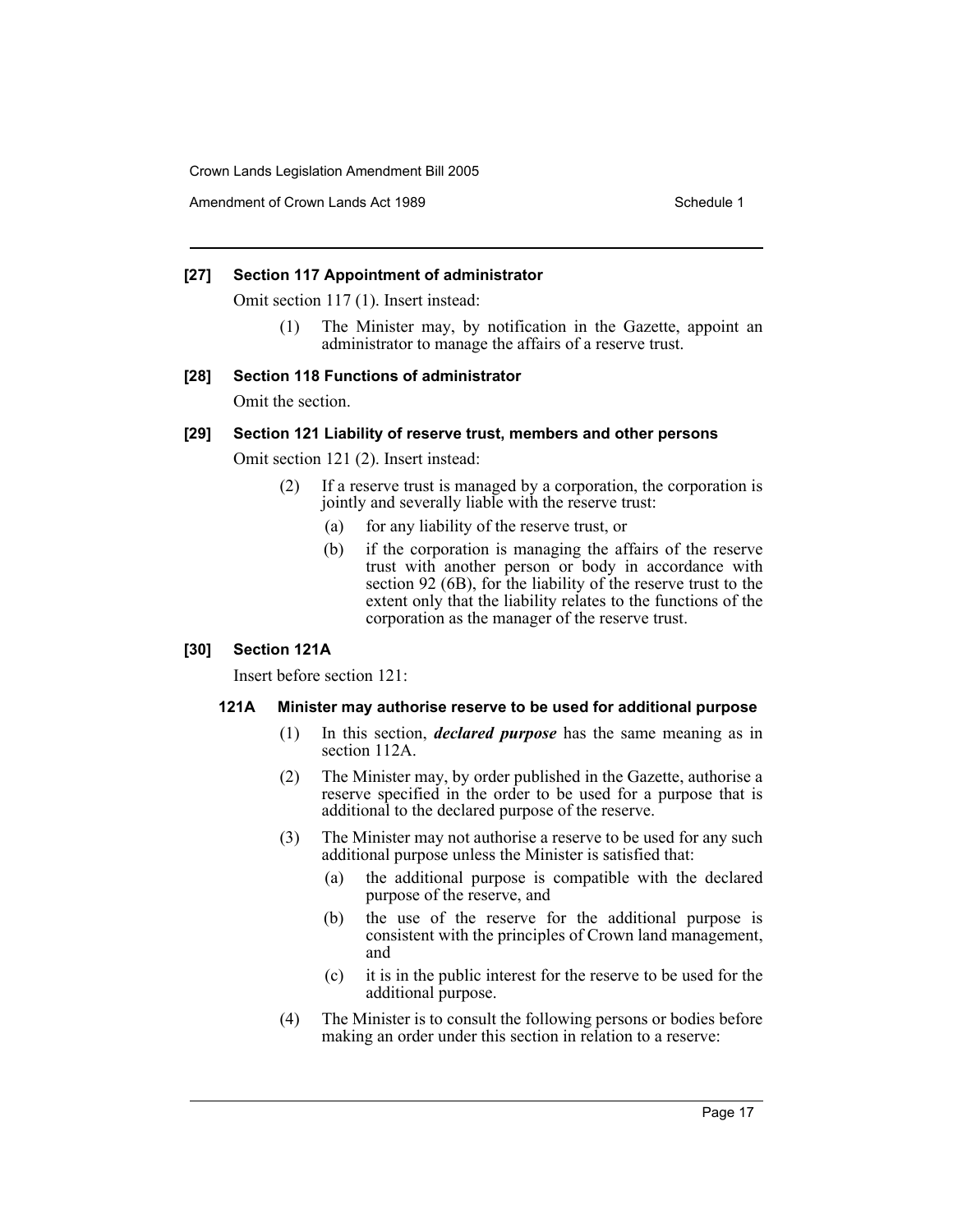Schedule 1 Amendment of Crown Lands Act 1989

- (a) the person or body managing the affairs of the reserve trust (if any) appointed as trustee for the reserve,
- (b) if the reserve is being used or occupied by, or is being administered by, a government agency—the Minister to whom that agency is responsible.
- (5) Failure to comply with subsection (4) does not affect the validity of the order.
- (6) An order under this section may relate to any number of reserves or to a specified group of reserves.

#### **[31] Section 122 Reports etc by reserve trust**

Insert "by the regulations or as may be required by the Minister by notice in writing to the reserve trust" after "prescribed" wherever occurring in section 122 (1).

#### **[32] Section 122A**

Insert after section 122:

#### **122A Financial year of reserve trust**

The financial year of a reserve trust is the year commencing on 1 July unless otherwise specified by the Minister.

#### **[33] Section 138 Certain land may be declared to be Crown land**

Omit paragraph (c) of the definition of *public authority* in section 138 (5). Insert instead:

(c) a rural lands protection board,

#### **[34] Part 7, Division 1A**

Insert after Division 1:

### **Division 1A Transfer or vesting of certain land to or in Crown**

#### **138A Definitions**

In this Division:

*institution* has the same meaning as in the *Trustees of Schools of Arts Enabling Act 1902*.

*private trust land* means any land (other than public trust land) reserved, dedicated or granted under any Act or instrument, or otherwise held, for the purposes of an institution.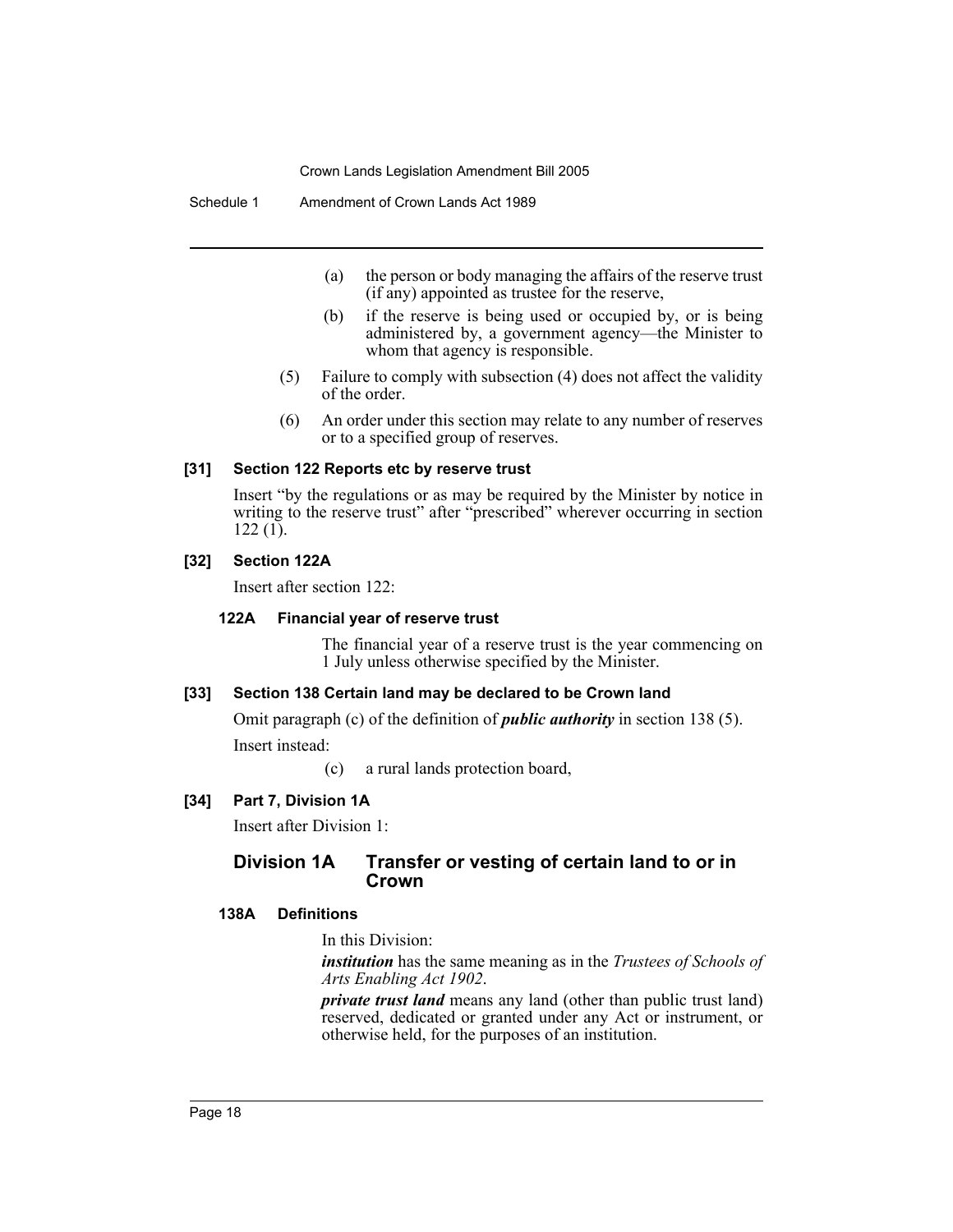Amendment of Crown Lands Act 1989 Schedule 1

*public trust land* means any land reserved, dedicated or granted under any Act or instrument, or otherwise held, for the purposes of an institution and which:

- (a) is Crown land (or land otherwise vested in the Crown), or
- (b) was Crown land (or land otherwise vested in the Crown) before being reserved, dedicated, granted or held for the purposes of an institution.

*trustees* of private trust land or public trust land means the majority of the trustees for the time being of that land.

#### **138B Transfer of private trust land to Crown by agreement with trustees**

- (1) The Minister and the trustees of private trust land may enter into an agreement for the land to be transferred to the Crown.
- (2) Any such agreement may specify a purpose for which the land is to be used after it is transferred to the Crown.
- (3) The trustees may enter into any such agreement to transfer private trust land, and the agreement has effect, despite the terms and provisions of any Act, deed, reservation, dedication, grant or other instrument relating to the land.
- (4) The Minister is to comply as far as practicable with the agreement.

#### **138C Vesting of public trust land in Crown by agreement with trustees**

- (1) The Minister and the trustees of public trust land may enter into an agreement for the land to be vested in the Crown.
- (2) Any such agreement may specify a purpose for which the land is to be used after it is vested in the Crown.
- (3) The trustees may enter into any such agreement for the vesting of public trust land in the Crown, and the agreement has effect, despite the terms and provisions of any Act, deed, reservation, dedication, grant or other instrument relating to the land.
- (4) The Minister is to comply as far as practicable with the agreement.
- (5) If an agreement is entered into under this section, the Minister may, by notification in the Gazette, vest the land in the Crown.
- (6) If the notification specifies a public purpose for which the land is to be reserved (being a public purpose for the purposes of section 87), the land is, on publication of the notification, taken to be reserved under Part 5 for that purpose.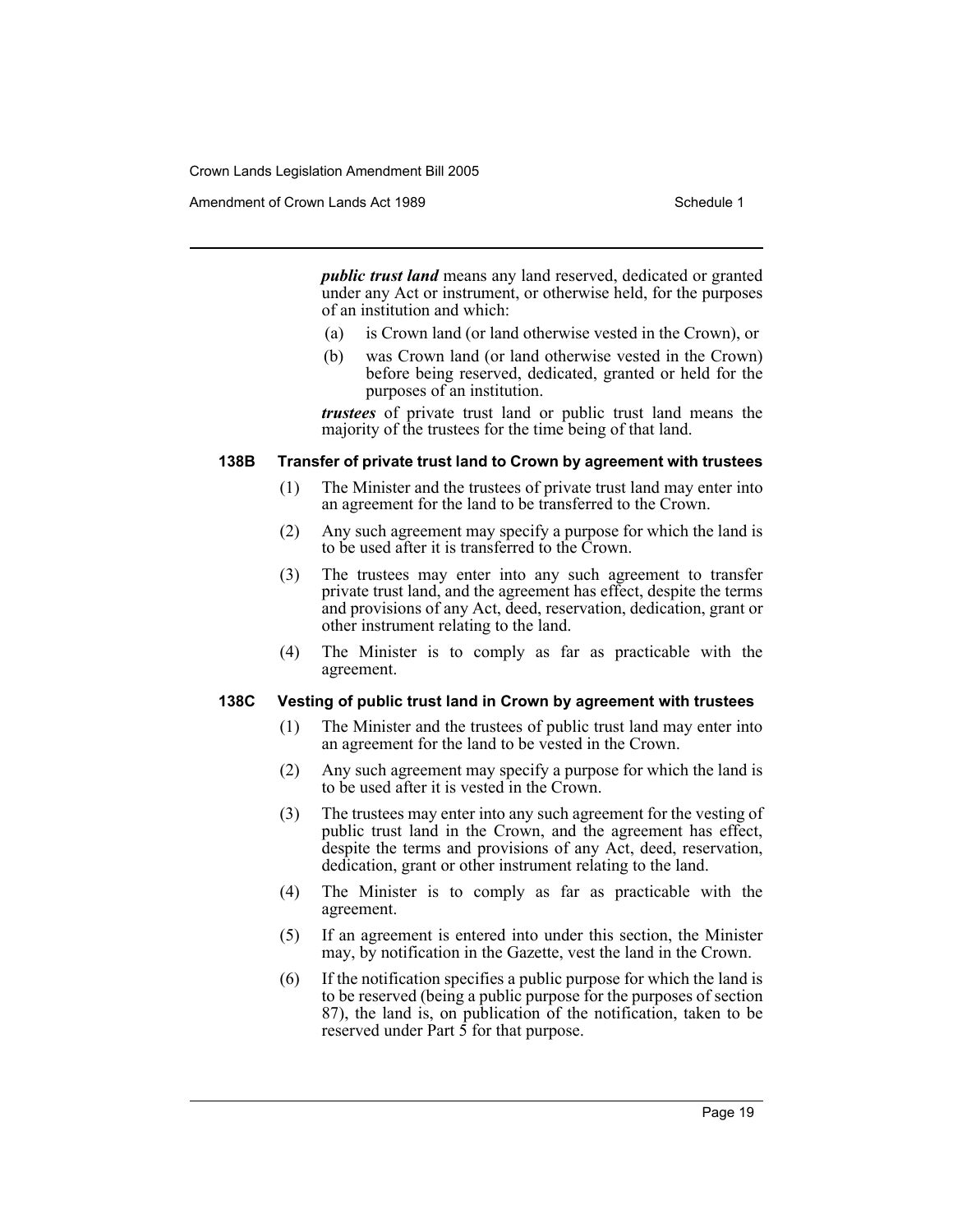Schedule 1 Amendment of Crown Lands Act 1989

# **138D Revocation of reservation or dedication of public trust land**

- (1) The Minister may, by notification in the Gazette:
	- (a) revoke the reservation or dedication of any public trust land, and
	- (b) vest the land in the Crown.
- (2) If the notification specifies a public purpose for which the land is to be reserved (being a public purpose for the purposes of section 87), the land is, on publication of the notification, taken to be reserved under Part 5 for that purpose.

### **138E Consultation in relation to transfer or vesting of land**

- (1) The Minister may, before any private trust land is transferred to, or any public trust land is vested in, the Crown under this Division:
	- (a) cause an advertisement of the proposed transfer or vesting to be published in a newspaper circulating in the area in which the land is situated, and
	- (b) cause a notice of the proposed transfer or vesting to be placed in or on the land, and
	- (c) refer the matter to a local land board for a report.
- (2) Any such advertisement or notice may invite submissions on the proposed transfer or vesting to be made to the Minister within such time as is specified in the advertisement or notice.
- (3) The Minister is to take into account any submissions received on the proposed transfer or vesting, and any local land board report on the matter, before deciding to proceed with the proposed transfer or vesting.

#### **138F Effect of transfer or vesting of land**

- (1) Any land that is transferred to, or vested in, the Crown under this Division:
	- (a) becomes Crown land, and
	- (b) is freed and discharged from any trusts, estates, interests, reservations, dedications, conditions, restrictions and provisions affecting the land.
- (2) Subsection (1) (b) is subject to sections 138B (4) and 138C (4).
- (3) Any land that is vested in the Crown under this Division is vested without the need for any further conveyance, transfer, assignment, assurance or declaration.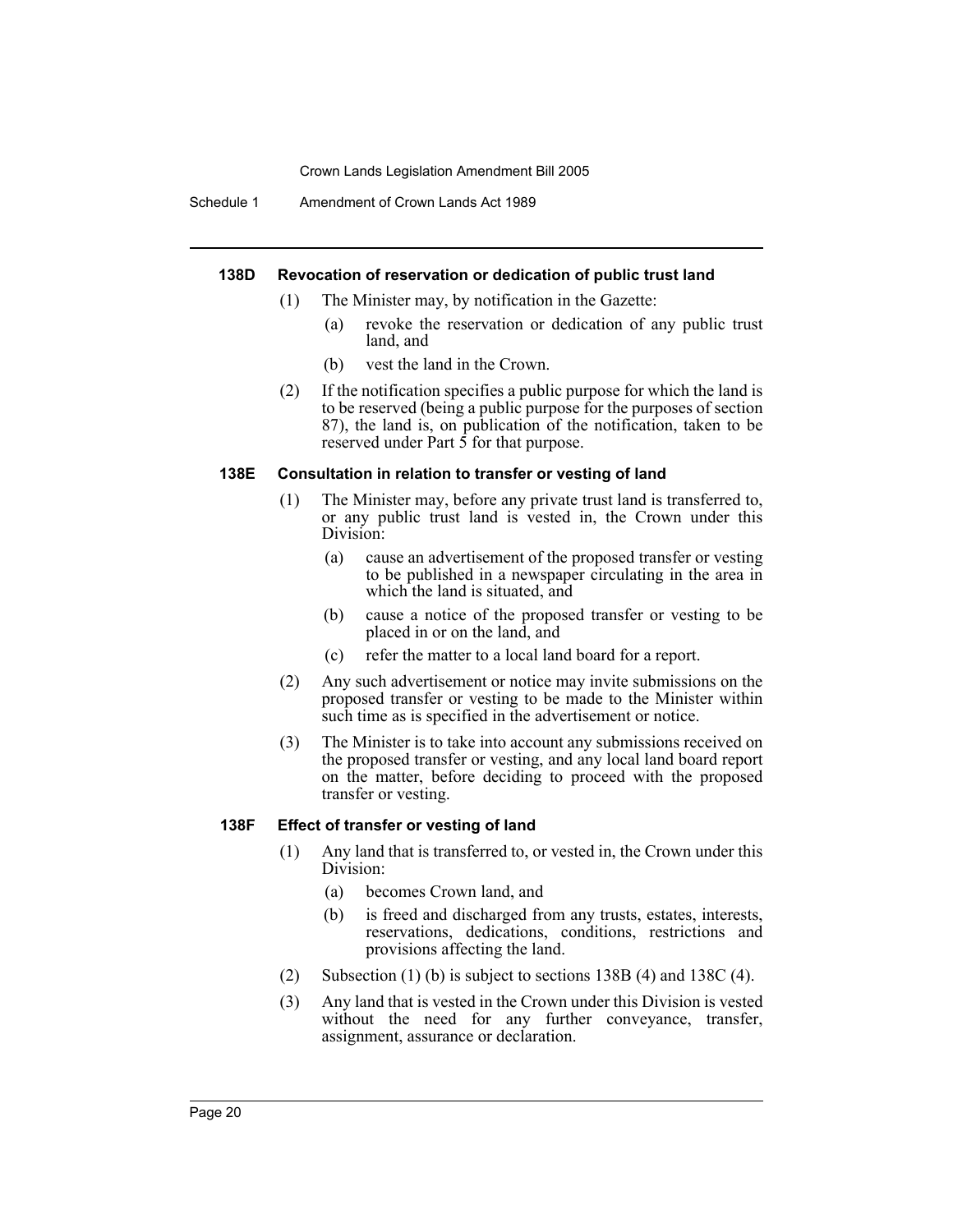Amendment of Crown Lands Act 1989 Schedule 1

- (4) If any land that is transferred to, or vested in, the Crown under this Division is reserved for a public purpose, the reservation does not operate to reserve the land for the purposes of an institution under the *Trustees of Schools of Arts Enabling Act 1902*.
- (5) On the transfer or vesting of any private trust land or public trust land to or in the Crown under this Division, the following provisions have effect:
	- (a) any assets, rights or liabilities in relation to the land, or in relation to the trustees of the land in their capacity as trustees, become the assets, rights or liabilities of the Crown,
	- (b) all proceedings relating to those assets, rights and liabilities that were commenced by or against the trustees before the transfer or vesting are taken to be proceedings pending by or against the Crown,
	- (c) any act, matter or thing done or omitted to be done in relation to those assets, rights and liabilities by, to or in respect of the trustees before the transfer or vesting is (to the extent to which that act, matter or thing has any force or effect) taken to have been done or omitted to be done by, to or in respect of the Crown.
- (6) In this section:

*assets* means any legal or equitable estate or interest (whether present or future and whether vested or contingent) in real or personal property of any description (including money), and includes securities, choses in action and documents.

*liabilities* means any liabilities, debts or obligations (whether present or future and whether vested or contingent).

*rights* means any rights, powers, privileges or immunities (whether present or future and whether vested or contingent).

#### **138G Provisions relating to assessment of transferred or vested land**

- (1) Any private trust land or public trust land may be assessed under Part 3 before the land is transferred to, or vested in, the Crown under this Division even though the land is not Crown land at the time when the assessment is carried out.
- (2) An assessment under Part 3 is not required in relation to the reservation of any land transferred to or vested in the Crown under this Division if the Minister is satisfied that the public purpose (if any) for which the land is to be reserved is the same,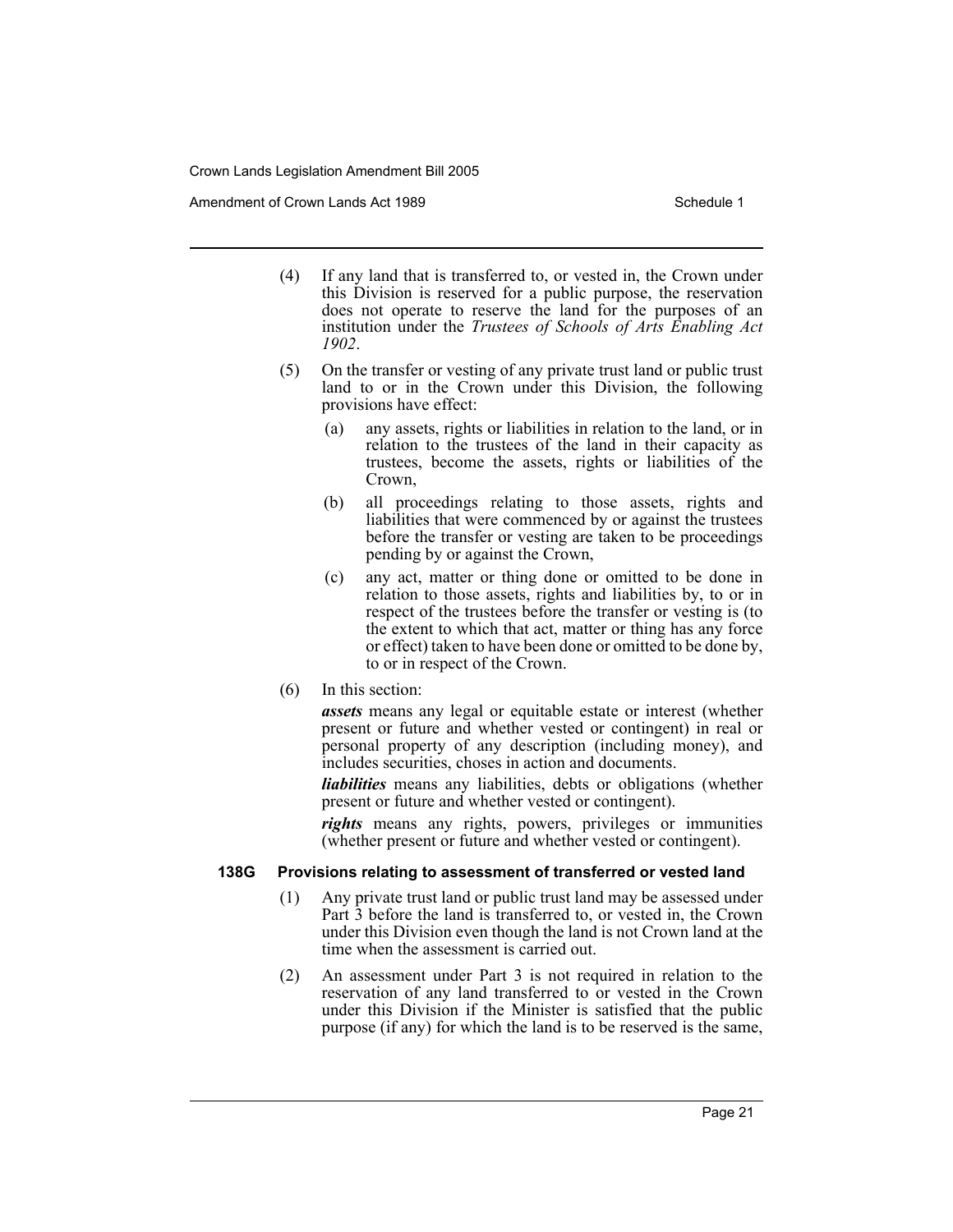Schedule 1 Amendment of Crown Lands Act 1989

or substantially the same, as the purpose for which the land was reserved, dedicated, granted or held, or otherwise used, before being transferred or vested under this Division.

#### **[35] Section 140 Removal of conditions etc**

Insert at the end of the section:

(2) This section is subject to clauses 9 (2) and 10 (2) of Schedule 7A to the *Crown Lands (Continued Tenures) Act 1989*.

**[36] Section 141B General provisions applicable to CPI adjustment**

Omit the section.

#### **[37] Section 142 Objections and appeals against determinations or redeterminations of rent**

Insert at the end of section 142 (1) (a):

, and

(a1) a redetermination of rent under Division 3A, and

#### **[38] Section 142 (8A)**

Insert after section 142 (8):

(8A) A redetermination of rent under Division 3A takes effect from the date of the redetermination even if an objection or appeal has been lodged.

#### **[39] Section 143 Determination or redetermination of rent—principles**

Insert at the end of the section:

- (2) Despite subsection (1), if the Independent Pricing and Regulatory Tribunal makes a recommendation in relation to the rent of any such lease, licence or enclosure permit (or class of any such lease, licence or enclosure permit), the Minister may:
	- (a) in redetermining the rent of any lease or licence that is the subject of the recommendation, or
	- (b) in determining or redetermining the rent of any enclosure permit that is the subject of the recommendation,

apply the recommendation.

(3) If the recommendation of the Independent Pricing and Regulatory Tribunal is applied by the Minister in determining or redetermining the rent concerned, the local land board and the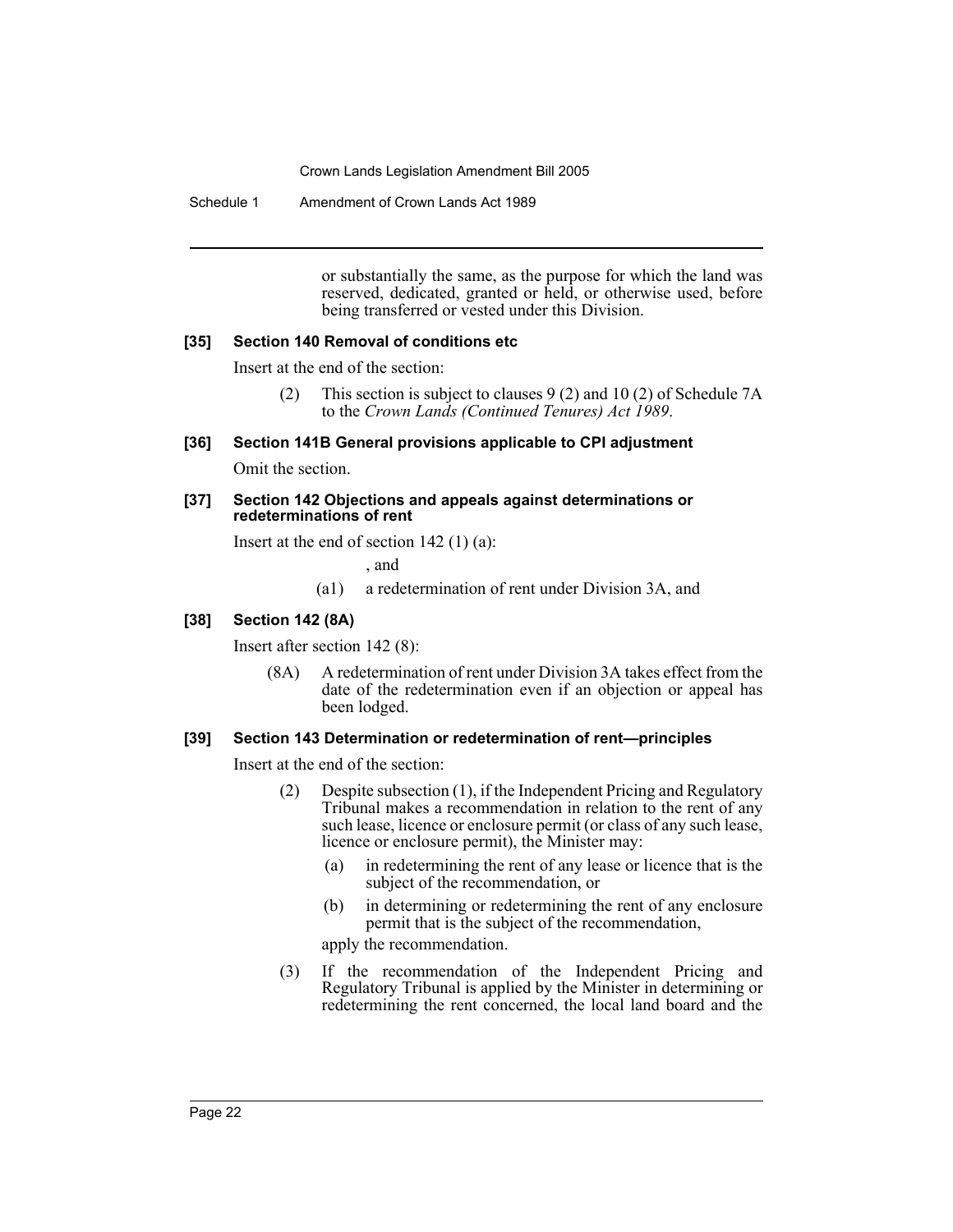Amendment of Crown Lands Act 1989 Schedule 1

Land and Environment Court are, despite subsection (1), to apply the recommendation in determining any appeal against the Minister's decision.

(4) This section also applies in relation to the redetermination under Division 3A of the rent of a licence or enclosure permit.

### **[40] Part 7, Division 3A**

Insert after Division 3:

# **Division 3A Redetermination and adjustment of rents for licences and enclosure permits**

### **143A Application of Division**

- (1) This Division applies to any licence under this Act, or enclosure permit within the meaning of Division 6 of Part 4, that is subject to the payment of any rent.
- (2) The rent of any such licence or enclosure permit is subject to redetermination by the Minister in accordance with this Division despite:
	- (a) any term or condition to which the licence or permit is subject, or
	- (b) any other provision of this Act.

#### **143B Minister may redetermine rents for licences and enclosure permits**

- (1) The Minister may, as provided by this section, redetermine the rent payable in respect of a licence or enclosure permit to which this Division applies.
- (2) A redetermination of the rent of a licence or enclosure permit is to be made in respect of each rent review date.
- (3) The rent review dates for a licence or enclosure permit are as follows:
	- (a) if the effective date of the last redetermination of the rent of the licence or enclosure permit was not more than 3 years before the commencement of this section:
		- (i) the first rent review date is the first due date in respect of the rent occurring on or after the commencement of this section that is not less than 3 years after the effective date of that redetermination (or such later due date as may be determined by the Minister), and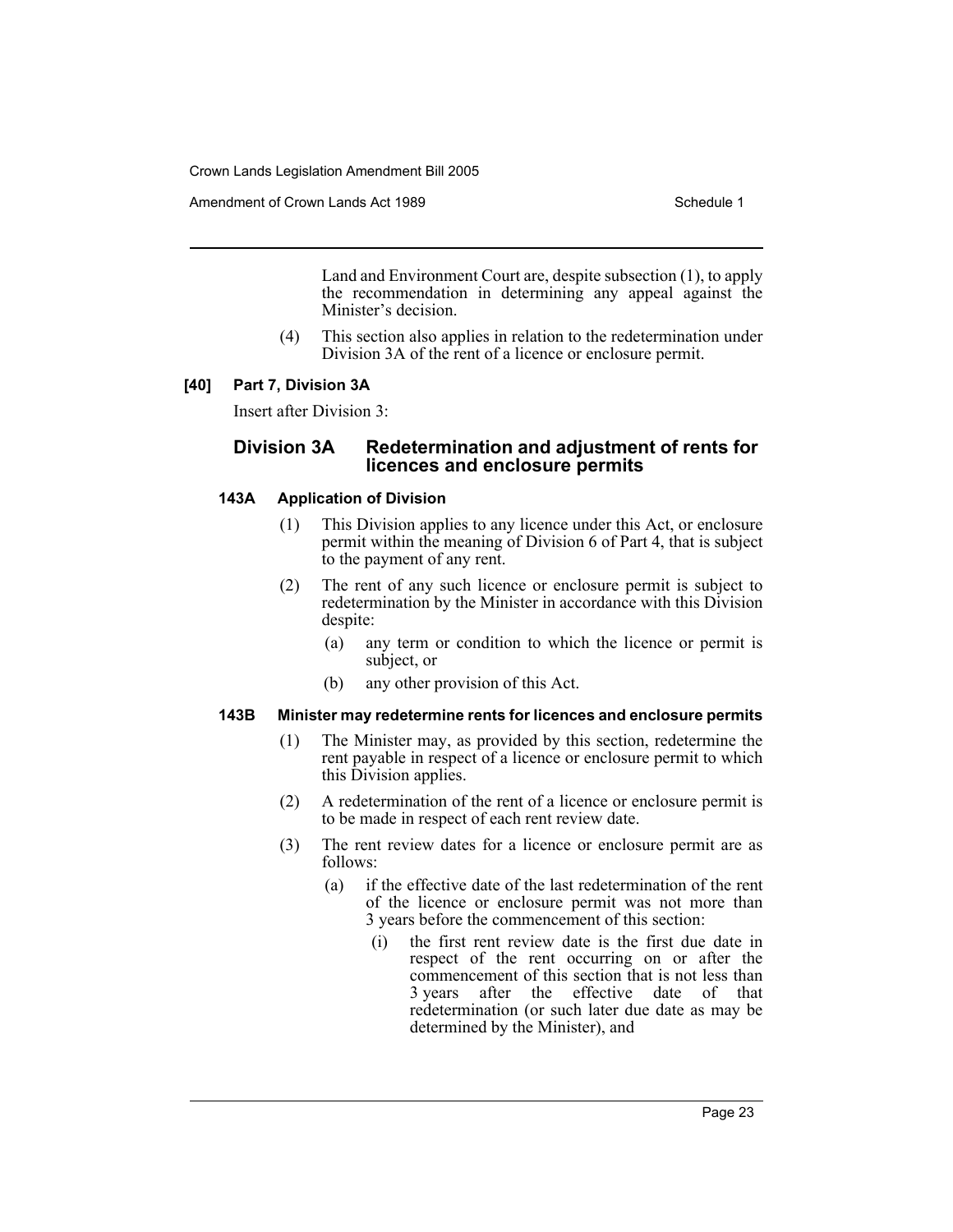- (ii) thereafter, rent review dates fall on the third anniversary of the previous rent review date,
- (b) if paragraph (a) does not apply or if there has been no redetermination of the rent of the licence or enclosure permit:
	- (i) in the case of a licence or enclosure permit in force before the commencement of this section:
		- (A) the first rent review date is the first due date in respect of the rent occurring on or after the commencement of this section (or such later due date as may be determined by the Minister), and
		- (B) thereafter, rent review dates fall on the third anniversary of the previous rent review date, or
	- (ii) in the case of a licence or enclosure permit that commences on or after the commencement of this section:
		- (A) the first rent review date is the first due date in respect of the rent occurring not less than 3 years after the commencement of the licence or enclosure permit (or such other due date as may be determined by the Minister), and
		- (B) thereafter, rent review dates fall on the third anniversary of the previous rent review date.
- (4) A redetermination of rent in respect of the first rent review date for a licence or enclosure permit under this section:
	- (a) may be made at any time before the first rent review date or within 6 months after the first rent review date, and, if so made, takes effect on the first rent review date, and
	- (b) may be made more than 6 months after the first rent review date but, if so made, takes effect from the date of the redetermination.
- (5) A redetermination of rent in respect of any other rent review date for a licence or enclosure permit under this section:
	- (a) may be made within 6 months before or after a rent review date and, if so made, takes effect on the rent review date, and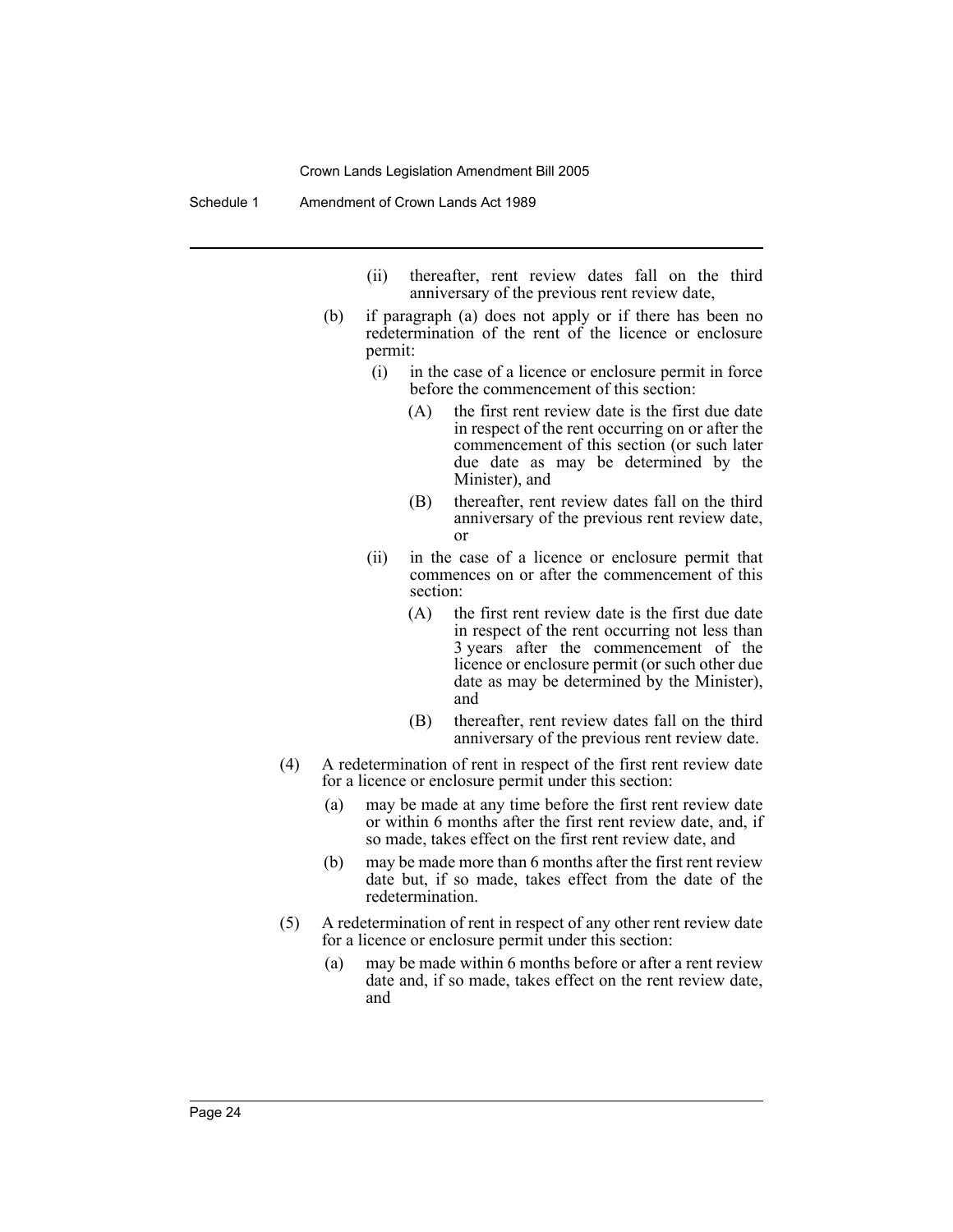Amendment of Crown Lands Act 1989 Schedule 1

- (b) may be made more than 6 months after a rent review date but, if so made, takes effect from the date of the redetermination.
- (6) Despite subsections (2) and (3), the Minister may redetermine the rent of a licence or enclosure permit to which this Division applies on an annual basis, or at such other intervals as the Minister determines, starting from such date as the Minister thinks fit.

### **143C Adjustment of rent in line with Consumer Price Index**

(1) In this section:

*existing licence or permit* means a licence or enclosure permit in force immediately before the commencement of this section.

*mid-term redetermination* of rent is a redetermination of rent that takes effect on any date other than the due date for the rent.

*minimum rent* has the same meaning as in Division 2A.

*new licence or permit* means a licence or enclosure permit that commences after the commencement of this section.

- (2) The rent of a licence or enclosure permit at a due date that is the effective date of a redetermination of the rent of the licence or permit, or that is the next due date after a mid-term redetermination of the rent of the licence or permit, is:
	- (a) the rent as so redetermined, or
	- (b) if the minimum rent at that due date exceeds the rent as so redetermined—the minimum rent.
- (3) The rent of a licence or enclosure permit at any other due date is:
	- (a) the CPI adjusted rent at that due date or, if the Minister so determines, the rent as redetermined under subsection (2), or
	- (b) if the minimum rent at that due date exceeds the CPI adjusted rent, the minimum rent.
- (4) The *CPI adjusted rent* is to be determined in accordance with the following formula:

$$
R = A \times \frac{C}{D}
$$

where:

*R* represents the CPI adjusted rent.

*A* represents the determined rent, being: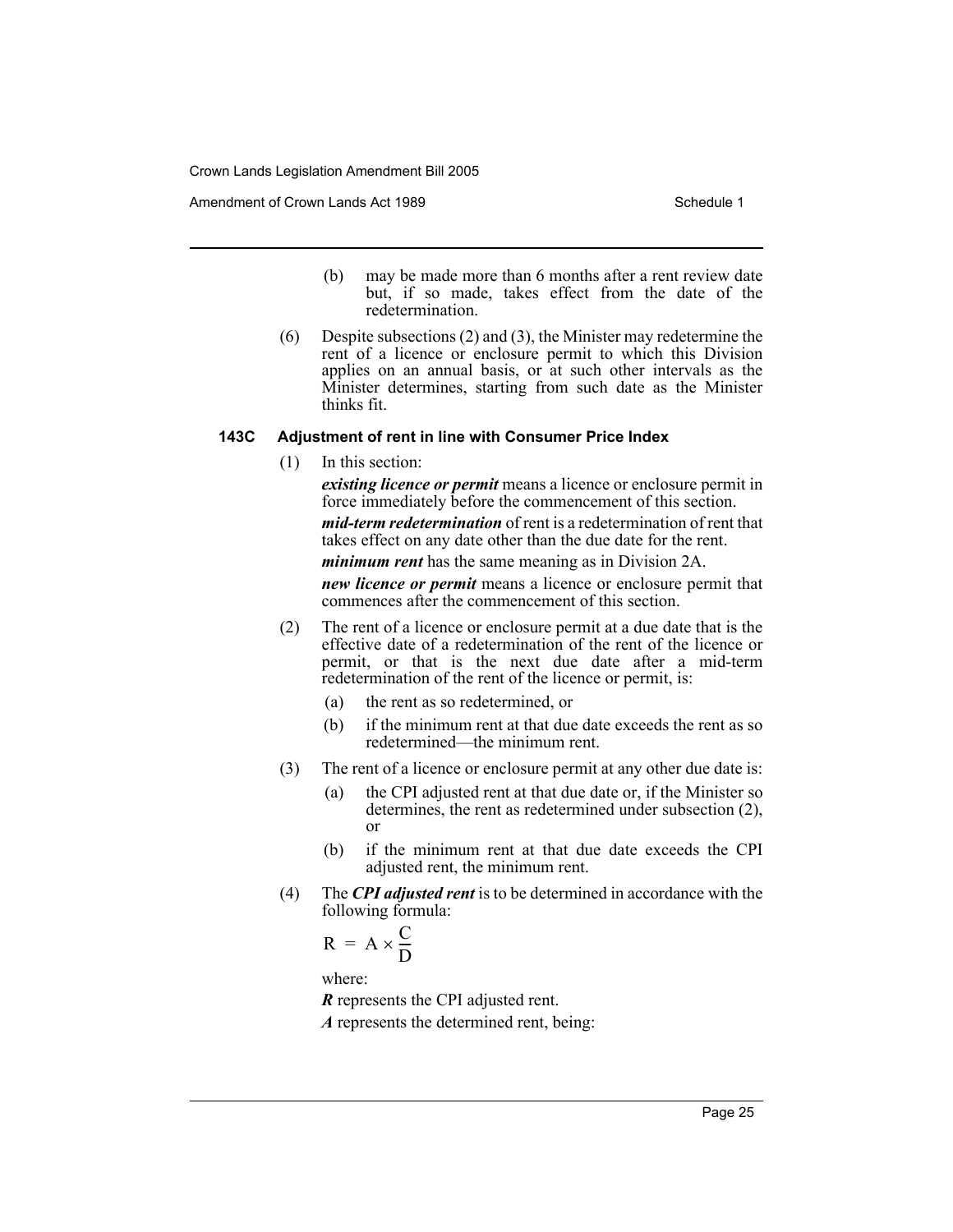Schedule 1 Amendment of Crown Lands Act 1989

- (a) in the case of an existing licence or permit—the rent as at the last due date before the commencement of this section, or as at the effective date of the last redetermination of rent to take effect on or before the due date, whichever is later, or
- (b) in the case of a new licence or permit—the rent set as at the commencement of the licence or permit, or as at the effective date of the last redetermination of rent to take effect on or before the due date, whichever is later.

*C* represents the Consumer Price Index number for the last quarter for which such a number was published before the due date for the rent.

*D* represents the Consumer Price Index number for the last quarter for which such a number:

- (a) in the case of an existing licence or permit—was published before the last due date before the commencement of this section, or as at the effective date of the last redetermination of rent to take effect on or before the due date, whichever is later, or
- (b) in the case of a new licence or permit—was published before the commencement of the licence or permit, or as at the effective date of the last redetermination of rent to take effect on or before the due date, whichever is later.
- (5) Despite subsections (2) and (3), if a mid-term redetermination of rent is made, the rent as so redetermined may be charged, on a pro rata basis, in respect of the period commencing on the date the redetermination takes effect and ending on the next due date in respect of the rent, and the rent payable may be adjusted by the Minister as appropriate (even if the rent in respect of that period has already been paid in advance).
- (6) The operation of this section in respect of the rent of a licence or enclosure permit is not a redetermination of the rent for the purposes of this Act.

#### **143D Division does not apply in respect of Western Division**

- (1) Subject to this section, this Division does not apply in respect of licences or enclosure permits situated in the Western Division.
- (2) The regulations may apply the provisions of this Division, with or without modification, in respect of licences or enclosure permits situated in the Western Division.
- (3) If the regulations apply the provisions of this Division in respect of licences or enclosure permits situated in the Western Division,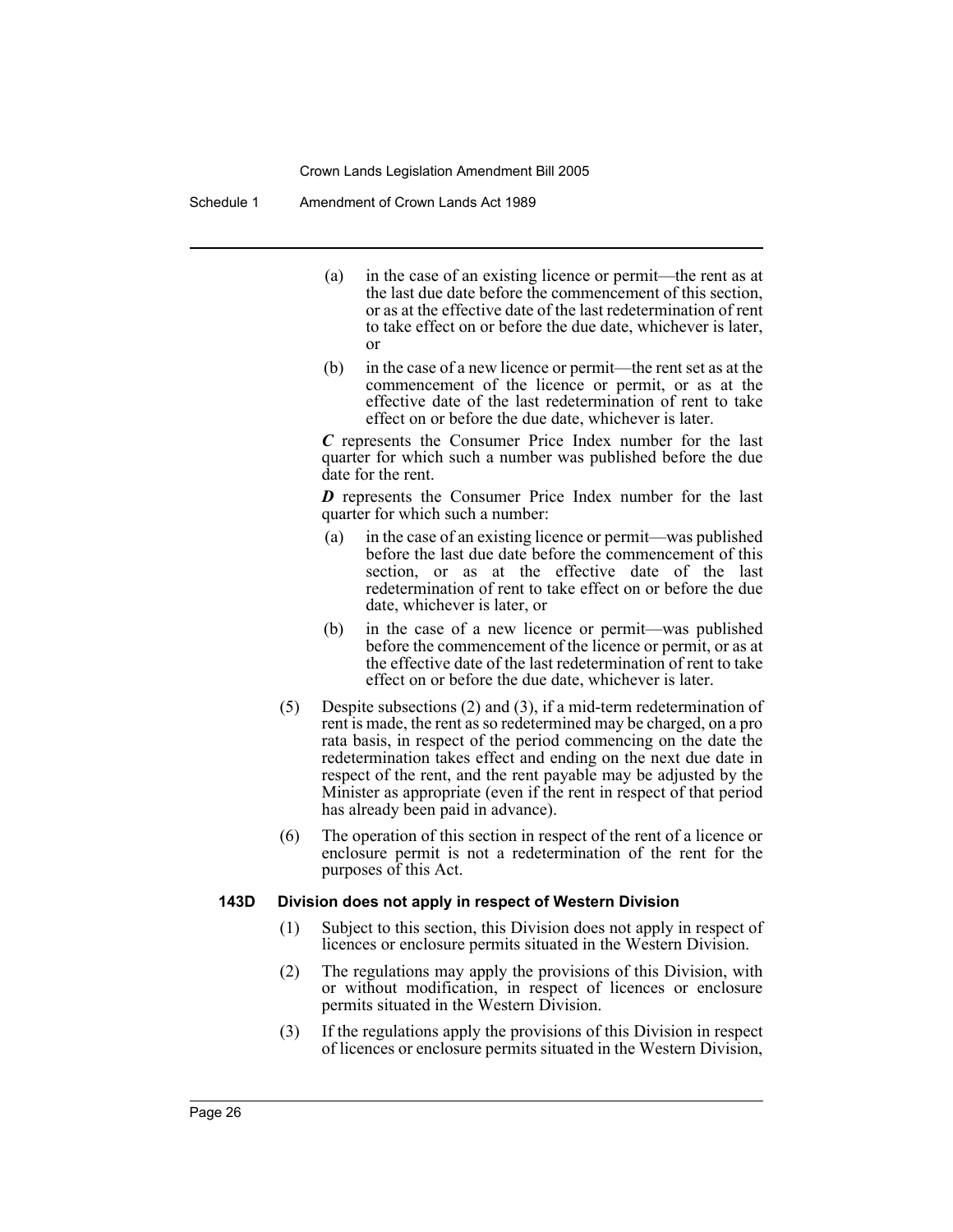Amendment of Crown Lands Act 1989 Schedule 1

the regulations may modify the application of any other provision of this Act in respect of those licences or enclosure permits.

#### **[41] Section 148 Interest on arrears**

Omit "3 months after the due date" from section 148 (1).

Insert instead "28 days (or such other period as may be prescribed by the regulations) after the due date".

#### **[42] Part 7, Division 5A**

Insert after Division 5:

# **Division 5A Powers to enter and inspect land and to obtain information**

#### **168A Definitions**

In this Division:

*Crown Lands Acts* includes the *Hay Irrigation Act 1902*.

*Crown tenure* means any of the following:

- (a) a holding,
- (b) an enclosure permit,
- (c) a Commonwealth lease,
- (d) a lease under the *Hay Irrigation Act 1902*,
- (e) any lease or licence granted in respect of a reserve within the meaning of Part  $\bar{5}$ .

*landholder* means any person who, whether by reason of ownership or otherwise, is in lawful occupation or possession, or has lawful management or control, of private land or land that is the subject of, or is comprised in, a Crown tenure.

*private land* means any land (other than Crown land) that:

- (a) is subject to a restriction on use (including a restriction relating to subdivision or separate dealing) or public positive covenant imposed, or taken to have been imposed, by the Minister under Part 4A whether before or after the commencement of this Division, or
- (b) is held subject to a recorded condition (whether recorded before or after the commencement of this Division).

*recorded condition* means a condition to which a recording under section 36 (4) (a), 37 (2) (a) or 38 (a) relates.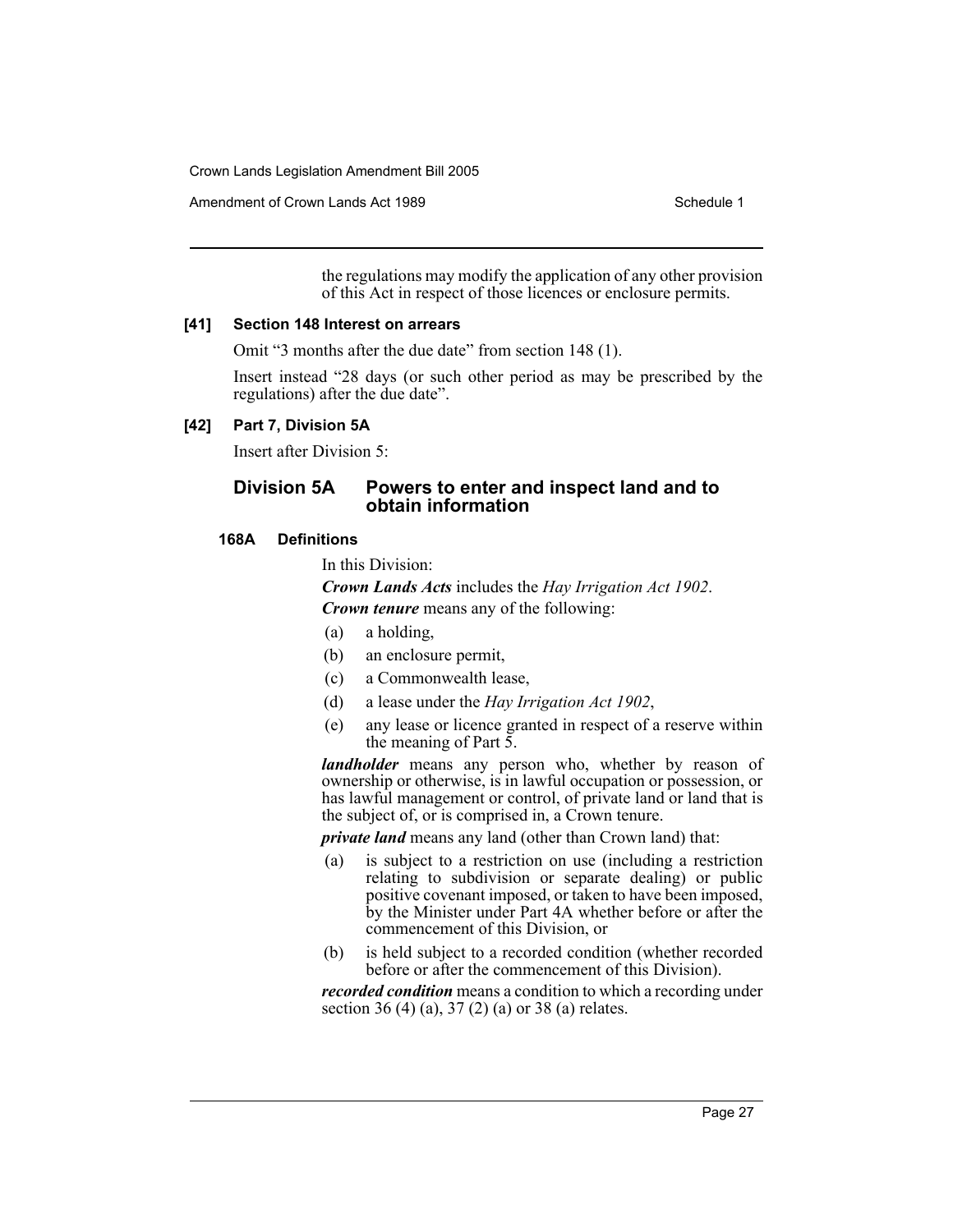Schedule 1 Amendment of Crown Lands Act 1989

### **168B Appointment of authorised inspectors**

- (1) The Minister may appoint any member of staff of the Department or of any other government agency, or of a local council, as an authorised inspector for the purposes of this Division.
- (2) The authority of an authorised inspector may be limited by the relevant instrument of appointment to the functions specified in the instrument of appointment.
- (3) An authorised inspector cannot exercise the functions of an authorised inspector under this Division unless the inspector is in possession of an identification card issued by the Director-General.
- (4) In the course of exercising the functions of an authorised inspector under this Division, the inspector must, if requested to do so by any person who is subject to the exercise of the function, produce the inspector's identification card to the person.

### **168C Powers of entry and inspection in relation to land**

- (1) An authorised inspector may:
	- (a) enter any land that is the subject of a Crown tenure for the purpose of determining whether the landholder is complying with:
		- (i) the terms and conditions of the tenure, or
		- (ii) any of the requirements of the Crown Lands Acts that apply in relation to the land, and
	- (b) enter any private land, at any reasonable time, for the purpose of:
		- (i) monitoring or reviewing the effectiveness of the measures imposed by the restriction on use or covenant, or by the recorded condition, to or in respect of which the land is subject, or
		- (ii) determining whether the landholder is complying with the restriction on use or covenant, or the recorded condition, to or in respect of which the land is subject, and
	- (c) enter any other land owned or occupied by a landholder for the purpose of gaining access to land that is the subject of a Crown tenure, or is private land, owned or occupied by that landholder.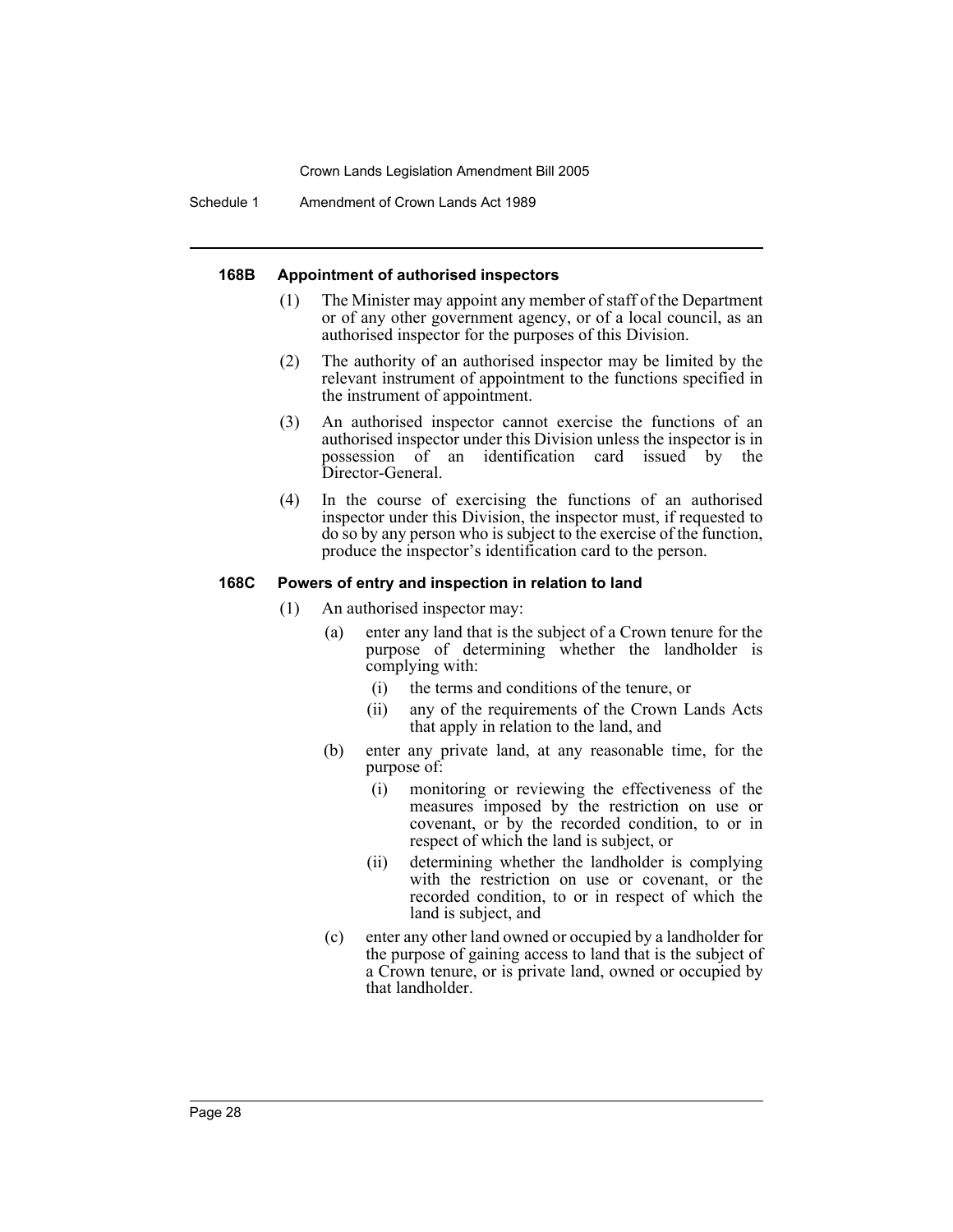Amendment of Crown Lands Act 1989 Schedule 1

- 
- (2) An authorised inspector may enter land under subsection (1) only if:
	- (a) the landholder consents, or
	- (b) the Director-General has authorised the entry onto the land.
- (3) An authorised inspector may, while on any land that the inspector has entered under subsection (1) (a) or (b):
	- (a) conduct such investigations, make such inquiries, examinations and inspections, and take such samples and recordings (including photographs), as the inspector considers necessary, and
	- (b) require the landholder or any other person to produce to the inspector any records or documents that may relate to any of the purposes for which the inspector may enter land, and
	- (c) require the landholder or any other person to provide such reasonable assistance and facilities as may be requested by the inspector to exercise the inspector's functions under this section.
- (4) A person may accompany an authorised inspector and take all reasonable steps to assist an inspector in the exercise of the inspector's functions under this section if the inspector is of the opinion that the person is capable of providing assistance to the inspector in the exercise of those functions.
- (5) An authorised inspector is not entitled to enter any part of premises used only for residential purposes except with the consent of the landholder.
- (6) A person who, without reasonable excuse:
	- (a) obstructs an authorised inspector in the exercise of the inspector's functions under this section, or
	- (b) fails or refuses to comply with a requirement made by an authorised inspector under this section,

is guilty of an offence.

Maximum penalty: 100 penalty units.

(7) For the purposes of subsection (6), *obstruct* includes delay, threaten or hinder.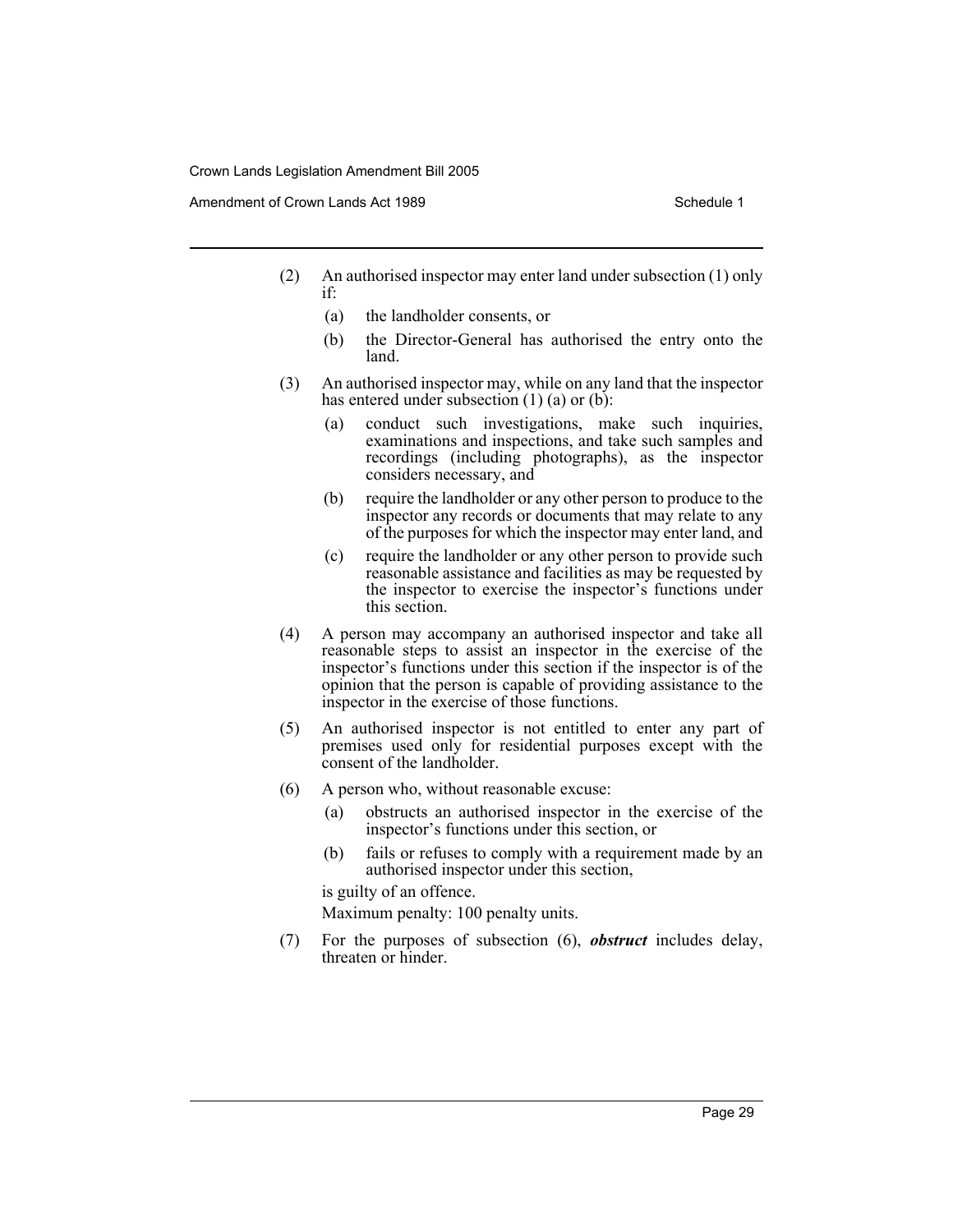Schedule 1 Amendment of Crown Lands Act 1989

#### **168D Power to obtain information**

(1) In this section:

*relevant information* means any information about:

- (a) a possible contravention of the Crown Lands Acts or the regulations under any of the Crown Lands Acts, or
- (b) any other matter relating to a purpose for which an authorised inspector may enter land under section 168C (1) (a) or (b).
- (2) The Director-General may, by notice in writing served on a person, require the person:
	- (a) to give to an authorised inspector, orally or in writing signed by the person (or, if the person is a corporation, by a competent officer) and within the time and in the manner specified in the notice, any relevant information of which the person has knowledge, or
	- (b) to produce to an authorised inspector, in accordance with the notice, any document containing relevant information.
- (3) An authorised inspector may inspect a document produced in response to such a notice and may make copies of, or take extracts or notes from, the document.
- (4) A person must not, without reasonable excuse:
	- (a) fail to comply with such a notice to the extent that the person is capable of complying with it, or
	- (b) in purported compliance with such a notice, give information or an answer to a question, or produce a document, knowing that it is false or misleading in a material particular.

Maximum penalty: 100 penalty units.

- (5) A person is not excused from giving information, answering questions or producing documents under this section on the ground that the information, answers or documents may tend to incriminate the person.
- (6) Any information or document obtained from a natural person under this section is not admissible against the person in criminal proceedings other than proceedings for an offence under this section.

#### **168E Arrangements with other government agencies**

(1) The Director-General may enter into an arrangement with the head of any government agency, or with a local council, for a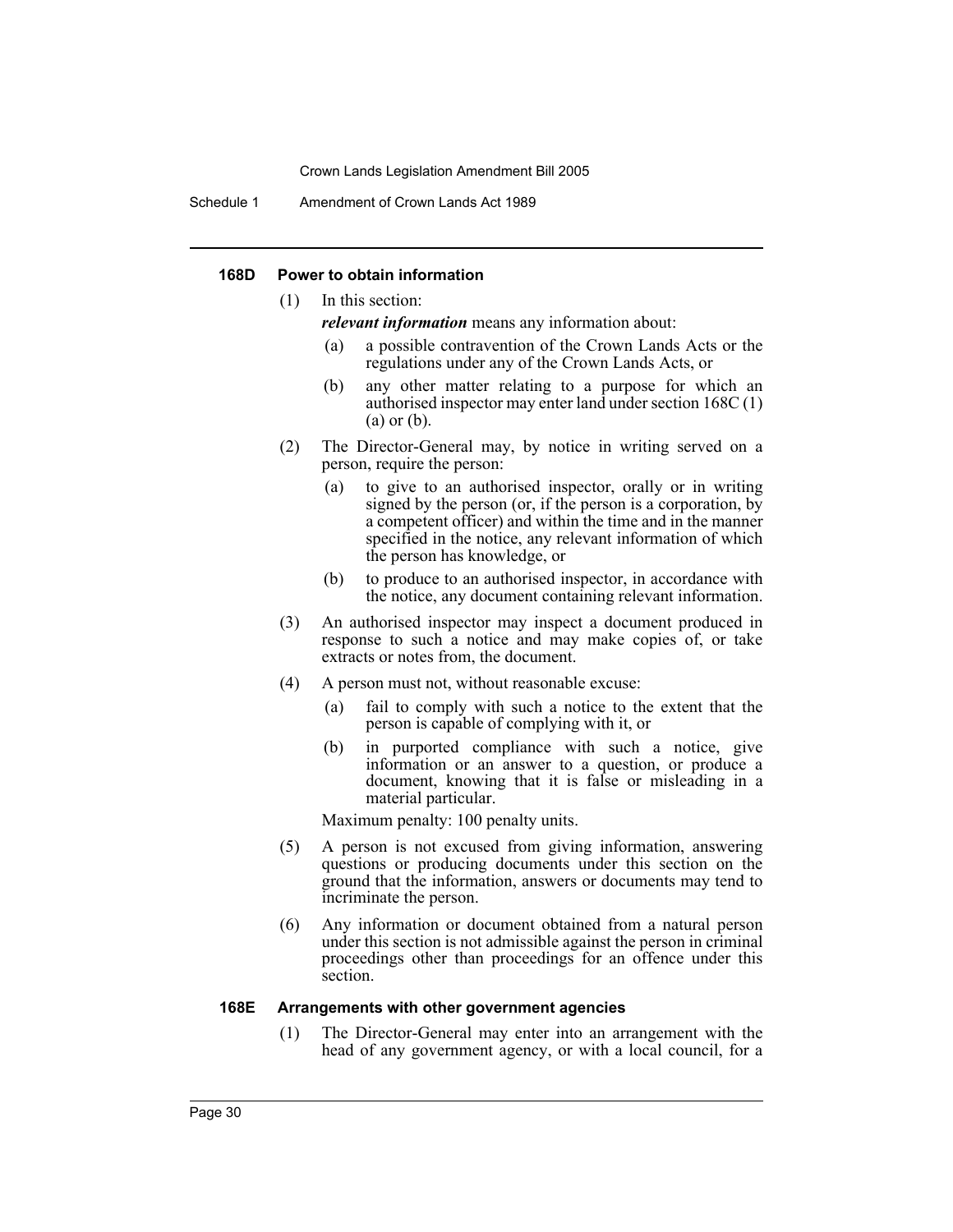Amendment of Crown Lands Act 1989 Schedule 1

member of staff of the government agency or council to exercise the powers of an authorised inspector under this Division.

(2) A member of staff of a government agency or local council who exercises any such powers in accordance with such an arrangement is taken to be an authorised inspector for the purposes of this Act.

#### **[43] Section 178 Certificate evidence as to authorised persons and inspectors**

Insert at the end of the section:

(2) A certificate signed by the Director-General and certifying that a named person is, or was at a stated time or during a stated period, an authorised inspector is, in any legal proceedings, admissible as evidence of the matters certified.

### **[44] Section 180B**

Insert after section 180A:

#### **180B GST may be added to certain amounts**

- (1) If GST is payable in respect of any sale, rent or other matter under the Crown Lands Acts (including any fee charged under section 180A), the amount payable under the Crown Lands Acts in respect of the sale, rent or other matter may be increased to cover the cost of GST payable.
- (2) In this section, *Crown Lands Acts* includes the *Hay Irrigation Act 1902*.

### **[45] Section 181A**

Insert after section 181:

#### **181A General provisions applicable to CPI adjustment**

- (1) This section applies in respect of a provision of this Act that provides for the adjustment of an amount by reference to the Consumer Price Index (a *CPI adjustment provision*).
- (2) If a CPI adjustment provision requires regard to be had to a Consumer Price Index number published before a due date in respect of rent, regard may be had to the last Index number so published before a notice or invoice of the rent payable by the person liable to pay the rent is sent to the person concerned.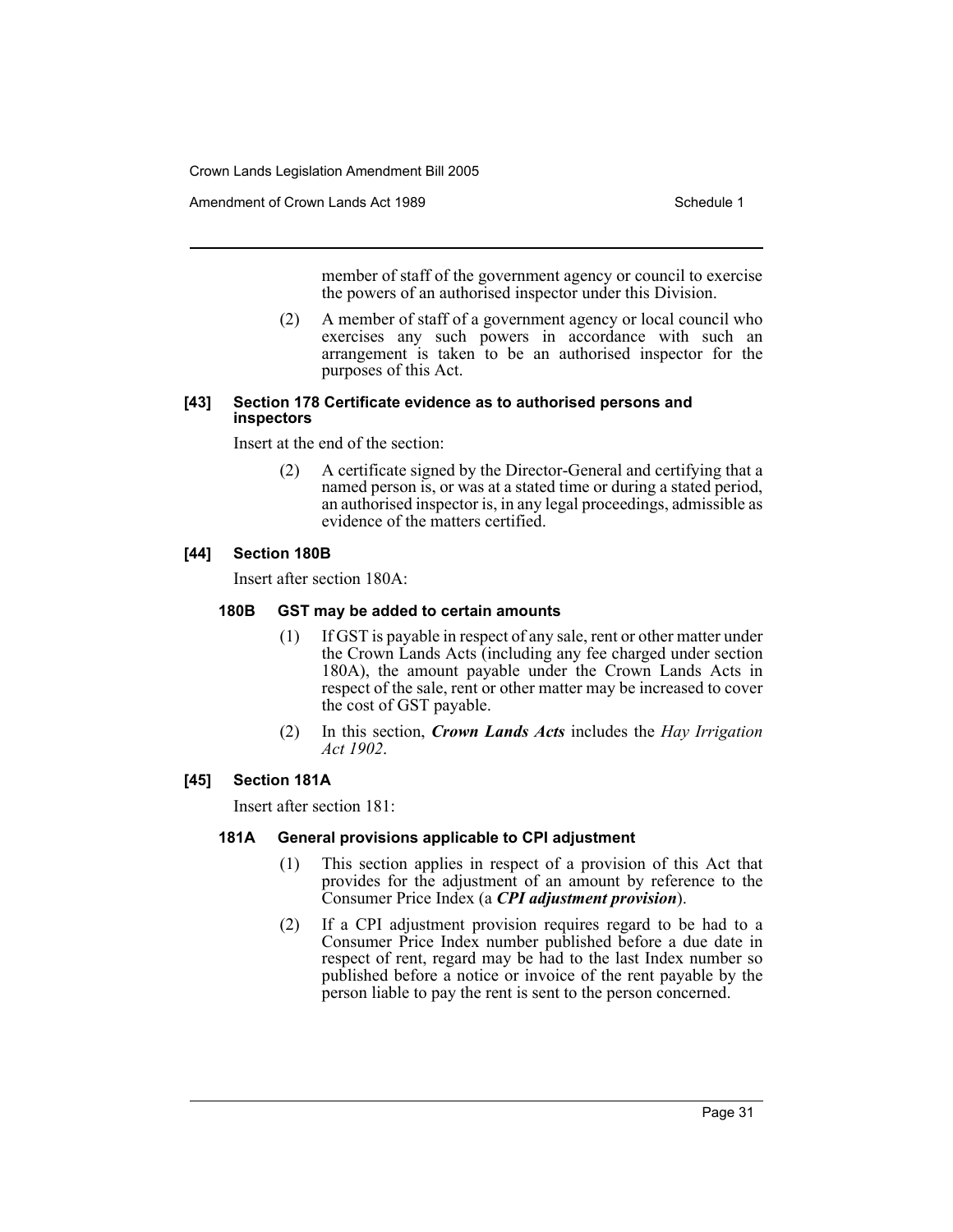Schedule 1 Amendment of Crown Lands Act 1989

- (3) If the Australian Statistician publishes a Consumer Price Index number in respect of a particular quarter after the notice or invoice is sent:
	- (a) except as provided by paragraph (b)—the publication of the later Index number is to be disregarded, or
	- (b) if the Minister so directs—regard is to be had to the later and not to the earlier Index number.
- (4) If the Australian Statistician publishes a Consumer Price Index number in respect of a particular quarter in substitution for a Consumer Price Index number previously published in respect of that quarter:
	- (a) except as provided by paragraph (b)—the publication of the later Index number is to be disregarded, or
	- (b) if the Minister so directs—regard is to be had to the later and not to the earlier Index number.
- (5) If the reference base for the Consumer Price Index is changed, regard is to be had only to Index numbers published in terms of the new reference base or to Index numbers converted to the new reference base in accordance with an arithmetical conversion factor specified by the Australian Statistician.
- (6) An adjustment under a CPI adjustment provision is to be made to the nearest whole dollar.

#### **[46] Section 183A**

Insert after section 183:

#### **183A Application of Environmental Planning and Assessment Act 1979**

(1) In this section:

#### *prescribed instrument* means:

- (a) a condition to which a recording under section 36 (4) (a), 37 (2) (a) or 38 (a) relates, or
- (b) a restriction on use or public positive covenant imposed in accordance with Part 4A.
- (2) For the purposes of section 28 of the *Environmental Planning and Assessment Act 1979*:
	- (a) a prescribed instrument is taken to be a regulatory instrument, and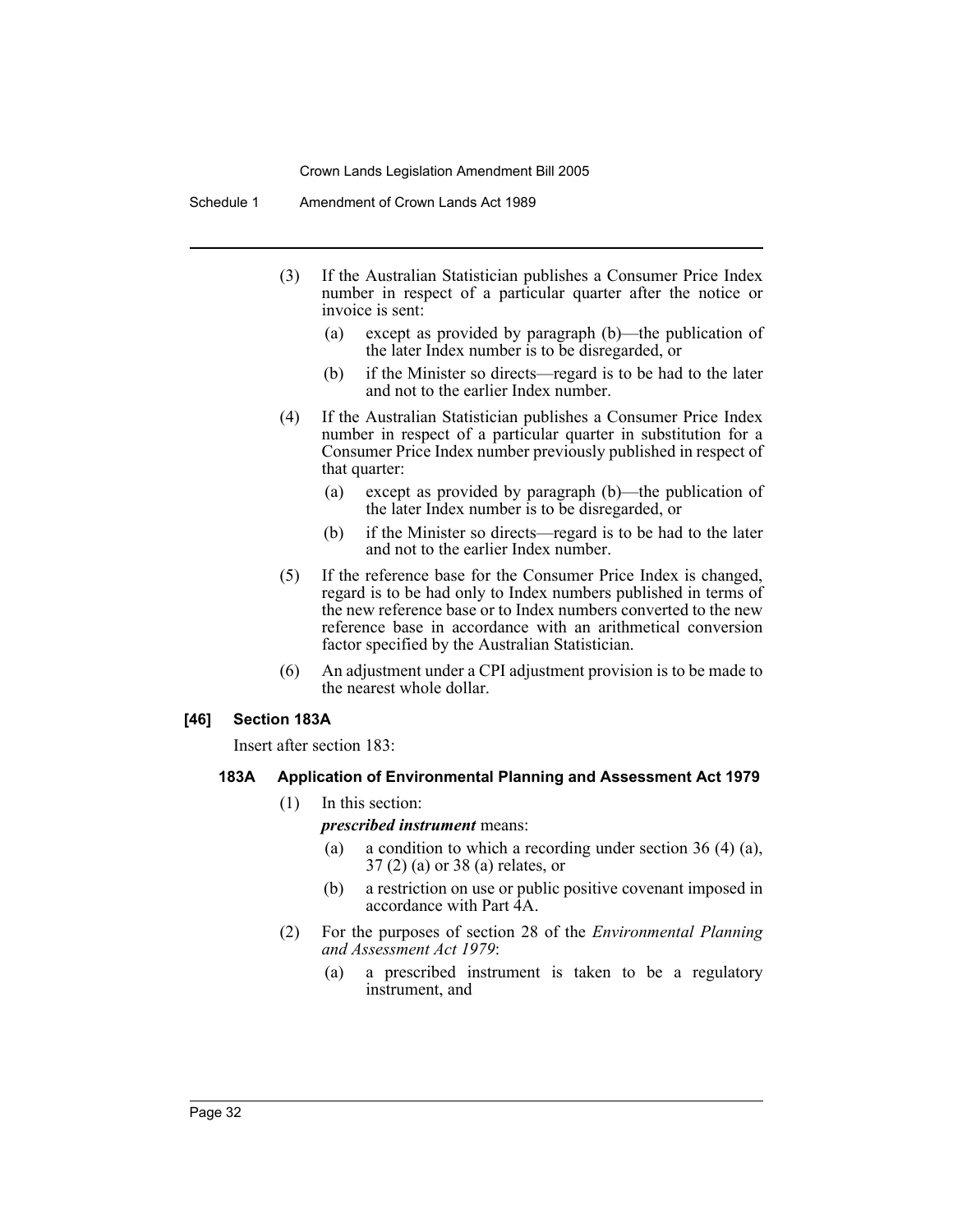Amendment of Crown Lands Act 1989 Schedule 1

(b) the Minister is responsible for the administration of such a regulatory instrument.

**Note.** Section 28 of the *Environmental Planning and Assessment Act 1979* allows an environmental planning instrument to suspend the operation of a regulatory instrument for the purpose of enabling development to be carried out. Such a suspension cannot be given effect to without the concurrence in writing of the Minister responsible for the administration of the regulatory instrument.

- (3) In relation to any particular prescribed instrument, a provision of an environmental planning instrument made under section 28 of the *Environmental Planning and Assessment Act 1979* and in force:
	- (a) immediately before the commencement of this section, or
	- (b) immediately before the prescribed instrument takes effect,

does not affect the operation of the prescribed instrument unless the provision is subsequently amended to expressly affect the operation of the prescribed instrument.

#### **[47] Section 184A**

Insert after section 184:

#### **184A Compensation not payable**

- (1) No compensation is payable by or on behalf of the Crown because of the enactment or operation of the amendments made to the Crown Lands Acts, or to any other Act, by any of the following Acts, or as a consequence of that enactment or operation:
	- (a) the *Crown Lands Legislation Amendment (Budget) Act 2004*,
	- (b) the *Crown Lands Legislation Amendment Act 2005*.
- (2) The operation of those amendments is not to be regarded as a breach of contract.
- (3) In this section:

*compensation* includes damages or any other form of monetary compensation.

*the Crown* means the Crown within the meaning of the *Crown Proceedings Act 1988*, and includes an officer of the Department.

#### **[48] Schedule 8 Savings, transitional and other provisions**

Insert at the end of clause 25 (1):

*Crown Lands Legislation Amendment Act 2005*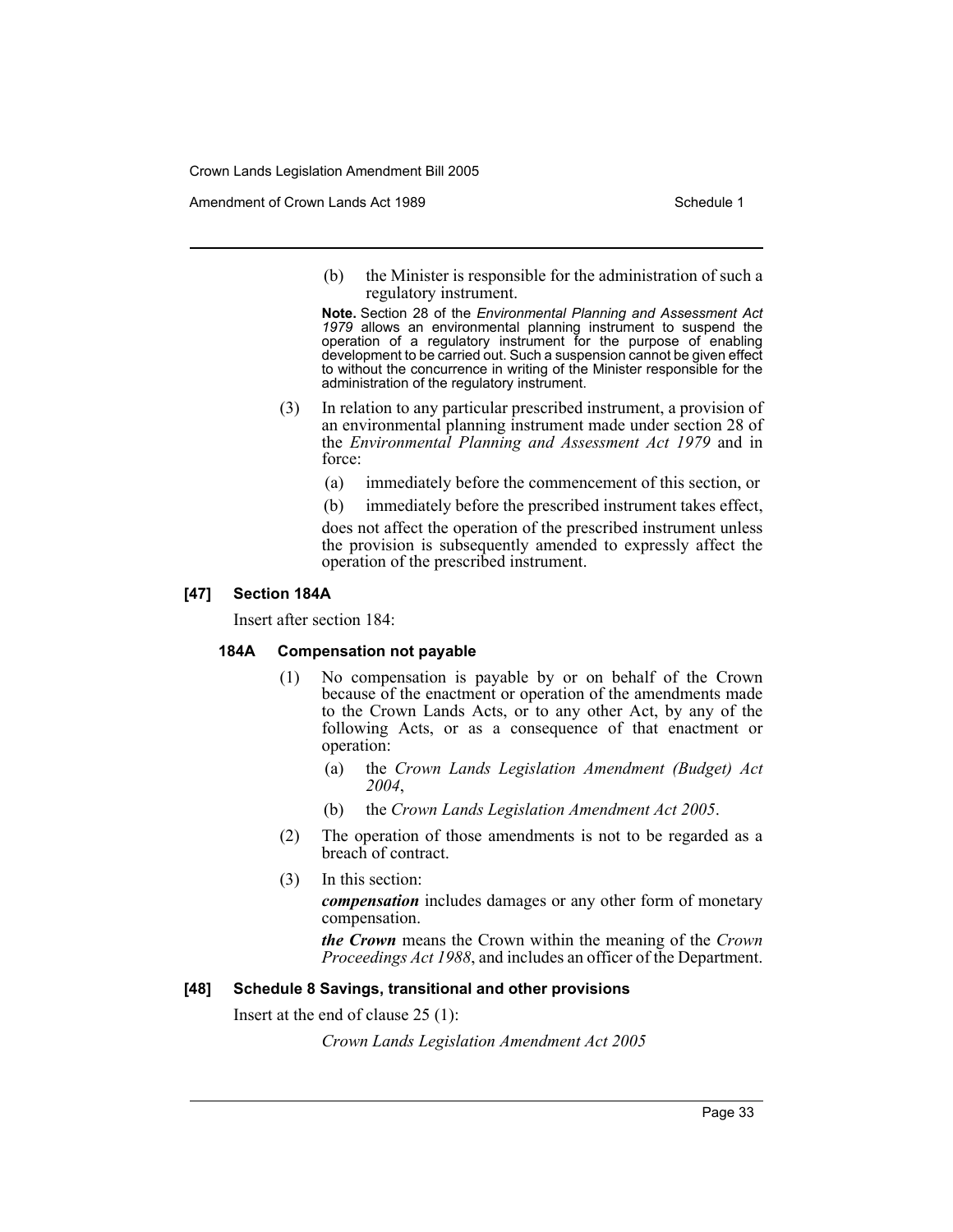Schedule 1 Amendment of Crown Lands Act 1989

#### **[49] Schedule 8, clause 44**

Omit the clause.

#### **[50] Schedule 8, Part 5**

Insert after Part 4:

# **Part 5 Provisions consequent on Crown Lands Legislation Amendment Act 2005**

#### **45 Definition**

In this Part:

*amending Act* means the *Crown Lands Legislation Amendment Act 2005*.

#### **46 Application of Part 4A**

Part 4A (as inserted by the amending Act) extends to an application to purchase land that is the subject of a holding under the *Crown Lands (Continued Tenures) Act 1989* that was made, but not approved by the Minister, before the commencement of that Part.

#### **47 Saving of existing restrictions on use and covenants**

- (1) Any restriction on use (including a restriction relating to subdivision or separate dealing) or public positive covenant imposed by the Minister in accordance with Part 4 of Schedule 7A to the *Crown Lands (Continued Tenures) Act 1989* (and in force immediately before the repeal of that Part by the amending Act), referred to in this clause as an *existing instrument*, is taken to be a restriction on use or public positive covenant imposed by the Minister in accordance with Part 4A of this Act (as inserted by the amending Act).
- (2) Anything done for the purposes of, or in connection with, the recording or implementation of an existing instrument before the commencement of Part 4A of this Act that would have been validly done had the amendments made by the amending Act been in force when it was done is validated.

#### **48 Performance management in relation to reserve trust managers**

Section 96A (as inserted by the amending Act) extends to reserve trust managers appointed before the commencement of that section.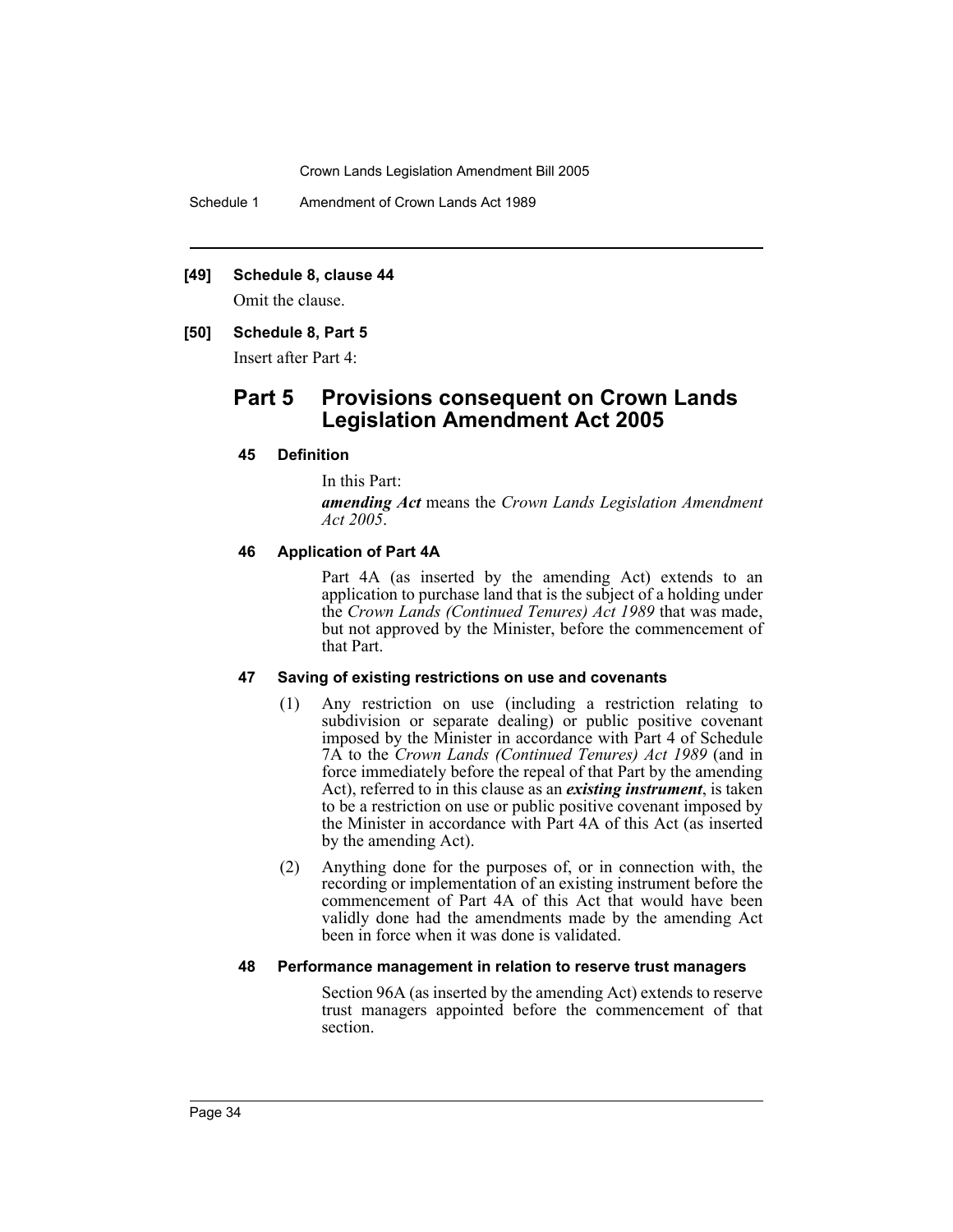Amendment of Crown Lands Act 1989 Schedule 1

#### **49 Determination or redetermination of rents**

The amendments made to section 143 by the amending Act apply in relation to determinations or redeterminations of rent by the Minister whether before or after the commencement of those amendments.

#### **50 GST payable on certain amounts**

Section 180B (as inserted by the amending Act) extends to matters arising before the commencement of that section if GST is payable in respect of the matter and anything done with respect to the addition of GST that would have been validly done had that section been in force when it was done is validated.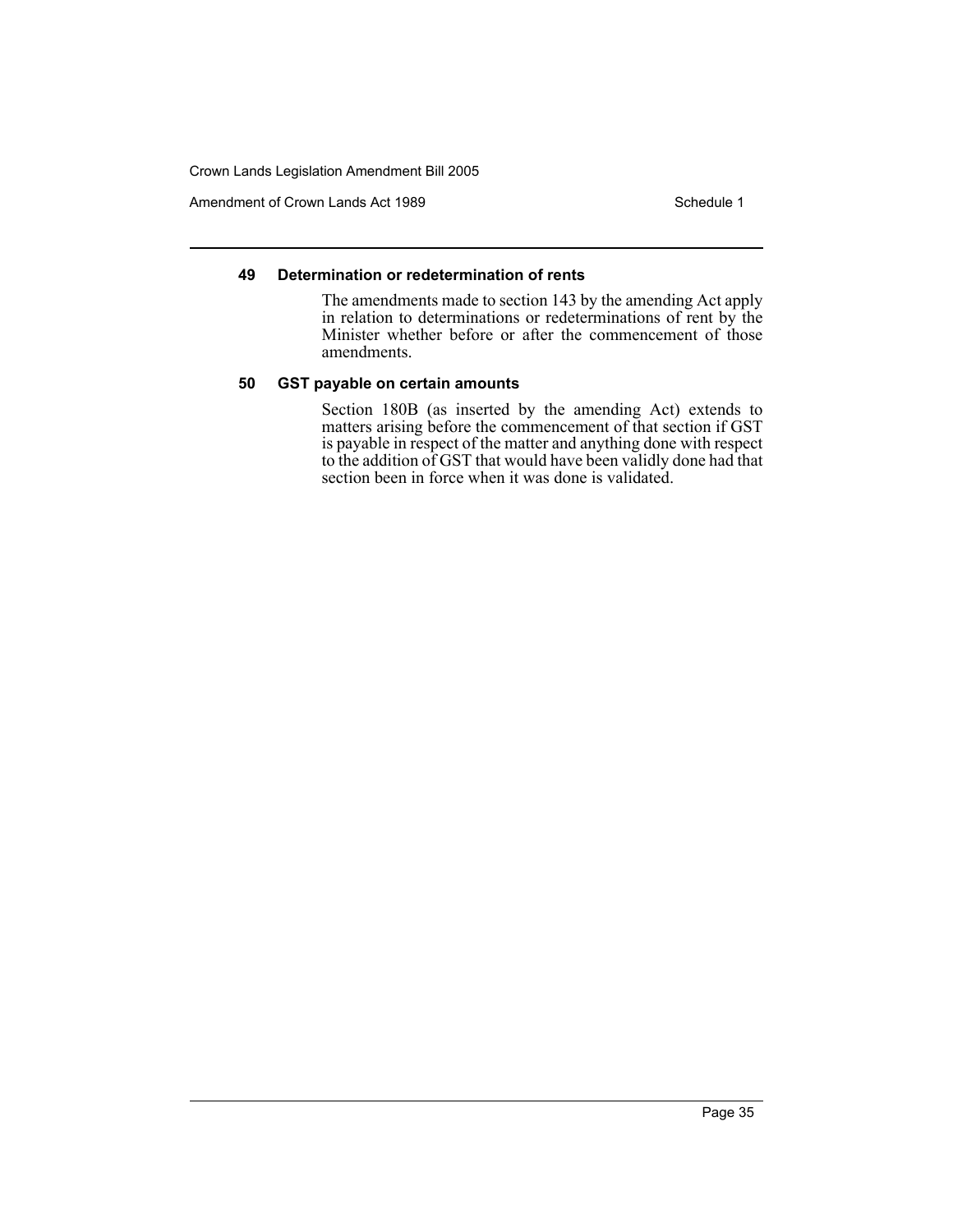Schedule 2 Amendment of Crown Lands (Continued Tenures) Act 1989

# **Schedule 2 Amendment of Crown Lands (Continued Tenures) Act 1989**

(Section 4)

# **[1] Section 3 Definitions**

Omit the definition of *Department* from section 3 (1). Insert instead:

*Department* means the Department of Lands.

# **[2] Section 4A Application of Part**

Insert after section 4A (1):

(1A) Section 4C also applies in respect of a permissive occupancy, other than a permissive occupancy situated in the Western Division.

# **[3] Section 4A (2)**

Insert "The regulations may also apply the provisions of section 4C, with or without modification, in respect of permissive occupancies situated in the Western Division." after "the Western Division."

# **[4] Section 4A (3)**

Insert "or permissive occupancy" after "lease".

#### **[5] Section 4B Definitions**

Omit the note at the end of the section.

#### **[6] Section 4C Adjustment of annual rent in line with Consumer Price Index—rent subject to redetermination**

Omit section 4C (1). Insert instead:

- (1) The annual rent of a lease (except a lease the rent of which is not subject to redetermination) or permissive occupancy at a due date that is the effective date of a redetermination of the rent of the lease or permissive occupancy, or that is the next due date after a mid-term redetermination of the rent of the lease or permissive occupancy, is:
	- (a) the rent as so redetermined, or
	- (b) if the minimum rent at that due date exceeds the rent as so redetermined, the minimum rent.

# **[7] Section 4C (2) and (5)**

Insert "or permissive occupancy" after "lease" wherever occurring.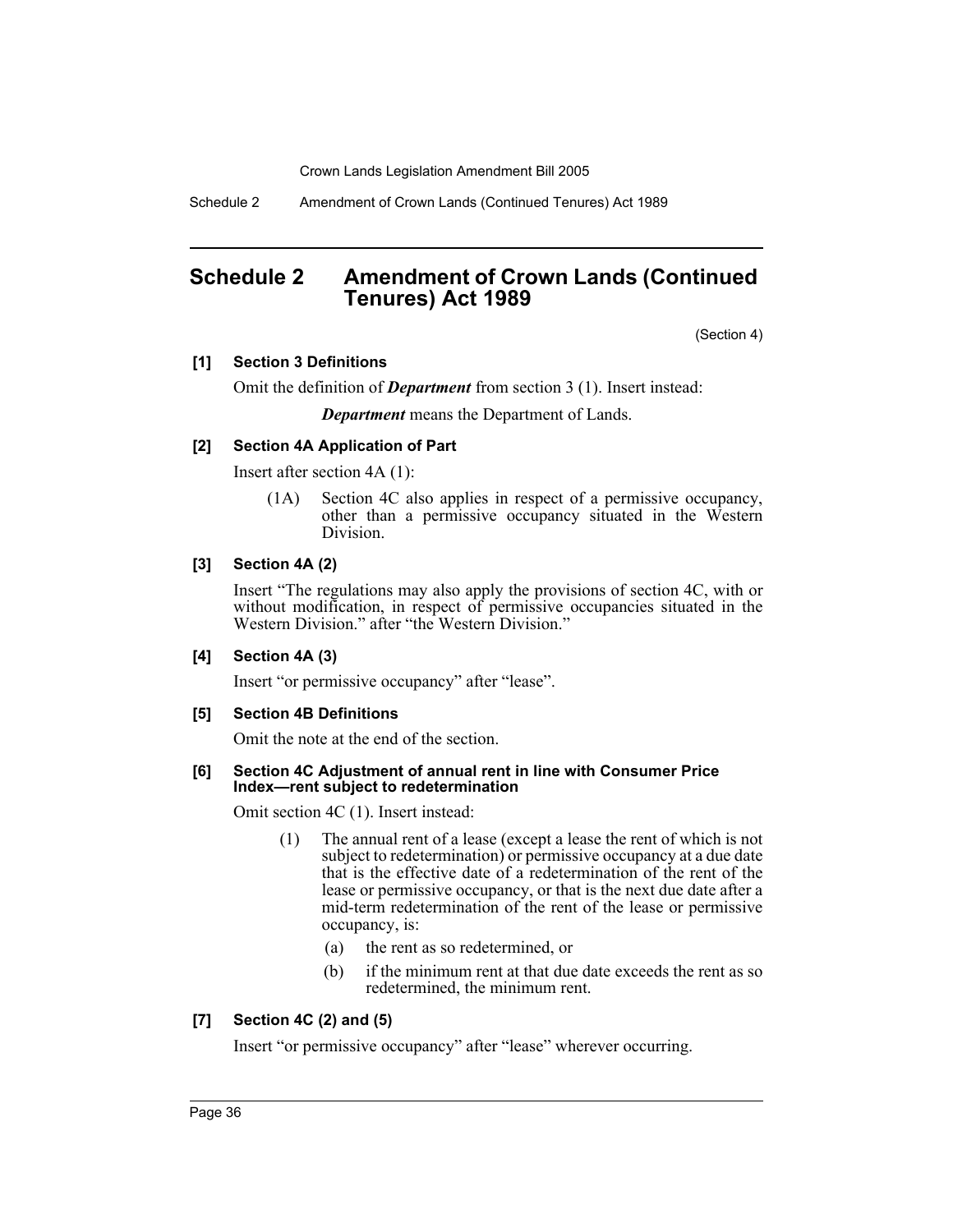Amendment of Crown Lands (Continued Tenures) Act 1989 Schedule 2

# **[8] Schedule 5 Rent etc**

Insert after clause 12 (1):

- (1A) Despite subclause (1), if the Independent Pricing and Regulatory Tribunal makes a recommendation in relation to the rent of a lease (or any class of lease), the Minister may, in redetermining the rent of any lease that is the subject of the recommendation, apply the recommendation.
- (1B) If the recommendation of the Independent Pricing and Regulatory Tribunal is applied by the Minister in redetermining the rent concerned, the local land board and the Land and Environment Court are, despite subclause (1), to apply the recommendation in determining any appeal against the Minister's decision.

# **[9] Schedule 7 Purchase of land held under lease**

Insert after clause 5 (4) of Part 1:

(4A) Despite subclause (4), if the Minister, in connection with the grant of an application to purchase land, imposes a restriction on use or public positive covenant in accordance with Part 4A of the Principal Act, the land remains vested in the Crown, or otherwise held on behalf of the Crown, until such time as the restriction on use or public positive covenant has been recorded on the relevant folio of the Register.

# **[10] Schedule 7, Part 2, clause 3 (4A)**

Insert after clause 3 (4):

(4A) Despite subclause (4), if the Minister, in connection with the grant of an application to purchase land, imposes a restriction on use or public positive covenant in accordance with Part 4A of the Principal Act, the land remains vested in the Crown, or otherwise held on behalf of the Crown, until such time as the restriction on use or public positive covenant has been recorded on the relevant folio of the Register.

# **[11] Schedule 7A Purchase of perpetual leases—special arrangements**

Omit Part 4.

# **[12] Schedule 7A, clause 9 Consultation and concurrence requirements in relation to certain leases**

Insert "in accordance with Part 4A of the Principal Act" after "covenants" in clause 9 (1) (b).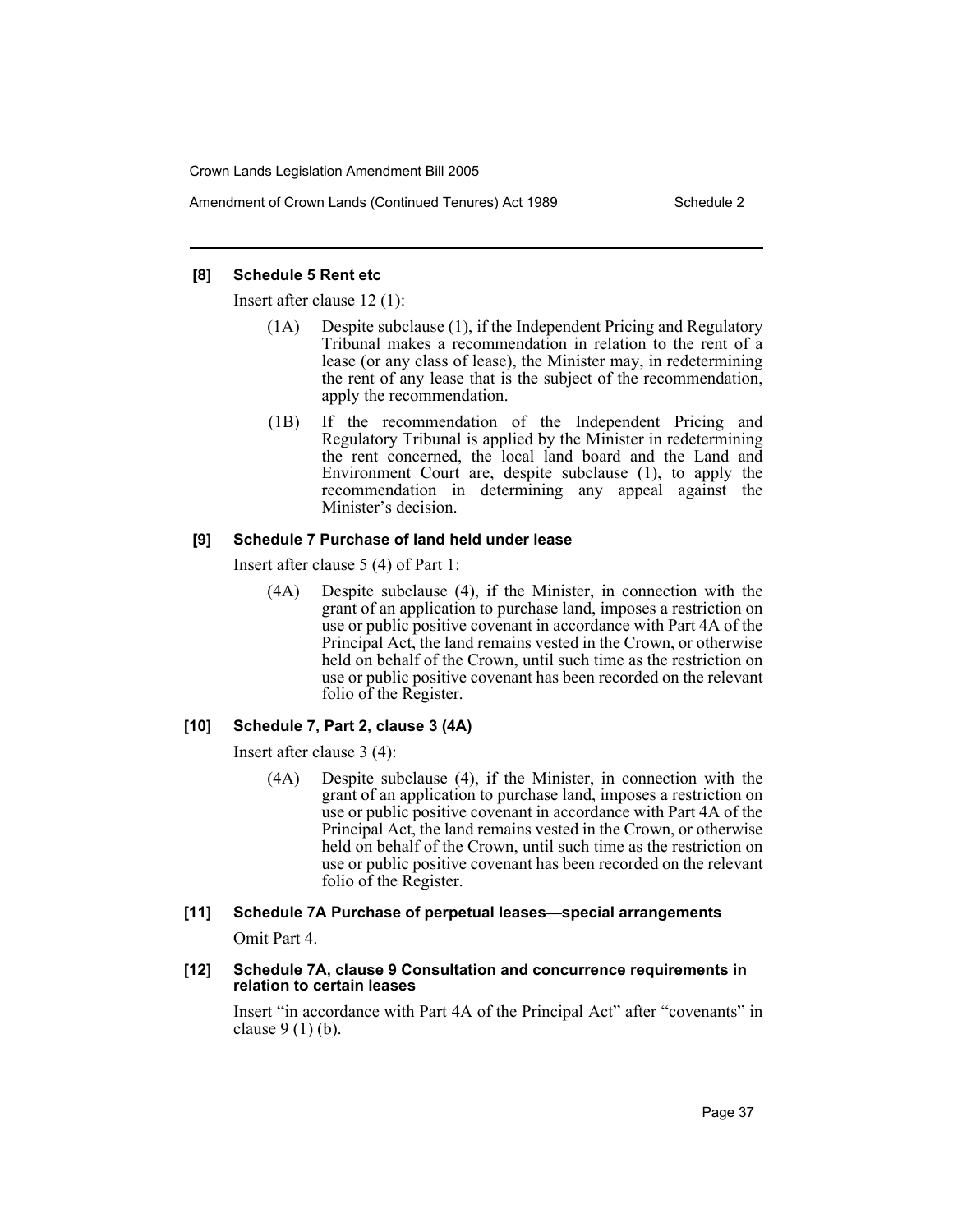Schedule 2 Amendment of Crown Lands (Continued Tenures) Act 1989

#### **[13] Schedule 7A, clause 9 (2)**

Omit the subclause. Insert instead:

- (2) If, in relation to the purchase of land comprised in a lease to which this Schedule applies, a covenant preventing or restricting subdivision is imposed by the Minister in accordance with section 77B of the Principal Act, the Minister is required to obtain the concurrence of each relevant Minister before:
	- (a) consenting to the subdivision of the land, or
	- (b) releasing, varying, rescinding or revoking any such covenant, or
	- (c) granting concurrence under section 28 (4) of the *Environmental Planning and Assessment Act 1979* in relation to a provision of an environmental planning instrument that affects the operation of any such covenant.

### **[14] Schedule 7A, clause 10**

Insert after clause 9:

#### **10 Concurrence requirements in relation to national parks, wilderness areas and other prescribed land**

- (1) This clause applies to any lease to which this Schedule applies that:
	- (a) adjoins or abuts, or is within 100 metres of, land reserved or dedicated under the *National Parks and Wildlife Act 1974*, or
	- (b) is within, or comprises or contains, or is part of, or adjoins or abuts, or is within 100 metres of:
		- (i) a wilderness area within the meaning of the *Wilderness Act 1987*, or
		- (ii) land that is for the time being identified as wilderness under that Act, or
	- (c) comprises or contains land prescribed by the regulations.
- (2) In relation to land comprised in a lease to which this clause applies, the Minister is required to obtain the concurrence of each relevant Minister (as referred to in clause 9) before:
	- (a) releasing, varying, rescinding or revoking a covenant that has been imposed on the land, or
	- (b) approving any act, matter or thing that would, but for the approval, contravene any such covenant, or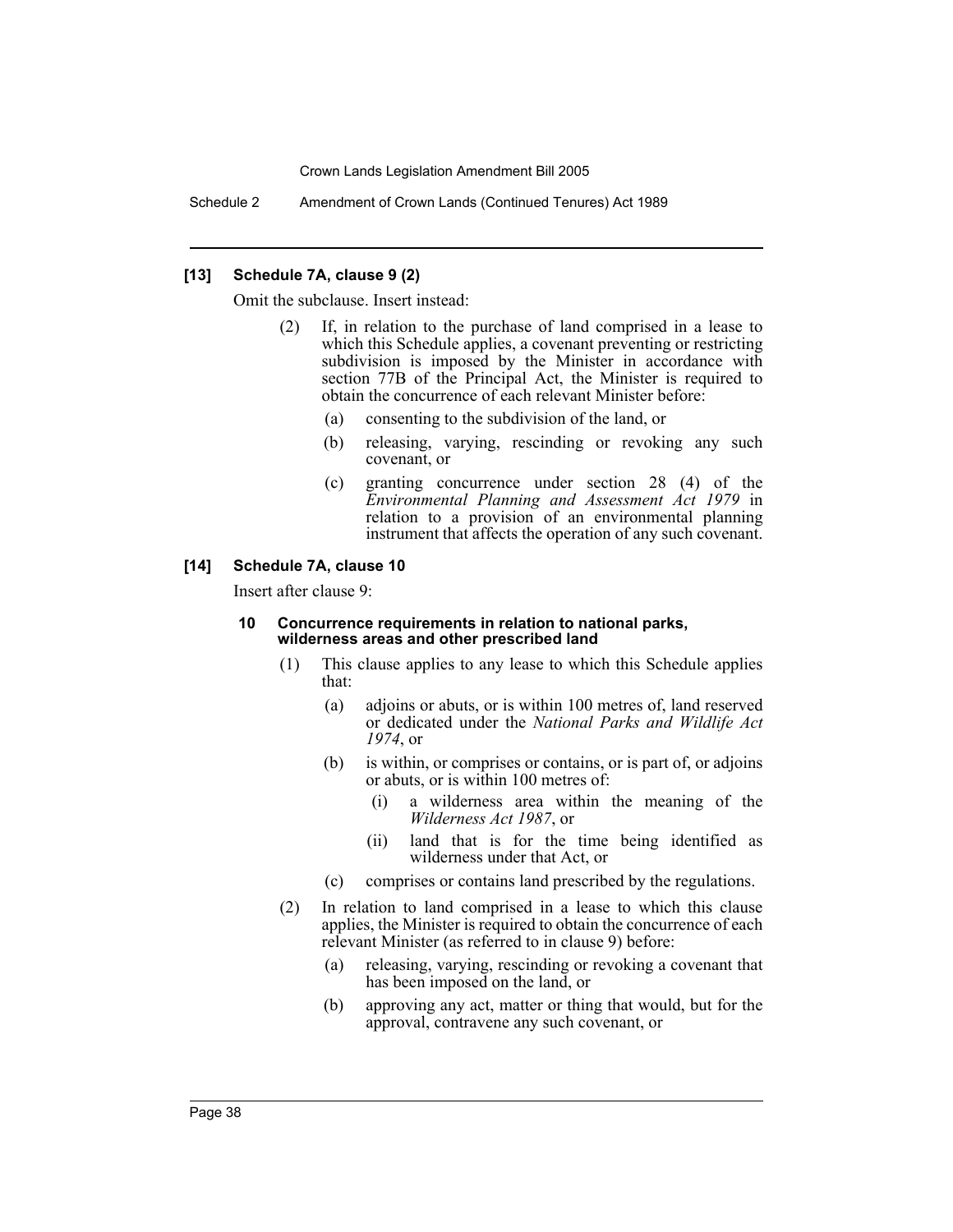Amendment of Crown Lands (Continued Tenures) Act 1989 Schedule 2

- (c) granting concurrence under section 28 (4) of the *Environmental Planning and Assessment Act 1979* in relation to a provision of an environmental planning instrument that affects the operation of a covenant that has been imposed on the land.
- (3) In this clause:

*covenant* means a restriction on use or public positive covenant imposed in accordance with Part 4A of the Principal Act.

# **[15] Schedule 8 Savings and transitional provisions**

Insert at the end of clause 1 (1):

*Crown Lands Legislation Amendment Act 2005*

# **[16] Schedule 8, Part 4, clause 9**

Omit the clause. Insert instead:

# **9 Application of changes to purchase and instalment provisions**

- (1) Schedule 7A, as inserted by the amending Act, extends to an application to purchase that was made, but not approved by the Minister, before 1 July 2004.
- (2) Part 1B of this Act, as inserted by the amending Act, extends to an incomplete purchase that had effect immediately before 1 July 2004.
- (3) This clause, as substituted by the *Crown Lands Legislation Amendment Act 2005*, is taken to have commenced on 1 July 2004.

# **[17] Schedule 8, clause 13**

Omit the clause.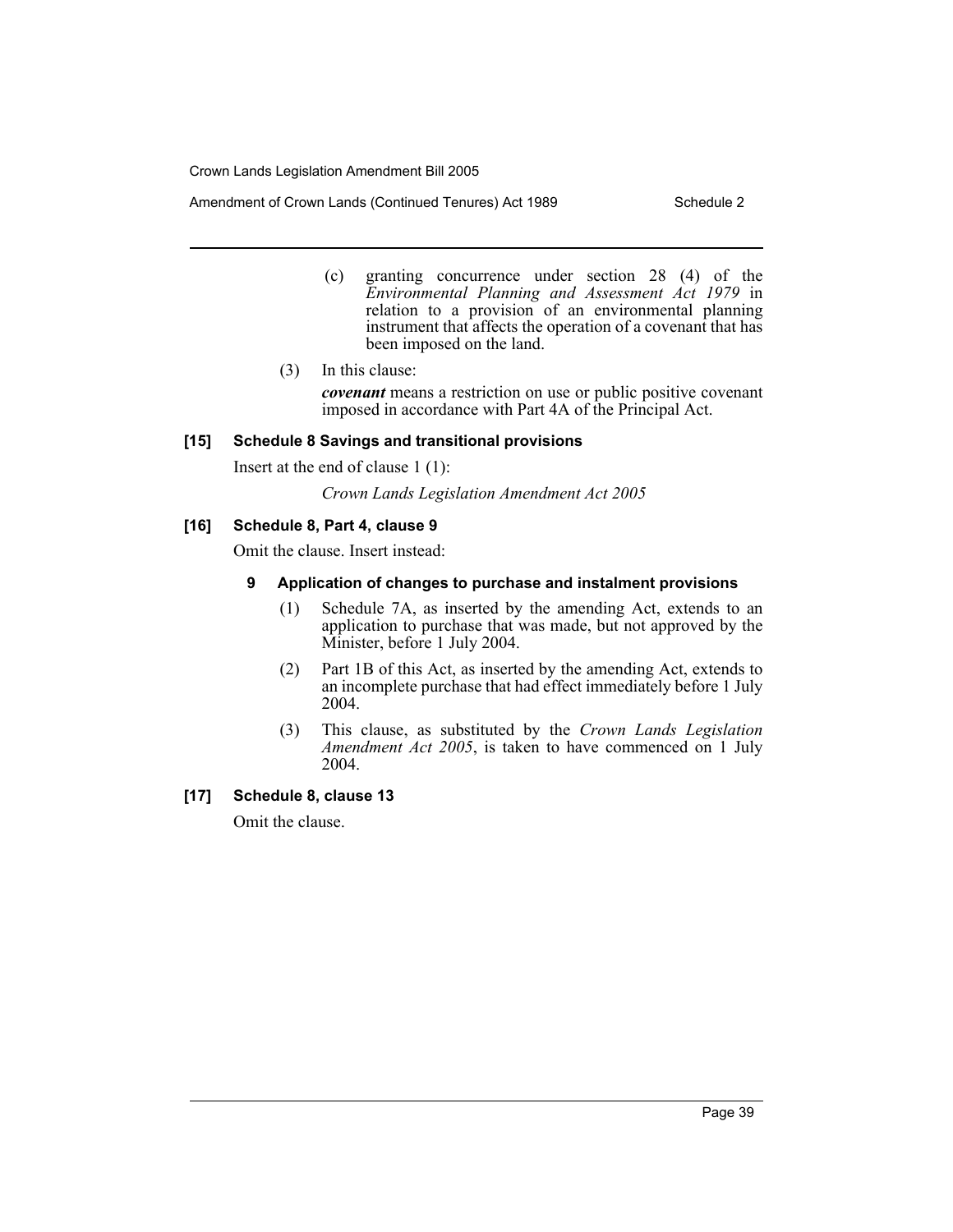Schedule 2 Amendment of Crown Lands (Continued Tenures) Act 1989

# **[18] Schedule 8, Part 5**

Insert after Part 4:

# **Part 5 Provisions consequent on enactment of Crown Lands Legislation Amendment Act 2005**

# **14 Definition**

In this Part:

*amending Act* means the *Crown Lands Legislation Amendment Act 2005*.

# **15 Determination or redetermination of rents**

The amendments made to clause 12 of Schedule 5 by the amending Act apply in relation to determinations or redeterminations of rent by the Minister whether before or after the commencement of those amendments.

#### **16 Applications to purchase land held under lease**

The amendments made to Schedules 7 and 7A by the amending Act extend to applications to purchase land that were made, but not approved by the Minister, before the commencement of those amendments.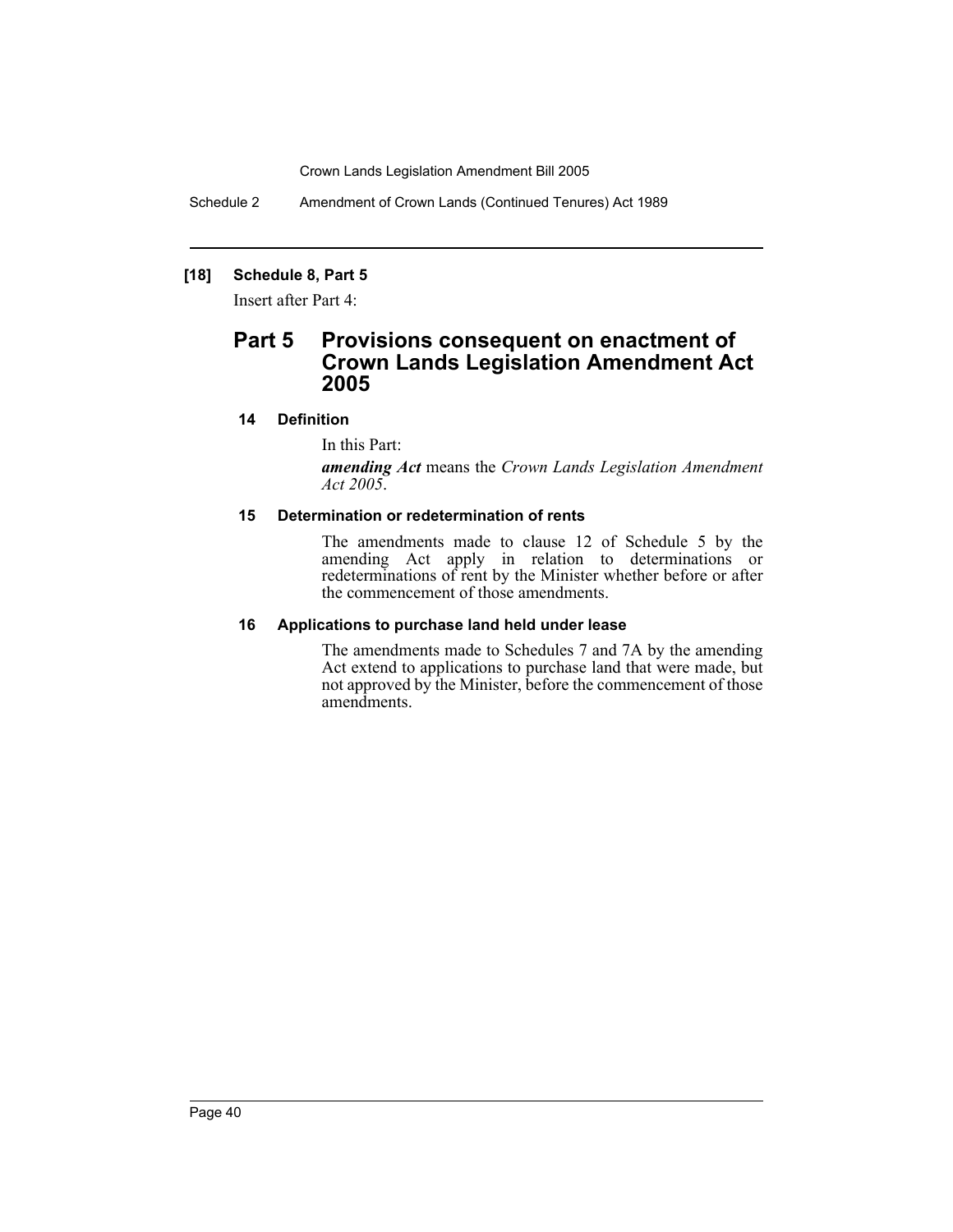Amendment of other legislation Schedule 3

# **Schedule 3 Amendment of other legislation**

(Section 5)

# **3.1 Crown Lands Regulation 2000**

#### **Clause 44 Rebates of rent**

Insert after clause 44 (b):

- (c) an owner or occupier of residential property that is accessible only by water and whose holding contains a structure that is used for the purposes of obtaining access to the property and is not used for any commercial purpose,
- (d) a local council whose holding is used to provide facilities, without charge, for the benefit of the general community.

# **3.2 Hay Irrigation Act 1902 No 57**

#### **Section 19D**

Insert after section 19C:

#### **19D Application of Part 4A of the Crown Lands Act 1989**

- (1) Part 4A of the *Crown Lands Act 1989* applies to and in respect of the sale of land by the Ministerial Corporation under section 19A of this Act in the same way as that Part applies to the sale of Crown land by the Minister administering the *Crown Lands Act 1989* under Part 4 of that Act.
- (2) Accordingly, a reference in Part 4A of the *Crown Lands Act 1989*:
	- (a) to Crown land is taken to include a reference to land within the Area, and
	- (b) to the Minister is, in relation to land within the Area, taken to include a reference to the Ministerial Corporation.

### **3.3 Local Government Act 1993 No 30**

#### **[1] Section 48 Responsibility for certain public reserves**

Omit "A council" from section 48 (1).

Insert instead "Except as provided by section 98A of the *Crown Lands Act 1989*, a council".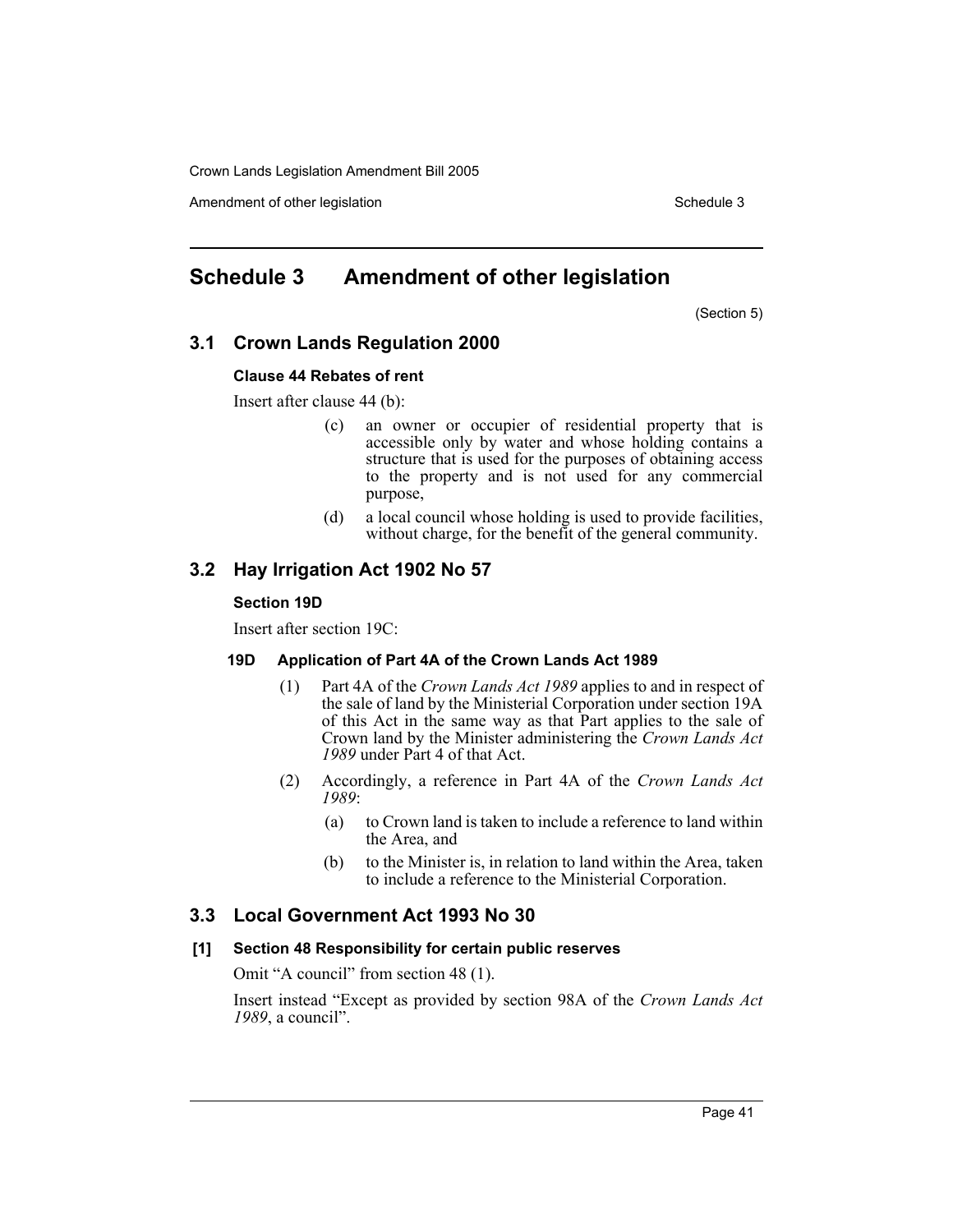Schedule 3 Amendment of other legislation

#### **[2] Section 54B**

Insert after section 54A:

#### **54B Transfer of private trust land under Trustees of Schools of Arts Enabling Act 1902**

(1) In this section:

*assets* means any legal or equitable estate or interest (whether present or future and whether vested or contingent) in real or personal property of any description (including money), and includes securities, choses in action and documents.

*institution* has the same meaning as in the *Trustees of Schools of Arts Enabling Act 1902*.

*liabilities* means any liabilities, debts or obligations (whether present or future and whether vested or contingent).

*private trust land* means any land reserved, dedicated or granted under any Act or instrument, or otherwise held, for the purposes of an institution, but does not include any such land if it is Crown land (or land otherwise vested in the Crown) or was Crown land (or land otherwise vested in the Crown) before being reserved, dedicated, granted or held for the purposes of an institution.

*rights* means any rights, powers, privileges or immunities (whether present or future and whether vested or contingent).

*trustees* of private trust land means the majority of the trustees for the time being of that land.

- (2) A council and the trustees of private trust land may enter into an agreement for the land to be transferred to the council.
- (3) Any such agreement may contain provisions relating to the purposes for which the land is to be used after it is transferred.
- (4) The trustees may enter into any such agreement to transfer private trust land, and the agreement has effect, despite the terms and provisions of any Act, deed, reservation, dedication, grant or other instrument relating to the land.
- (5) Land that is transferred to a council under such an agreement is:
	- (a) freed and discharged from any trusts, estates, interests, reservations dedications, conditions, restrictions and provisions affecting the land, and
	- (b) to be used and managed by the council as community land.
- (6) Subsection (5) (a) is subject to any agreement entered into by the council under this section for the transfer of the land.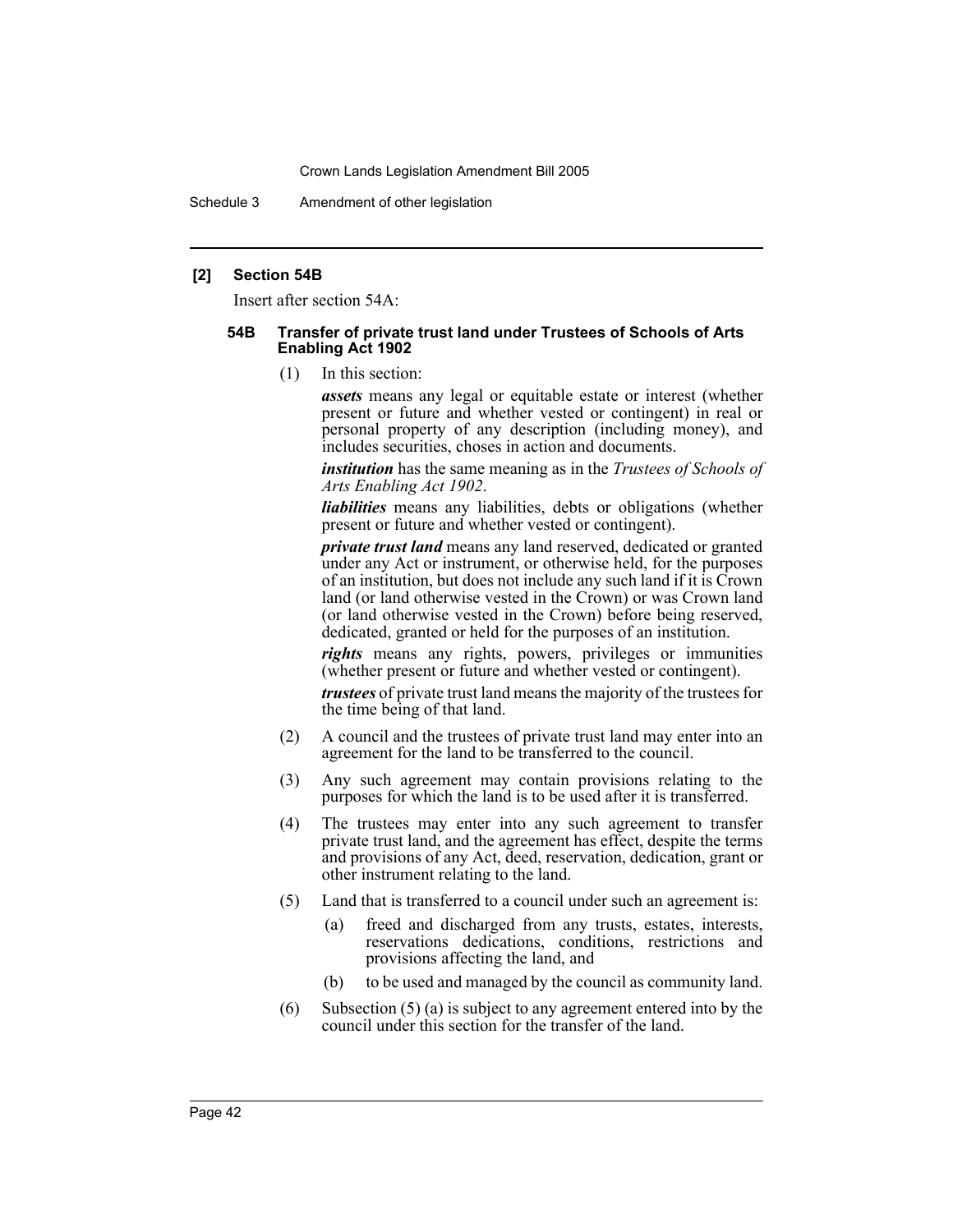Amendment of other legislation Schedule 3

- (7) In preparing a draft plan of management in relation to any land transferred to it under this section, the council must, in addition to the other requirements under Division 2:
	- (a) advise the Minister that it is preparing the draft plan, and
	- (b) take into account the purposes for which the land was reserved, dedicated, granted or held as an institution, and
	- (c) comply as far as practicable with the agreement entered into between the trustees of the private trust land concerned and the council, and
	- (d) before giving public notice of the draft plan in accordance with section  $38$ , consult with such persons or bodies as the council considers appropriate or as the Minister directs.
- (8) On the transfer of any private trust land to a council under this section, the following provisions have effect:
	- (a) any assets, rights or liabilities in relation to the land, or in relation to the trustees of the land in their capacity as trustees, become the assets, rights or liabilities of the council,
	- (b) all proceedings relating to those assets, rights and liabilities that were commenced by or against the trustees before the transfer are taken to be proceedings pending by or against the council,
	- (c) any act, matter or thing done or omitted to be done in relation to those assets, rights and liabilities by, to or in respect of the trustees before the transfer is (to the extent to which that act, matter or thing has any force or effect) taken to have been done or omitted to be done by, to or in respect of the council.

# **3.4 National Parks and Wildlife Act 1974 No 80**

# **[1] Section 5 Definitions**

Omit "Division 7" from the definition of *conservation agreement* in section 5 (1).

Insert instead "Division 12".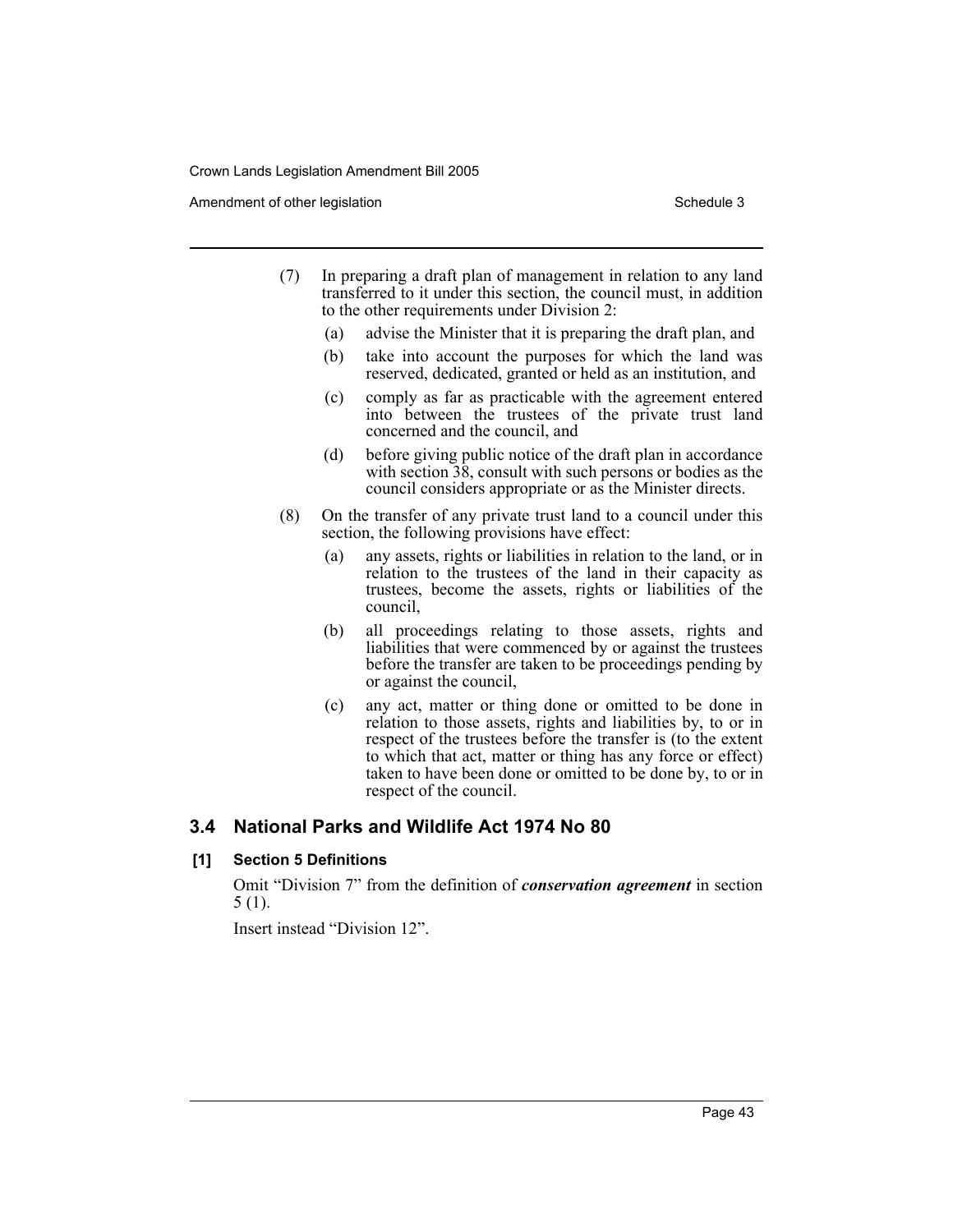Schedule 3 Amendment of other legislation

#### **[2] Section 69KA**

Insert after section 69K:

#### **69KA Application of Environmental Planning and Assessment Act 1979**

- (1) For the purposes of section 28 of the *Environmental Planning and Assessment Act 1979*:
	- (a) a conservation agreement is taken to be a regulatory instrument, and
	- (b) the Minister is responsible for the administration of such a regulatory instrument.

**Note.** Section 28 of the *Environmental Planning and Assessment Act 1979* allows an environmental planning instrument to suspend the operation of a regulatory instrument for the purpose of enabling development to be carried out. Such a suspension cannot be given effect to without the concurrence in writing of the Minister responsible for the administration of the regulatory instrument.

- (2) In relation to any particular conservation agreement, a provision of an environmental planning instrument made under section 28 of the *Environmental Planning and Assessment Act 1979* and in force:
	- (a) immediately before the commencement of this section, or
	- (b) immediately before the conservation agreement takes effect,

does not affect the operation of the conservation agreement unless the provision is subsequently amended to expressly affect the operation of the conservation agreement.

# **3.5 Nature Conservation Trust Act 2001 No 10**

#### **Section 38A**

Insert after section 38:

#### **38A Application of Environmental Planning and Assessment Act 1979**

- (1) For the purposes of section 28 of the *Environmental Planning and Assessment Act 1979*:
	- (a) a Trust agreement is taken to be a regulatory instrument, and
	- (b) the Minister is responsible for the administration of such a regulatory instrument.

**Note.** Section 28 of the *Environmental Planning and Assessment Act 1979* allows an environmental planning instrument to suspend the operation of a regulatory instrument for the purpose of enabling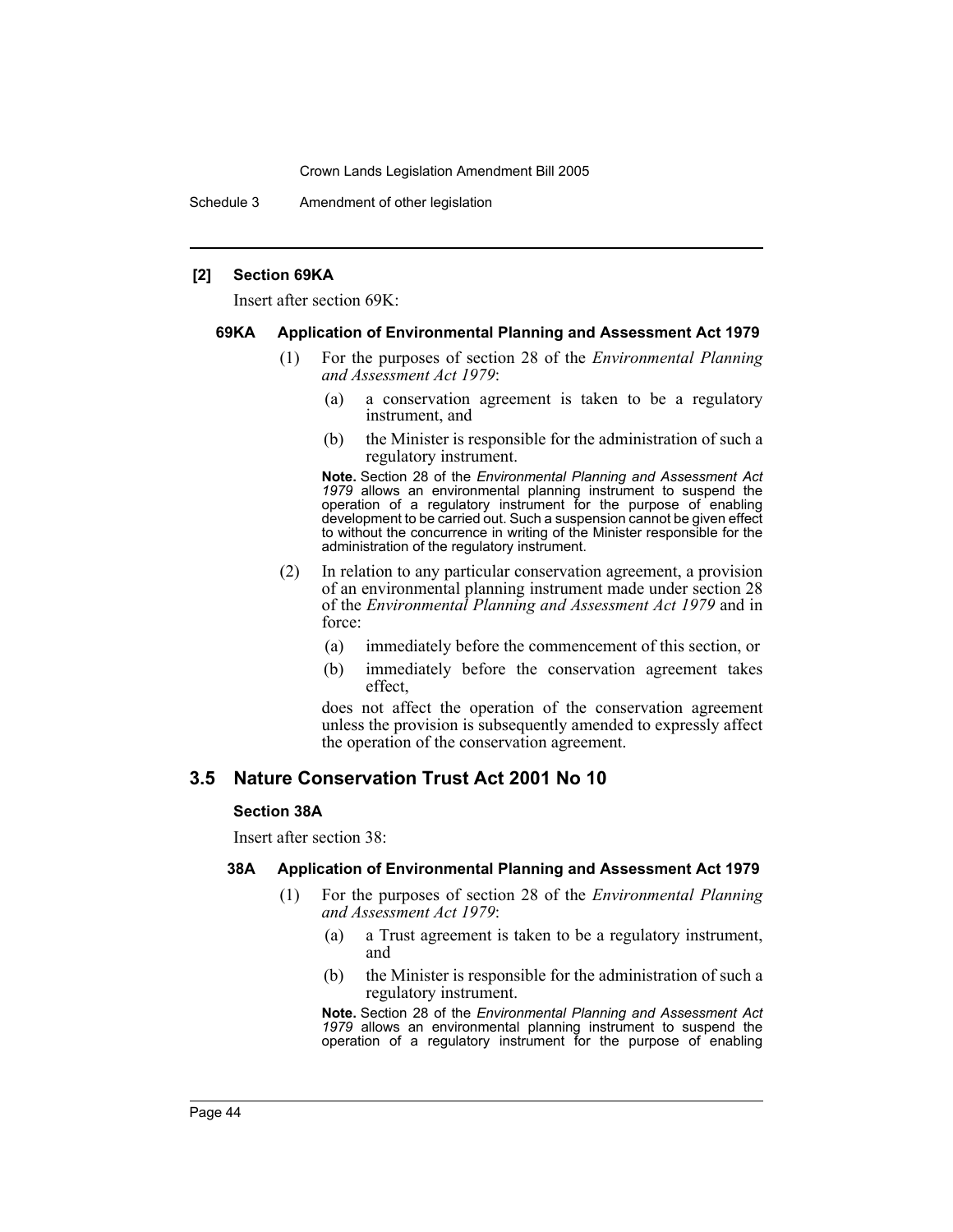Amendment of other legislation Schedule 3

development to be carried out. Such a suspension cannot be given effect to without the concurrence in writing of the Minister responsible for the administration of the regulatory instrument.

- (2) In relation to any particular Trust agreement, a provision of an environmental planning instrument made under section 28 of the *Environmental Planning and Assessment Act 1979* and in force:
	- (a) immediately before the commencement of this section, or
	- (b) immediately before the Trust agreement takes effect,

does not affect the operation of the Trust agreement unless the provision is subsequently amended to expressly affect the operation of the Trust agreement.

# **3.6 Public Reserves Management Fund Act 1987 No 179**

#### **Section 5 Payments into Public Reserves Management Fund**

Insert after section 5 (e):

(e1) any money directed by the Minister to be paid into the Fund pursuant to a direction under section 34A (5) of the *Crown Lands Act 1989*,

# **3.7 Real Property Act 1900 No 25**

#### **Section 13K Conversions, purchases, extensions of term, subdivisions etc**

Insert after section 13K (2):

(2A) If, in connection with the sale of Crown land under Part 4 of the *Crown Lands Act 1989* or the grant of an application to purchase land that is the subject of a holding within the meaning of the *Crown Lands (Continued Tenures) Act 1989*, the Minister administering the *Crown Lands Act 1989* imposes a restriction on use or public positive covenant under Part 4A of that Act, the Registrar-General is to record the restriction on use or covenant in the relevant folio of the Register before taking any action to give effect to the sale or purchase.

# **3.8 Western Lands Act 1901 No 70**

#### **[1] Schedule 2 Applicable provisions of the Crown Lands Act 1989**

Insert ", and section 34A except in relation to land that is the subject of a lease granted under the *Western Lands Act 1901* or the *Wentworth Irrigation Act 1890*" after "easements" in the matter relating to Part 4.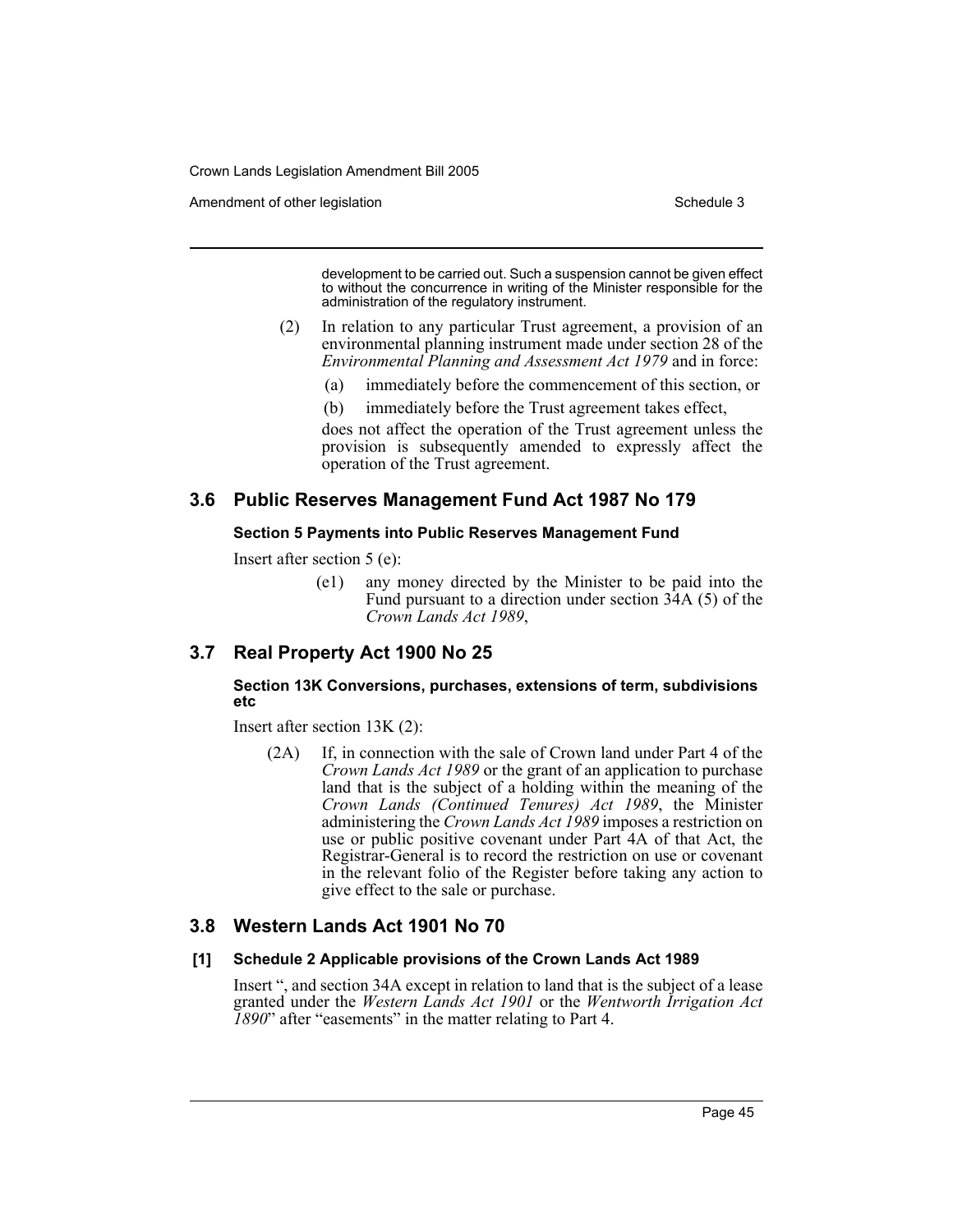Schedule 3 Amendment of other legislation

### **[2] Schedule 2**

Insert after the matter relating to Part 4:

# **Part 4A Restrictions and covenants imposed on land**

The whole Part is to apply except in relation to land that is the subject of a lease granted under the *Western Lands Act 1901* or the *Wentworth Irrigation Act 1890*.

### **[3] Schedule 2**

Insert after the matter relating to Division 1 of Part 7:

Division 1A (transfer or vesting of certain land to or in Crown) the whole Division.

# **[4] Schedule 2**

Insert after the matter relating to Division 3 of Part 7:

Division 3A (redetermination and adjustment of rents for licences and enclosure permits)—the whole Division, but only in respect of licences and enclosure permits granted under the *Crown Lands Act 1989* and only to the extent (if any) that the regulations under that Division apply that Division in respect of those licences and enclosure permits.

#### **[5] Schedule 2**

Insert after the matter relating to Division 5 of Part 7:

Division 5A (powers to enter and inspect land and to obtain information)—the whole Division except in relation to land that is the subject of a lease granted under the *Western Lands Act 1901* or the *Wentworth Irrigation Act 1890*.